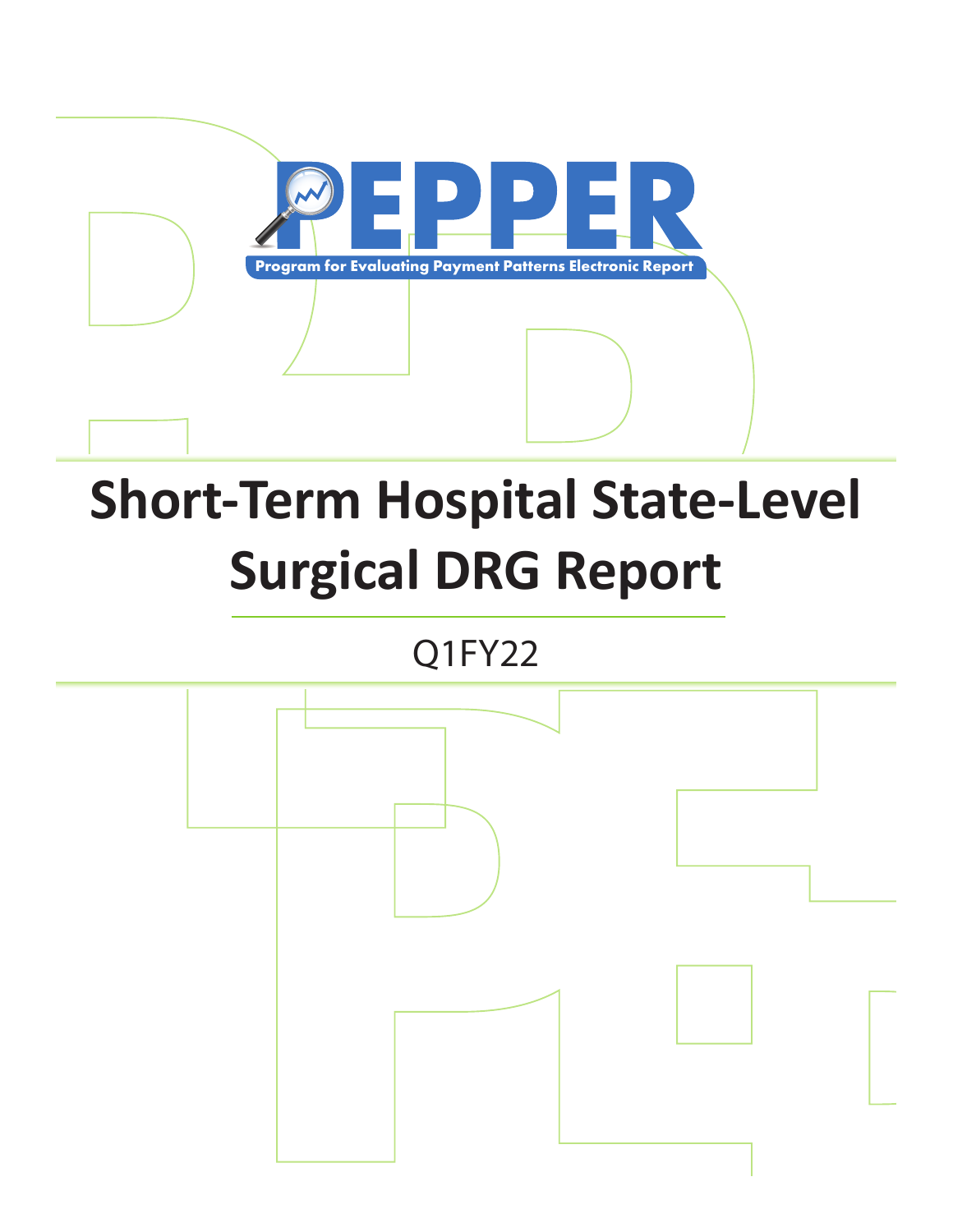#### **Discharges for most recent 4 quarters, ending Q1FY22 1 In Descending Order by Same- and 1-Day Stay Counts Per DRG**

| <b>DRG Code and Description</b>                                                   | Same-<br>and<br>1-Day<br>Stay<br>Count* | <b>Total</b><br><b>Discharges</b><br>for DRG* | Proportion<br>of Same-<br>and $1-$<br>Day Stays<br>to Total<br><b>Discharges</b> | Average<br>Length<br>of Stay<br>for DRG |
|-----------------------------------------------------------------------------------|-----------------------------------------|-----------------------------------------------|----------------------------------------------------------------------------------|-----------------------------------------|
| 267 : Endovascular cardiac valve replacement and supplement procs w/o MCC         | 76                                      | 91                                            | 83.5%                                                                            | 1.4                                     |
| 470 : Major hip and knee joint replacement or reattachment of lower extremity w/o | 76                                      | 421                                           | 18.1%                                                                            | 2.6                                     |
| 247 : Percutaneous cardiovascular procs w drug-eluting stent w/o MCC              | 46                                      | 153                                           | 30.1%                                                                            | 2.4                                     |
| 274 : Percutaneous and other intracardiac procs w/o MCC                           | 36                                      | 62                                            | 58.1%                                                                            | 2.5                                     |
| 483 : Major joint or limb reattachment procs of upper extremities                 | 32                                      | 60                                            | 53.3%                                                                            | 4.8                                     |
| 266 : Endovascular cardiac valve replacement and supplement procs w MCC           | 30                                      | 60                                            | 50.0%                                                                            | 5.1                                     |
| 269 : Aortic and heart assist procs except pulsation balloon w/o MCC              | 16                                      | 27                                            | 59.3%                                                                            | 2.1                                     |
| 039 : Extracranial procs w/o CC/MCC                                               | 15                                      | 43                                            | 34.9%                                                                            | 1.8                                     |
| 468 : Revision of hip or knee replacement w/o CC/MCC                              | 15                                      | 47                                            | 31.9%                                                                            | 2.7                                     |
| 027 : Craniotomy and endovascular intracranial procs w/o CC/MCC                   | 12                                      | 18                                            | 66.7%                                                                            | 2.1                                     |
| 243 : Permanent cardiac pacemaker implant w CC                                    | 12                                      | 36                                            | 33.3%                                                                            | 3.7                                     |
| <b>Top Surgical DRGs</b>                                                          | 366                                     | 1,018                                         | 36.0%                                                                            | 2.7                                     |
| <b>All Surgical DRGs</b>                                                          | 636                                     | 4,210                                         | 15.1%                                                                            | 7.3                                     |

#### **Top Surgical DRGs for Same- and 1-Day Stays - Alaska, 8 Hospitals**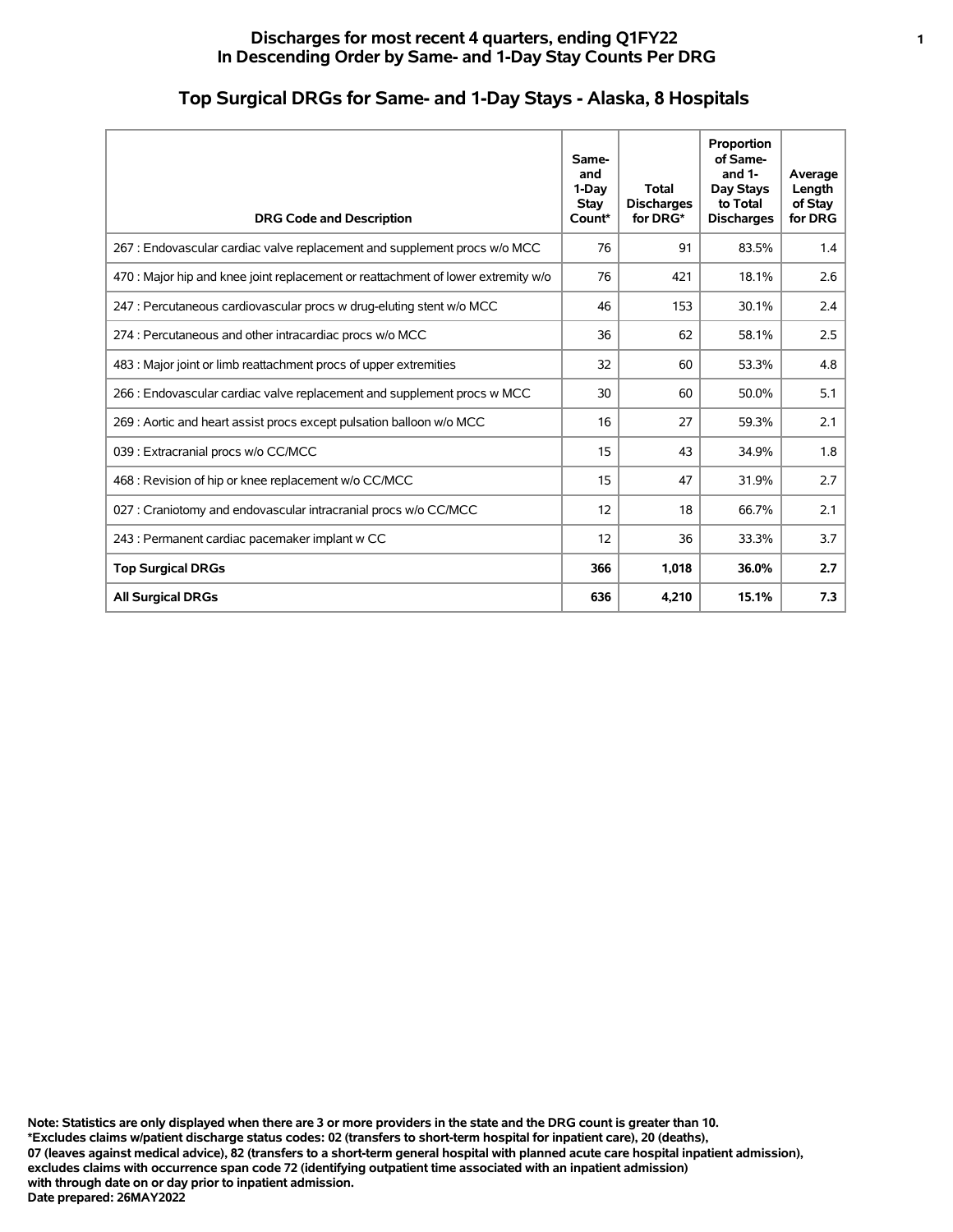#### **Top Surgical DRGs for Same- and 1-Day Stays - Alabama, 82 Hospitals**

| <b>DRG Code and Description</b>                                                   | Same-<br>and<br>1-Dav<br>Stay<br>Count* | <b>Total</b><br><b>Discharges</b><br>for DRG* | Proportion<br>of Same-<br>and $1-$<br>Day Stays<br>to Total<br><b>Discharges</b> | Average<br>Length<br>of Stay<br>for DRG |
|-----------------------------------------------------------------------------------|-----------------------------------------|-----------------------------------------------|----------------------------------------------------------------------------------|-----------------------------------------|
| 470 : Major hip and knee joint replacement or reattachment of lower extremity w/o | 670                                     | 1.486                                         | 45.1%                                                                            | 2.0                                     |
| 274 : Percutaneous and other intracardiac procs w/o MCC                           | 646                                     | 729                                           | 88.6%                                                                            | 1.3                                     |
| 267 : Endovascular cardiac valve replacement and supplement procs w/o MCC         | 318                                     | 443                                           | 71.8%                                                                            | 1.5                                     |
| 039 : Extracranial procs w/o CC/MCC                                               | 281                                     | 371                                           | 75.7%                                                                            | 1.5                                     |
| 266 : Endovascular cardiac valve replacement and supplement procs w MCC           | 238                                     | 369                                           | 64.5%                                                                            | 2.7                                     |
| 247 : Percutaneous cardiovascular procs w drug-eluting stent w/o MCC              | 150                                     | 813                                           | 18.5%                                                                            | 2.7                                     |
| 483 : Major joint or limb reattachment procs of upper extremities                 | 150                                     | 276                                           | 54.3%                                                                            | 2.4                                     |
| 269 : Aortic and heart assist procs except pulsation balloon w/o MCC              | 114                                     | 212                                           | 53.8%                                                                            | 2.5                                     |
| 460 : Spinal fusion except cervical w/o MCC                                       | 113                                     | 590                                           | 19.2%                                                                            | 3.1                                     |
| 621 : OR procs for obesity w/o CC/MCC                                             | 88                                      | 122                                           | 72.1%                                                                            | 1.4                                     |
| 038 : Extracranial procs w CC                                                     | 78                                      | 164                                           | 47.6%                                                                            | 3.0                                     |
| 036 : Carotid artery stent procs w/o CC/MCC                                       | 70                                      | 83                                            | 84.3%                                                                            | 1.2                                     |
| 455 : Combined anterior and posterior spinal fusion w/o CC/MCC                    | 62                                      | 314                                           | 19.7%                                                                            | 2.6                                     |
| 027 : Craniotomy and endovascular intracranial procs w/o CC/MCC                   | 60                                      | 113                                           | 53.1%                                                                            | 2.5                                     |
| 254 : Other vascular procs w/o CC/MCC                                             | 59                                      | 130                                           | 45.4%                                                                            | 2.2                                     |
| 472 : Cervical spinal fusion w CC                                                 | 49                                      | 144                                           | 34.0%                                                                            | 3.5                                     |
| 473 : Cervical spinal fusion w/o CC/MCC                                           | 44                                      | 75                                            | 58.7%                                                                            | 1.7                                     |
| 253 : Other vascular procs w CC                                                   | 43                                      | 318                                           | 13.5%                                                                            | 5.1                                     |
| 468 : Revision of hip or knee replacement w/o CC/MCC                              | 42                                      | 142                                           | 29.6%                                                                            | 2.4                                     |
| 035 : Carotid artery stent procs w CC                                             | 41                                      | 69                                            | 59.4%                                                                            | 2.7                                     |
| <b>Top Surgical DRGs</b>                                                          | 3,316                                   | 6,963                                         | 47.6%                                                                            | 2.3                                     |
| <b>All Surgical DRGs</b>                                                          | 4,719                                   | 28,170                                        | 16.8%                                                                            | 6.2                                     |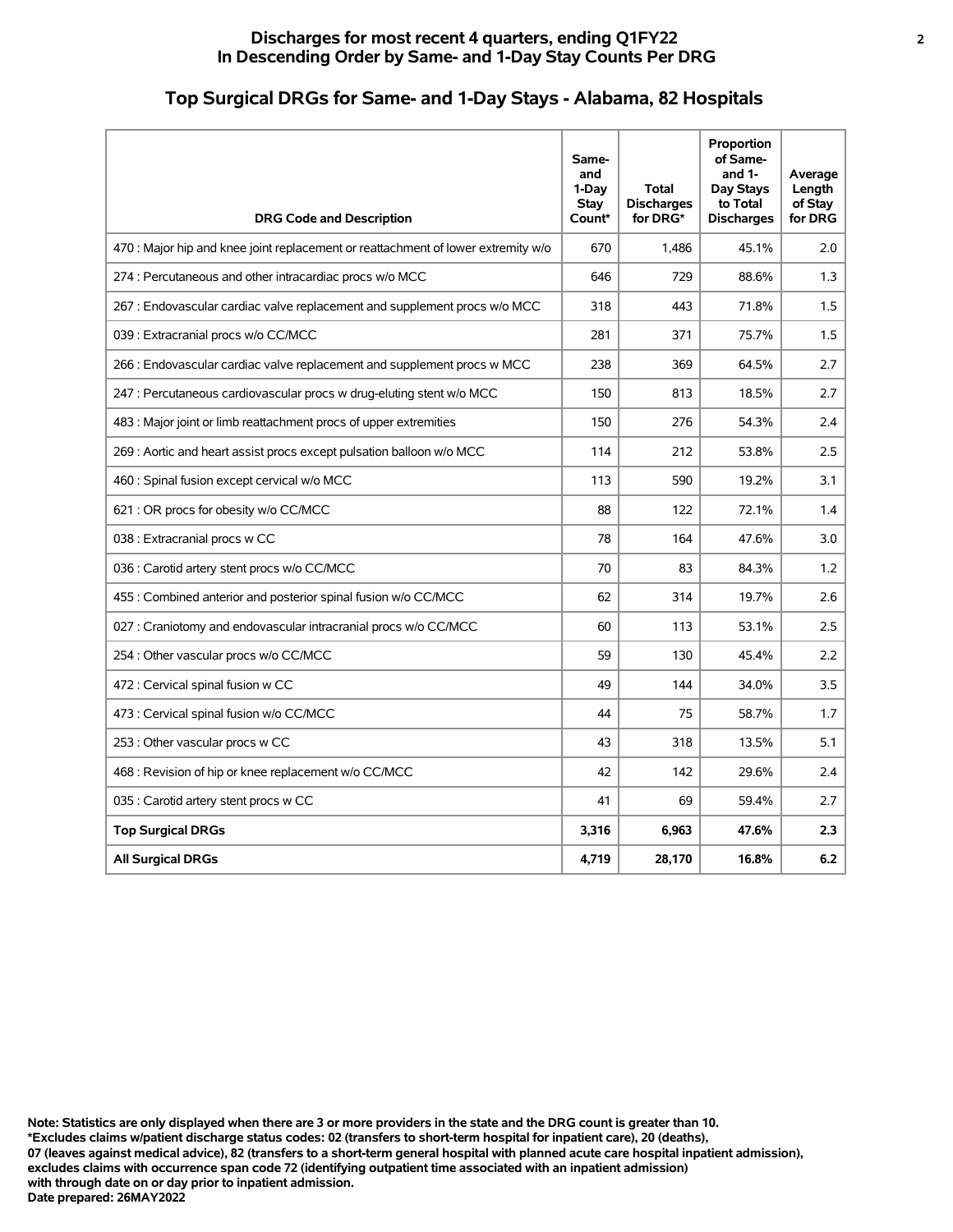#### **Top Surgical DRGs for Same- and 1-Day Stays - Arkansas, 45 Hospitals**

| <b>DRG Code and Description</b>                                                   | Same-<br>and<br>1-Day<br><b>Stay</b><br>Count* | <b>Total</b><br><b>Discharges</b><br>for DRG* | Proportion<br>of Same-<br>and $1-$<br>Day Stays<br>to Total<br><b>Discharges</b> | Average<br>Length<br>of Stay<br>for DRG |
|-----------------------------------------------------------------------------------|------------------------------------------------|-----------------------------------------------|----------------------------------------------------------------------------------|-----------------------------------------|
| 470 : Major hip and knee joint replacement or reattachment of lower extremity w/o | 492                                            | 1,664                                         | 29.6%                                                                            | 2.0                                     |
| 274 : Percutaneous and other intracardiac procs w/o MCC                           | 457                                            | 519                                           | 88.1%                                                                            | 1.3                                     |
| 247 : Percutaneous cardiovascular procs w drug-eluting stent w/o MCC              | 253                                            | 792                                           | 31.9%                                                                            | 2.3                                     |
| 267 : Endovascular cardiac valve replacement and supplement procs w/o MCC         | 252                                            | 298                                           | 84.6%                                                                            | 1.3                                     |
| 039 : Extracranial procs w/o CC/MCC                                               | 176                                            | 237                                           | 74.3%                                                                            | 1.5                                     |
| 483 : Major joint or limb reattachment procs of upper extremities                 | 175                                            | 272                                           | 64.3%                                                                            | 1.9                                     |
| 266 : Endovascular cardiac valve replacement and supplement procs w MCC           | 149                                            | 227                                           | 65.6%                                                                            | 2.6                                     |
| 621 : OR procs for obesity w/o CC/MCC                                             | 125                                            | 168                                           | 74.4%                                                                            | 1.3                                     |
| 269 : Aortic and heart assist procs except pulsation balloon w/o MCC              | 94                                             | 142                                           | 66.2%                                                                            | 2.0                                     |
| 038 : Extracranial procs w CC                                                     | 75                                             | 143                                           | 52.4%                                                                            | 2.6                                     |
| 036 : Carotid artery stent procs w/o CC/MCC                                       | 69                                             | 85                                            | 81.2%                                                                            | 1.3                                     |
| 460 : Spinal fusion except cervical w/o MCC                                       | 57                                             | 293                                           | 19.5%                                                                            | 2.9                                     |
| 246 : Percutaneous cardiovascular procs w drug-eluting stent w MCC or 4+ arteries | 47                                             | 568                                           | 8.3%                                                                             | 4.6                                     |
| 468 : Revision of hip or knee replacement w/o CC/MCC                              | 41                                             | 117                                           | 35.0%                                                                            | 2.0                                     |
| 473 : Cervical spinal fusion w/o CC/MCC                                           | 41                                             | 81                                            | 50.6%                                                                            | 2.0                                     |
| 253 : Other vascular procs w CC                                                   | 38                                             | 207                                           | 18.4%                                                                            | 4.0                                     |
| 472 : Cervical spinal fusion w CC                                                 | 38                                             | 106                                           | 35.8%                                                                            | 2.9                                     |
| 035 : Carotid artery stent procs w CC                                             | 36                                             | 61                                            | 59.0%                                                                            | 2.0                                     |
| 244 : Permanent cardiac pacemaker implant w/o CC/MCC                              | 36                                             | 111                                           | 32.4%                                                                            | 2.2                                     |
| 215 : Other heart assist system implant                                           | 34                                             | 138                                           | 24.6%                                                                            | 7.8                                     |
| <b>Top Surgical DRGs</b>                                                          | 2,685                                          | 6,229                                         | 43.1%                                                                            | 2.4                                     |
| <b>All Surgical DRGs</b>                                                          | 3,767                                          | 21,624                                        | 17.4%                                                                            | 5.4                                     |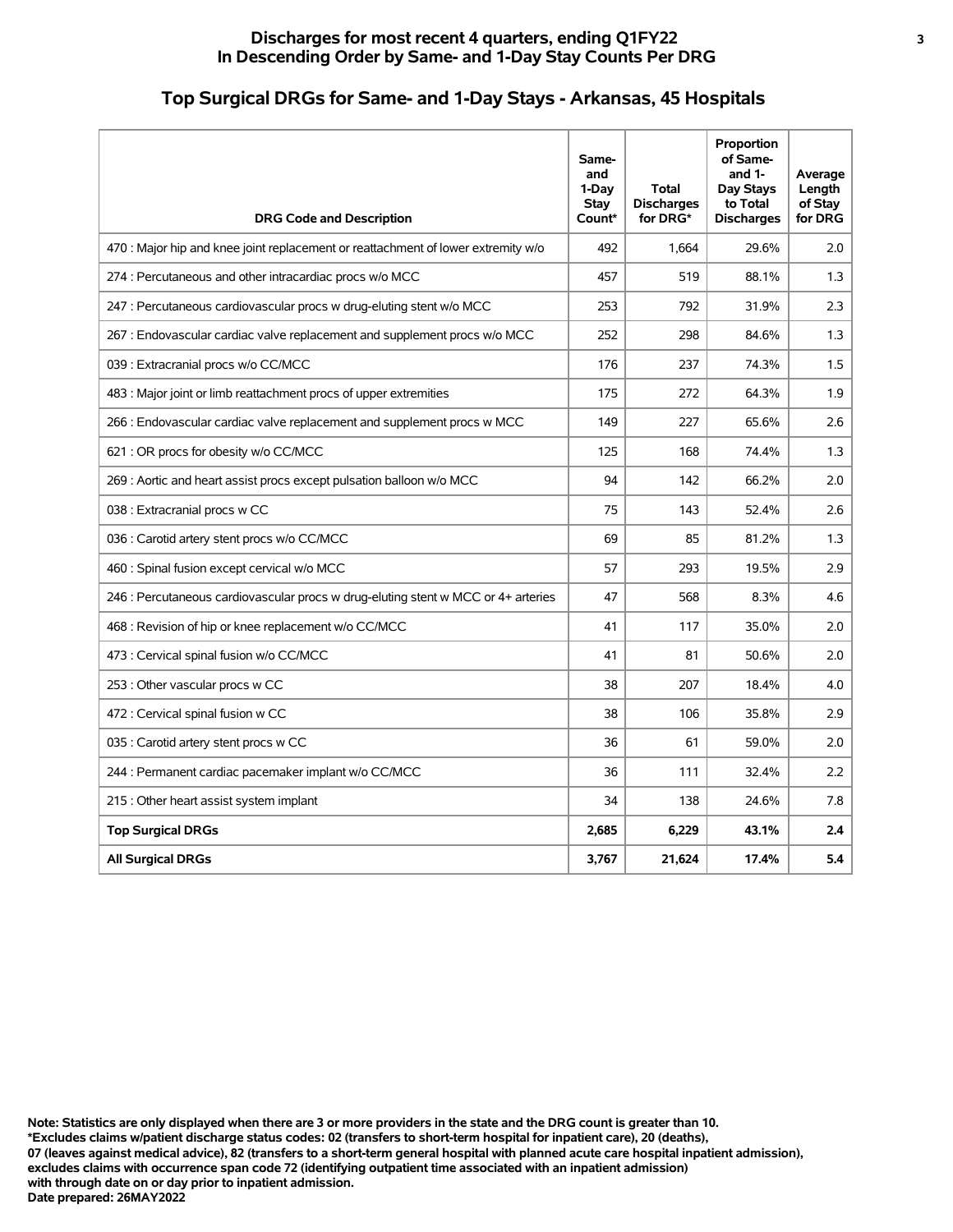#### **Top Surgical DRGs for Same- and 1-Day Stays - Arizona, 64 Hospitals**

| <b>DRG Code and Description</b>                                                   | Same-<br>and<br>1-Day<br>Stay<br>Count* | <b>Total</b><br><b>Discharges</b><br>for DRG* | Proportion<br>of Same-<br>and $1-$<br>Day Stays<br>to Total<br><b>Discharges</b> | Average<br>Length<br>of Stay<br>for DRG |
|-----------------------------------------------------------------------------------|-----------------------------------------|-----------------------------------------------|----------------------------------------------------------------------------------|-----------------------------------------|
| 274 : Percutaneous and other intracardiac procs w/o MCC                           | 1,106                                   | 1,248                                         | 88.6%                                                                            | 1.3                                     |
| 470 : Major hip and knee joint replacement or reattachment of lower extremity w/o | 938                                     | 2,075                                         | 45.2%                                                                            | 1.8                                     |
| 267 : Endovascular cardiac valve replacement and supplement procs w/o MCC         | 794                                     | 1,054                                         | 75.3%                                                                            | 1.5                                     |
| 483 : Major joint or limb reattachment procs of upper extremities                 | 324                                     | 464                                           | 69.8%                                                                            | 1.8                                     |
| 247 : Percutaneous cardiovascular procs w drug-eluting stent w/o MCC              | 294                                     | 1,107                                         | 26.6%                                                                            | 2.3                                     |
| 039 : Extracranial procs w/o CC/MCC                                               | 235                                     | 280                                           | 83.9%                                                                            | 1,4                                     |
| 269 : Aortic and heart assist procs except pulsation balloon w/o MCC              | 190                                     | 287                                           | 66.2%                                                                            | 1.9                                     |
| 266 : Endovascular cardiac valve replacement and supplement procs w MCC           | 144                                     | 403                                           | 35.7%                                                                            | 5.2                                     |
| 027 : Craniotomy and endovascular intracranial procs w/o CC/MCC                   | 119                                     | 236                                           | 50.4%                                                                            | 2.1                                     |
| 455 : Combined anterior and posterior spinal fusion w/o CC/MCC                    | 108                                     | 448                                           | 24.1%                                                                            | 2.5                                     |
| 036 : Carotid artery stent procs w/o CC/MCC                                       | 95                                      | 116                                           | 81.9%                                                                            | 1,4                                     |
| 460 : Spinal fusion except cervical w/o MCC                                       | 93                                      | 514                                           | 18.1%                                                                            | 3.3                                     |
| 621 : OR procs for obesity w/o CC/MCC                                             | 73                                      | 109                                           | 67.0%                                                                            | 1,4                                     |
| 468 : Revision of hip or knee replacement w/o CC/MCC                              | 67                                      | 200                                           | 33.5%                                                                            | 2.3                                     |
| 038 : Extracranial procs w CC                                                     | 65                                      | 154                                           | 42.2%                                                                            | 3.0                                     |
| 660 : Kidney and ureter procs for non-neoplasm w CC                               | 65                                      | 323                                           | 20.1%                                                                            | 3.3                                     |
| 661 : Kidney and ureter procs for non-neoplasm w/o CC/MCC                         | 63                                      | 212                                           | 29.7%                                                                            | 2.0                                     |
| 244 : Permanent cardiac pacemaker implant w/o CC/MCC                              | 60                                      | 234                                           | 25.6%                                                                            | 2.2                                     |
| 454 : Combined anterior and posterior spinal fusion w CC                          | 60                                      | 552                                           | 10.9%                                                                            | 3.7                                     |
| 472 : Cervical spinal fusion w CC                                                 | 56                                      | 253                                           | 22.1%                                                                            | 3.3                                     |
| <b>Top Surgical DRGs</b>                                                          | 4,949                                   | 10,269                                        | 48.2%                                                                            | 2.2                                     |
| <b>All Surgical DRGs</b>                                                          | 7,047                                   | 37,015                                        | 19.0%                                                                            | 5.5                                     |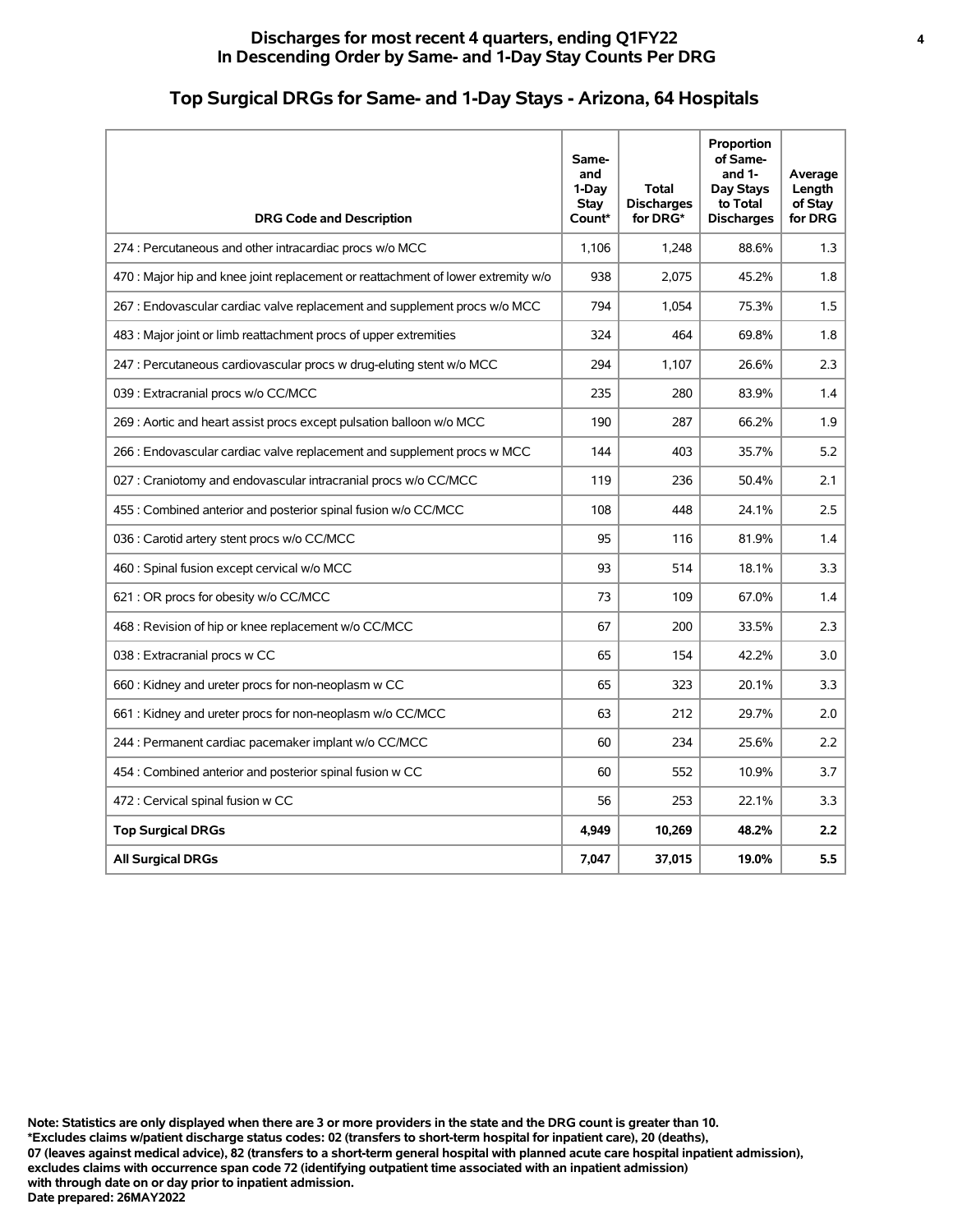# **Top Surgical DRGs for Same- and 1-Day Stays - California, 284 Hospitals**

| <b>DRG Code and Description</b>                                                   | Same-<br>and<br>1-Day<br><b>Stay</b><br>Count* | <b>Total</b><br><b>Discharges</b><br>for DRG* | Proportion<br>of Same-<br>and $1-$<br>Day Stays<br>to Total<br><b>Discharges</b> | Average<br>Length<br>of Stay<br>for DRG |
|-----------------------------------------------------------------------------------|------------------------------------------------|-----------------------------------------------|----------------------------------------------------------------------------------|-----------------------------------------|
| 470 : Major hip and knee joint replacement or reattachment of lower extremity w/o | 3,273                                          | 8,668                                         | 37.8%                                                                            | 2.0                                     |
| 267 : Endovascular cardiac valve replacement and supplement procs w/o MCC         | 2.074                                          | 2.885                                         | 71.9%                                                                            | 1.6                                     |
| 274 : Percutaneous and other intracardiac procs w/o MCC                           | 2.040                                          | 2,482                                         | 82.2%                                                                            | 1.5                                     |
| 247 : Percutaneous cardiovascular procs w drug-eluting stent w/o MCC              | 882                                            | 3,571                                         | 24.7%                                                                            | 2.4                                     |
| 266 : Endovascular cardiac valve replacement and supplement procs w MCC           | 817                                            | 1,985                                         | 41.2%                                                                            | 4.7                                     |
| 039 : Extracranial procs w/o CC/MCC                                               | 608                                            | 785                                           | 77.5%                                                                            | 1.4                                     |
| 483 : Major joint or limb reattachment procs of upper extremities                 | 590                                            | 1,326                                         | 44.5%                                                                            | 2.3                                     |
| 269 : Aortic and heart assist procs except pulsation balloon w/o MCC              | 360                                            | 599                                           | 60.1%                                                                            | 2.2                                     |
| 027 : Craniotomy and endovascular intracranial procs w/o CC/MCC                   | 251                                            | 589                                           | 42.6%                                                                            | 2.4                                     |
| 621 : OR procs for obesity w/o CC/MCC                                             | 248                                            | 421                                           | 58.9%                                                                            | 1.5                                     |
| 036 : Carotid artery stent procs w/o CC/MCC                                       | 241                                            | 329                                           | 73.3%                                                                            | 1.5                                     |
| 038 : Extracranial procs w CC                                                     | 219                                            | 484                                           | 45.2%                                                                            | 3.0                                     |
| 472 : Cervical spinal fusion w CC                                                 | 192                                            | 1,092                                         | 17.6%                                                                            | 3.8                                     |
| 246 : Percutaneous cardiovascular procs w drug-eluting stent w MCC or 4+ arteries | 176                                            | 2,788                                         | 6.3%                                                                             | 5.2                                     |
| 468 : Revision of hip or knee replacement w/o CC/MCC                              | 162                                            | 535                                           | 30.3%                                                                            | 2.3                                     |
| 460 : Spinal fusion except cervical w/o MCC                                       | 155                                            | 2,117                                         | 7.3%                                                                             | 3.9                                     |
| 273 : Percutaneous and other intracardiac procs w MCC                             | 154                                            | 498                                           | 30.9%                                                                            | 5.0                                     |
| 661 : Kidney and ureter procs for non-neoplasm w/o CC/MCC                         | 148                                            | 510                                           | 29.0%                                                                            | 2.3                                     |
| 253 : Other vascular procs w CC                                                   | 135                                            | 1,126                                         | 12.0%                                                                            | 5.0                                     |
| 243 : Permanent cardiac pacemaker implant w CC                                    | 132                                            | 1,363                                         | 9.7%                                                                             | 3.7                                     |
| <b>Top Surgical DRGs</b>                                                          | 12,857                                         | 34,153                                        | 37.6%                                                                            | 2.8                                     |
| <b>All Surgical DRGs</b>                                                          | 19,817                                         | 140,923                                       | 14.1%                                                                            | 6.3                                     |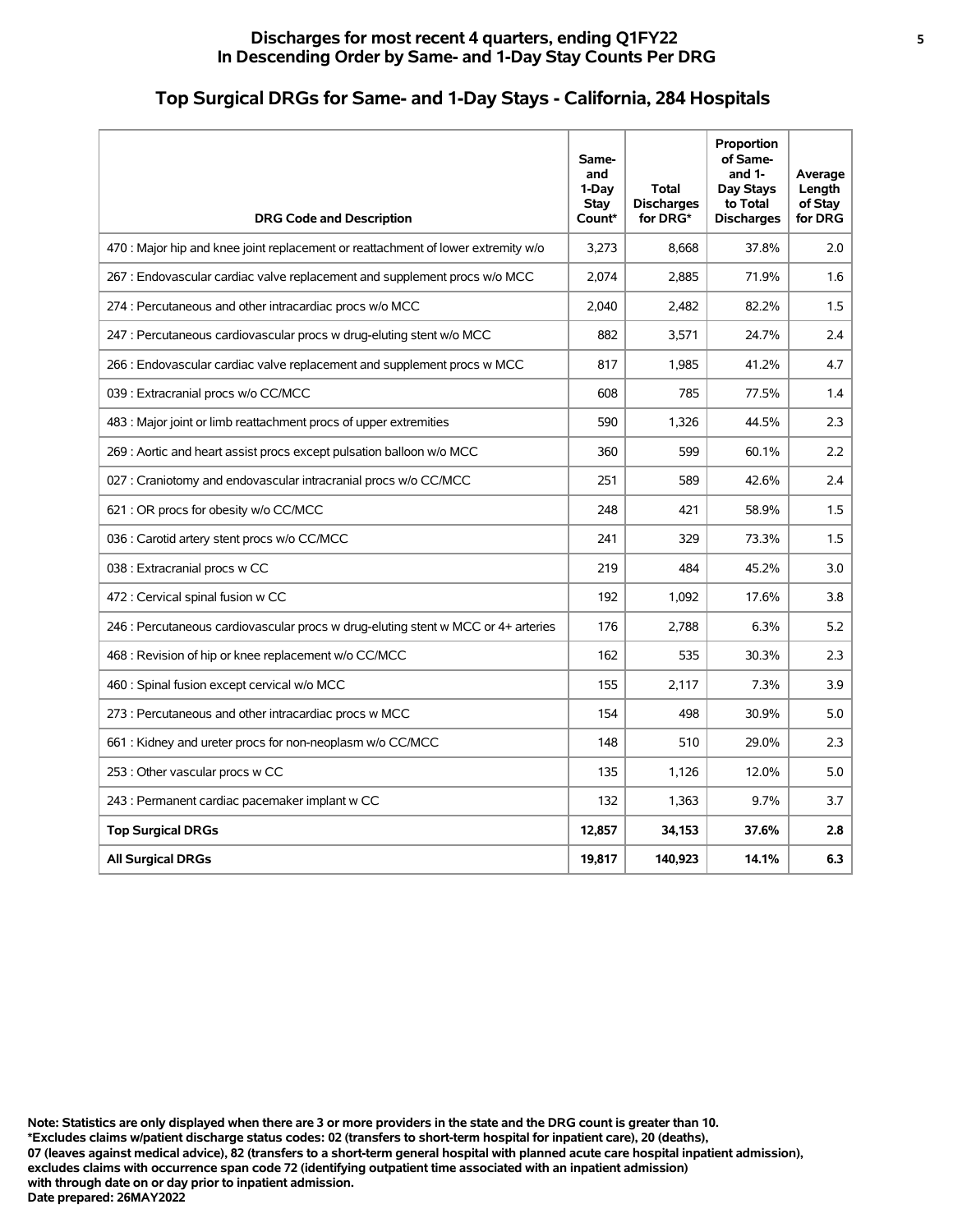# **Top Surgical DRGs for Same- and 1-Day Stays - Colorado, 50 Hospitals**

| <b>DRG Code and Description</b>                                                   | Same-<br>and<br>1-Day<br>Stay<br>Count* | <b>Total</b><br><b>Discharges</b><br>for DRG* | Proportion<br>of Same-<br>and $1-$<br>Day Stays<br>to Total<br><b>Discharges</b> | Average<br>Length<br>of Stay<br>for DRG |
|-----------------------------------------------------------------------------------|-----------------------------------------|-----------------------------------------------|----------------------------------------------------------------------------------|-----------------------------------------|
| 470 : Major hip and knee joint replacement or reattachment of lower extremity w/o | 527                                     | 1,090                                         | 48.3%                                                                            | 1.9                                     |
| 274 : Percutaneous and other intracardiac procs w/o MCC                           | 496                                     | 570                                           | 87.0%                                                                            | 1.3                                     |
| 483 : Major joint or limb reattachment procs of upper extremities                 | 304                                     | 486                                           | 62.6%                                                                            | 1.8                                     |
| 267 : Endovascular cardiac valve replacement and supplement procs w/o MCC         | 276                                     | 362                                           | 76.2%                                                                            | 1.4                                     |
| 247 : Percutaneous cardiovascular procs w drug-eluting stent w/o MCC              | 251                                     | 765                                           | 32.8%                                                                            | 2.1                                     |
| 266 : Endovascular cardiac valve replacement and supplement procs w MCC           | 145                                     | 265                                           | 54.7%                                                                            | 3.6                                     |
| 039 : Extracranial procs w/o CC/MCC                                               | 112                                     | 143                                           | 78.3%                                                                            | 1.4                                     |
| 269 : Aortic and heart assist procs except pulsation balloon w/o MCC              | 103                                     | 159                                           | 64.8%                                                                            | 1.9                                     |
| 027 : Craniotomy and endovascular intracranial procs w/o CC/MCC                   | 94                                      | 177                                           | 53.1%                                                                            | 2.2                                     |
| 621 : OR procs for obesity w/o CC/MCC                                             | 60                                      | 114                                           | 52.6%                                                                            | 1.6                                     |
| 455 : Combined anterior and posterior spinal fusion w/o CC/MCC                    | 57                                      | 553                                           | 10.3%                                                                            | 2.9                                     |
| 468 : Revision of hip or knee replacement w/o CC/MCC                              | 56                                      | 146                                           | 38.4%                                                                            | 2.1                                     |
| 460 : Spinal fusion except cervical w/o MCC                                       | 49                                      | 463                                           | 10.6%                                                                            | 3.5                                     |
| 472 : Cervical spinal fusion w CC                                                 | 46                                      | 228                                           | 20.2%                                                                            | 3.4                                     |
| 038 : Extracranial procs w CC                                                     | 43                                      | 77                                            | 55.8%                                                                            | $2.2\phantom{0}$                        |
| 708 : Major male pelvic procs w/o CC/MCC                                          | 43                                      | 58                                            | 74.1%                                                                            | 1.4                                     |
| 246 : Percutaneous cardiovascular procs w drug-eluting stent w MCC or 4+ arteries | 42                                      | 452                                           | 9.3%                                                                             | 4.5                                     |
| 036 : Carotid artery stent procs w/o CC/MCC                                       | 39                                      | 56                                            | 69.6%                                                                            | 1.6                                     |
| 273 : Percutaneous and other intracardiac procs w MCC                             | 38                                      | 110                                           | 34.5%                                                                            | 5.5                                     |
| 473 : Cervical spinal fusion w/o CC/MCC                                           | 35                                      | 86                                            | 40.7%                                                                            | 2.3                                     |
| <b>Top Surgical DRGs</b>                                                          | 2,816                                   | 6,360                                         | 44.3%                                                                            | 2.4                                     |
| <b>All Surgical DRGs</b>                                                          | 4,094                                   | 23,691                                        | 17.3%                                                                            | 5.9                                     |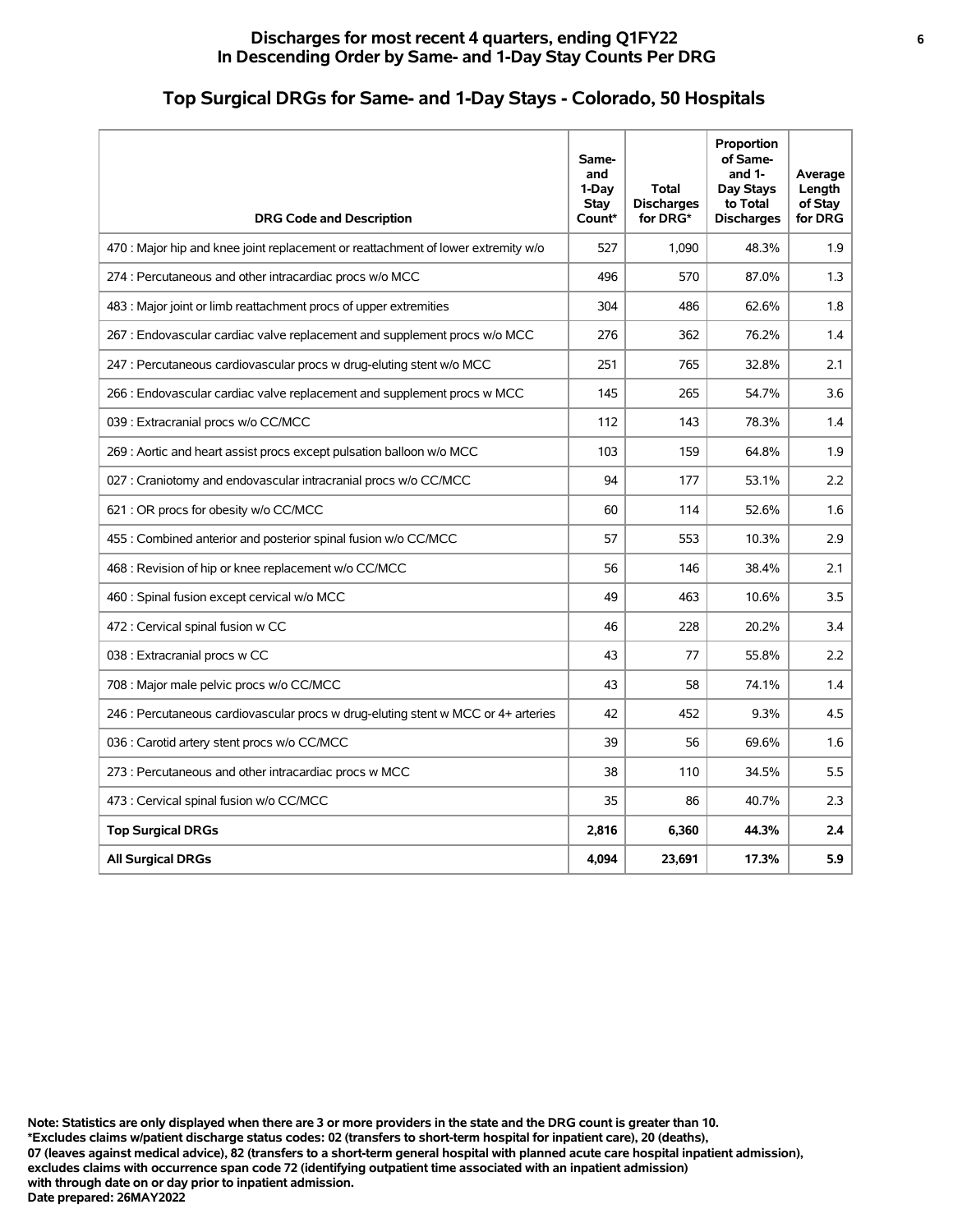#### **Top Surgical DRGs for Same- and 1-Day Stays - Connecticut, 26 Hospitals**

| <b>DRG Code and Description</b>                                                   | Same-<br>and<br>1-Day<br><b>Stay</b><br>Count* | <b>Total</b><br><b>Discharges</b><br>for DRG* | Proportion<br>of Same-<br>and $1-$<br>Day Stays<br>to Total<br><b>Discharges</b> | Average<br>Length<br>of Stay<br>for DRG |
|-----------------------------------------------------------------------------------|------------------------------------------------|-----------------------------------------------|----------------------------------------------------------------------------------|-----------------------------------------|
| 470 : Major hip and knee joint replacement or reattachment of lower extremity w/o | 844                                            | 1,585                                         | 53.2%                                                                            | 1.8                                     |
| 267 : Endovascular cardiac valve replacement and supplement procs w/o MCC         | 195                                            | 287                                           | 67.9%                                                                            | 1.7                                     |
| 274 : Percutaneous and other intracardiac procs w/o MCC                           | 170                                            | 239                                           | 71.1%                                                                            | 1.9                                     |
| 483 : Major joint or limb reattachment procs of upper extremities                 | 135                                            | 194                                           | 69.6%                                                                            | 1.6                                     |
| 247 : Percutaneous cardiovascular procs w drug-eluting stent w/o MCC              | 94                                             | 468                                           | 20.1%                                                                            | 2.6                                     |
| 266 : Endovascular cardiac valve replacement and supplement procs w MCC           | 92                                             | 229                                           | 40.2%                                                                            | 4.5                                     |
| 039 : Extracranial procs w/o CC/MCC                                               | 75                                             | 101                                           | 74.3%                                                                            | 1,4                                     |
| 269 : Aortic and heart assist procs except pulsation balloon w/o MCC              | 73                                             | 110                                           | 66.4%                                                                            | 2.0                                     |
| 036 : Carotid artery stent procs w/o CC/MCC                                       | 41                                             | 60                                            | 68.3%                                                                            | 1.6                                     |
| 621 : OR procs for obesity w/o CC/MCC                                             | 41                                             | 75                                            | 54.7%                                                                            | 1.6                                     |
| 661 : Kidney and ureter procs for non-neoplasm w/o CC/MCC                         | 39                                             | 100                                           | 39.0%                                                                            | 2.0                                     |
| 038 : Extracranial procs w CC                                                     | 36                                             | 64                                            | 56.3%                                                                            | 2.5                                     |
| 468 : Revision of hip or knee replacement w/o CC/MCC                              | 35                                             | 79                                            | 44.3%                                                                            | 2.2                                     |
| 660 : Kidney and ureter procs for non-neoplasm w CC                               | 32                                             | 196                                           | 16.3%                                                                            | 4.0                                     |
| 460 : Spinal fusion except cervical w/o MCC                                       | 30                                             | 344                                           | 8.7%                                                                             | 3.4                                     |
| 244 : Permanent cardiac pacemaker implant w/o CC/MCC                              | 27                                             | 119                                           | 22.7%                                                                            | 2.4                                     |
| 254 : Other vascular procs w/o CC/MCC                                             | 26                                             | 63                                            | 41.3%                                                                            | 2.2                                     |
| 243 : Permanent cardiac pacemaker implant w CC                                    | 25                                             | 241                                           | 10.4%                                                                            | 3.5                                     |
| 253 : Other vascular procs w CC                                                   | 25                                             | 172                                           | 14.5%                                                                            | 4.7                                     |
| 035 : Carotid artery stent procs w CC                                             | 23                                             | 40                                            | 57.5%                                                                            | 2.2                                     |
| <b>Top Surgical DRGs</b>                                                          | 2,058                                          | 4,766                                         | 43.2%                                                                            | 2.4                                     |
| <b>All Surgical DRGs</b>                                                          | 2.779                                          | 18,316                                        | 15.2%                                                                            | 6.6                                     |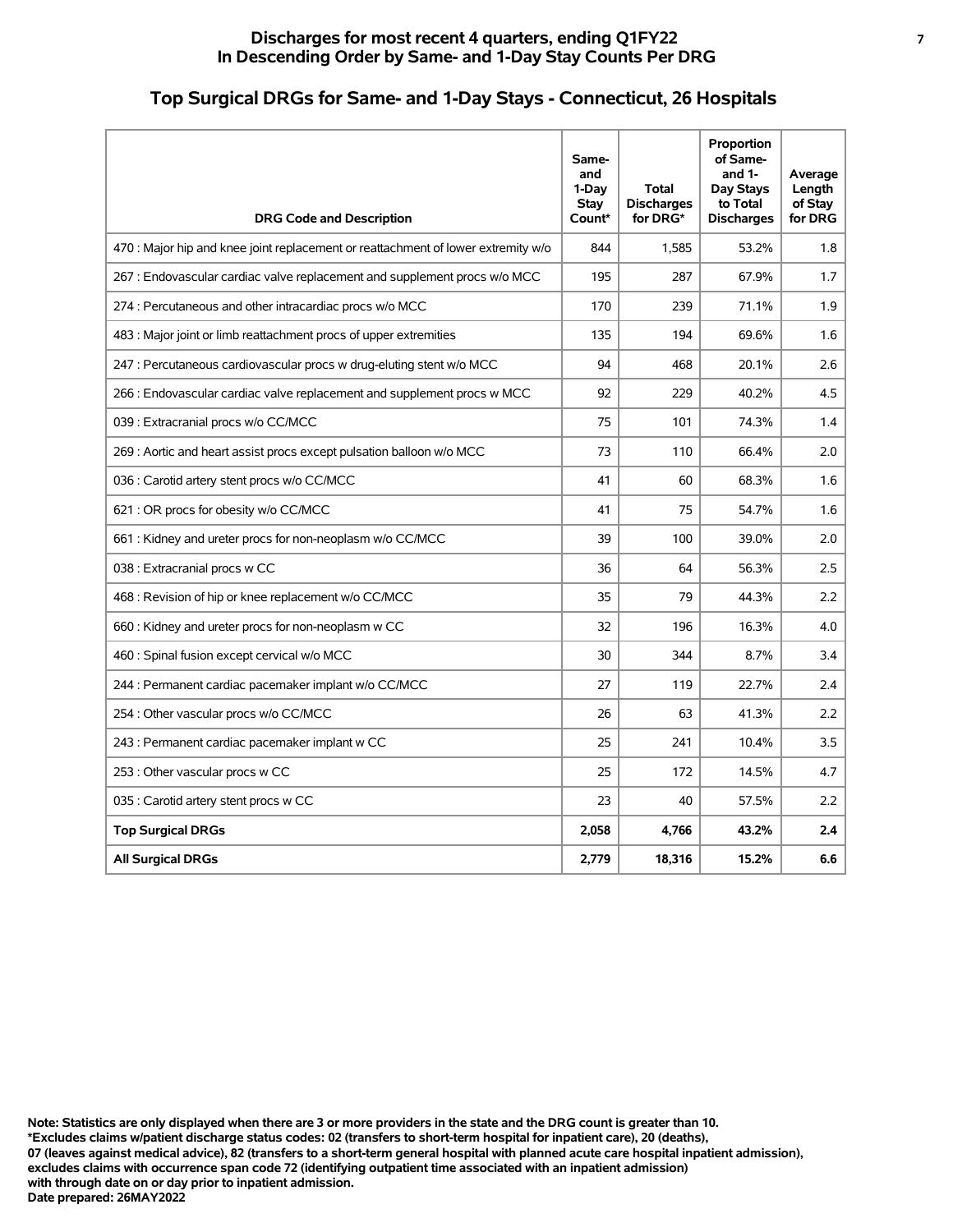#### **Discharges for most recent 4 quarters, ending Q1FY22 8 In Descending Order by Same- and 1-Day Stay Counts Per DRG**

#### **Top Surgical DRGs for Same- and 1-Day Stays - District of Columbia, 6 Hospitals**

| <b>DRG Code and Description</b>                                                   | Same-<br>and<br>1-Dav<br><b>Stay</b><br>Count* | <b>Total</b><br><b>Discharges</b><br>for DRG* | Proportion<br>of Same-<br>and $1-$<br>Day Stays<br>to Total<br><b>Discharges</b> | Average<br>Length<br>of Stay<br>for DRG |
|-----------------------------------------------------------------------------------|------------------------------------------------|-----------------------------------------------|----------------------------------------------------------------------------------|-----------------------------------------|
| 274 : Percutaneous and other intracardiac procs w/o MCC                           | 111                                            | 155                                           | 71.6%                                                                            | 2.0                                     |
| 267 : Endovascular cardiac valve replacement and supplement procs w/o MCC         | 79                                             | 252                                           | 31.3%                                                                            | 2.2                                     |
| 247 : Percutaneous cardiovascular procs w drug-eluting stent w/o MCC              | 38                                             | 139                                           | 27.3%                                                                            | 2.5                                     |
| 470 : Major hip and knee joint replacement or reattachment of lower extremity w/o | 33                                             | 143                                           | 23.1%                                                                            | 2.7                                     |
| 708 : Major male pelvic procs w/o CC/MCC                                          | 29                                             | 33                                            | 87.9%                                                                            | 1.3                                     |
| 472 : Cervical spinal fusion w CC                                                 | 22                                             | 126                                           | 17.5%                                                                            | 4.7                                     |
| 269 : Aortic and heart assist procs except pulsation balloon w/o MCC              | 20                                             | 46                                            | 43.5%                                                                            | 2.6                                     |
| 027 : Craniotomy and endovascular intracranial procs w/o CC/MCC                   | 19                                             | 51                                            | 37.3%                                                                            | 3.2                                     |
| 460 : Spinal fusion except cervical w/o MCC                                       | 19                                             | 319                                           | 6.0%                                                                             | 4.6                                     |
| 483 : Major joint or limb reattachment procs of upper extremities                 | 18                                             | 36                                            | 50.0%                                                                            | 3.2                                     |
| 039 : Extracranial procs w/o CC/MCC                                               | 17                                             | 22                                            | 77.3%                                                                            | 1.6                                     |
| 036 : Carotid artery stent procs w/o CC/MCC                                       | 16                                             | 23                                            | 69.6%                                                                            | 2.0                                     |
| 035 : Carotid artery stent procs w CC                                             | 12                                             | 19                                            | 63.2%                                                                            | 2.3                                     |
| 273 : Percutaneous and other intracardiac procs w MCC                             | 11                                             | 57                                            | 19.3%                                                                            | 6.9                                     |
| 621 : OR procs for obesity w/o CC/MCC                                             | 11                                             | 20                                            | 55.0%                                                                            | 1.8                                     |
| 658 : Kidney and ureter procs for neoplasm w/o CC/MCC                             | 11                                             | 45                                            | 24.4%                                                                            | 2.0                                     |
| <b>Top Surgical DRGs</b>                                                          | 466                                            | 1,486                                         | 31.4%                                                                            | 3.2                                     |
| <b>All Surgical DRGs</b>                                                          | 859                                            | 7,911                                         | 10.9%                                                                            | 8.8                                     |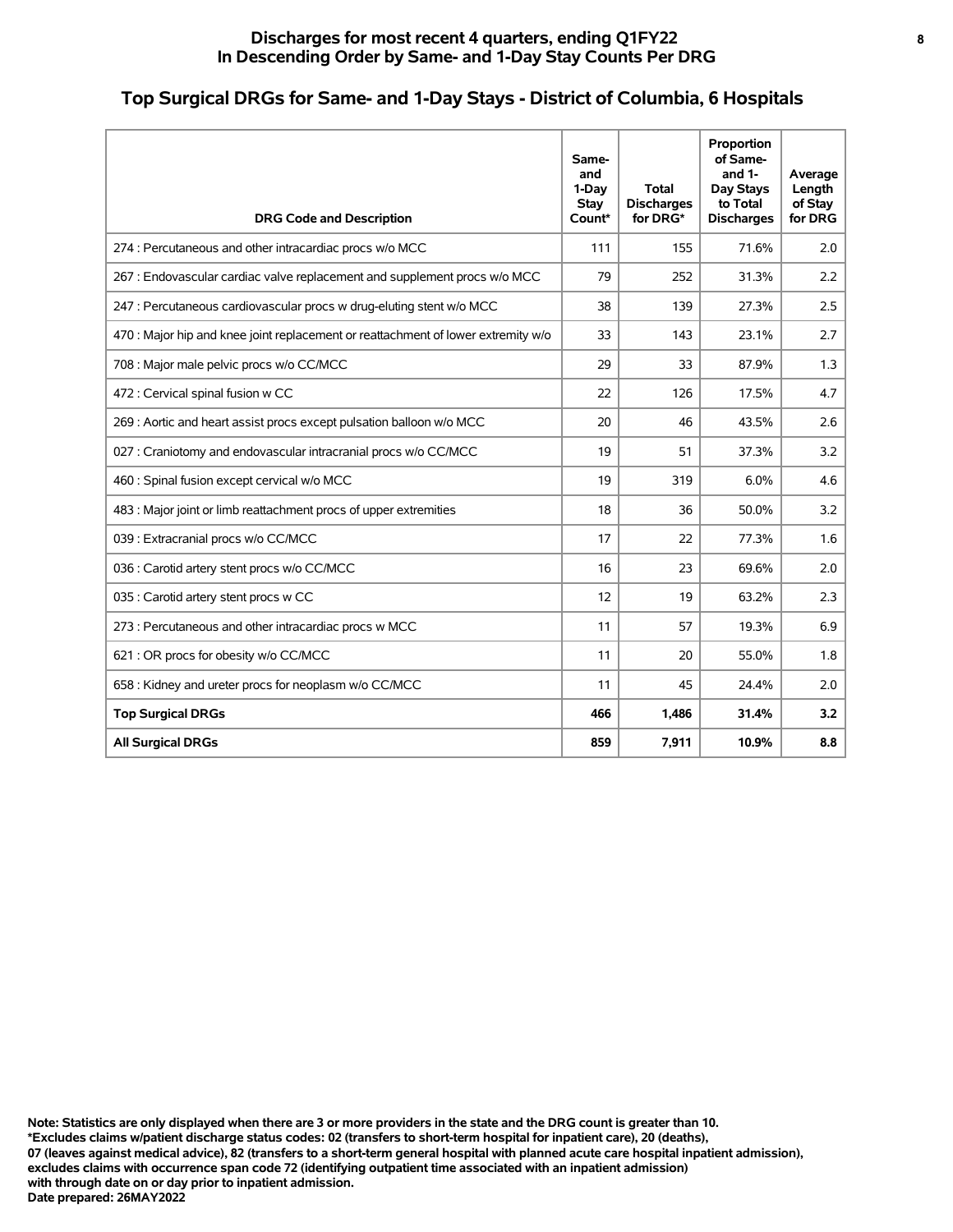#### **Discharges for most recent 4 quarters, ending Q1FY22 9 In Descending Order by Same- and 1-Day Stay Counts Per DRG**

#### **Top Surgical DRGs for Same- and 1-Day Stays - Delaware, 6 Hospitals**

| <b>DRG Code and Description</b>                                                   | Same-<br>and<br>1-Day<br>Stav<br>Count* | <b>Total</b><br><b>Discharges</b><br>for DRG* | Proportion<br>of Same-<br>and $1-$<br>Day Stays<br>to Total<br><b>Discharges</b> | Average<br>Length<br>of Stay<br>for DRG |
|-----------------------------------------------------------------------------------|-----------------------------------------|-----------------------------------------------|----------------------------------------------------------------------------------|-----------------------------------------|
| 267 : Endovascular cardiac valve replacement and supplement procs w/o MCC         | 166                                     | 197                                           | 84.3%                                                                            | 1.5                                     |
| 274 : Percutaneous and other intracardiac procs w/o MCC                           | 90                                      | 110                                           | 81.8%                                                                            | 1.9                                     |
| 039 : Extracranial procs w/o CC/MCC                                               | 85                                      | 98                                            | 86.7%                                                                            | 1.3                                     |
| 470 : Major hip and knee joint replacement or reattachment of lower extremity w/o | 70                                      | 159                                           | 44.0%                                                                            | 2.2                                     |
| 247 : Percutaneous cardiovascular procs w drug-eluting stent w/o MCC              | 39                                      | 217                                           | 18.0%                                                                            | 2.8                                     |
| 036 : Carotid artery stent procs w/o CC/MCC                                       | 30                                      | 38                                            | 78.9%                                                                            | 1.4                                     |
| 165 : Major chest procs w/o CC/MCC                                                | 27                                      | 54                                            | 50.0%                                                                            | 2.2                                     |
| 621 : OR procs for obesity w/o CC/MCC                                             | 26                                      | 29                                            | 89.7%                                                                            | 1.1                                     |
| 269 : Aortic and heart assist procs except pulsation balloon w/o MCC              | 24                                      | 49                                            | 49.0%                                                                            | 2.2                                     |
| 266 : Endovascular cardiac valve replacement and supplement procs w MCC           | 21                                      | 52                                            | 40.4%                                                                            | 7.0                                     |
| 254 : Other vascular procs w/o CC/MCC                                             | 18                                      | 35                                            | 51.4%                                                                            | 2.3                                     |
| 038 : Extracranial procs w CC                                                     | 13                                      | 31                                            | 41.9%                                                                            | 3.7                                     |
| 164 : Major chest procs w CC                                                      | 13                                      | 61                                            | 21.3%                                                                            | 3.9                                     |
| 035 : Carotid artery stent procs w CC                                             | 12                                      | 23                                            | 52.2%                                                                            | 5.0                                     |
| <b>Top Surgical DRGs</b>                                                          | 634                                     | 1,153                                         | 55.0%                                                                            | 2.5                                     |
| <b>All Surgical DRGs</b>                                                          | 894                                     | 6,769                                         | 13.2%                                                                            | 7.7                                     |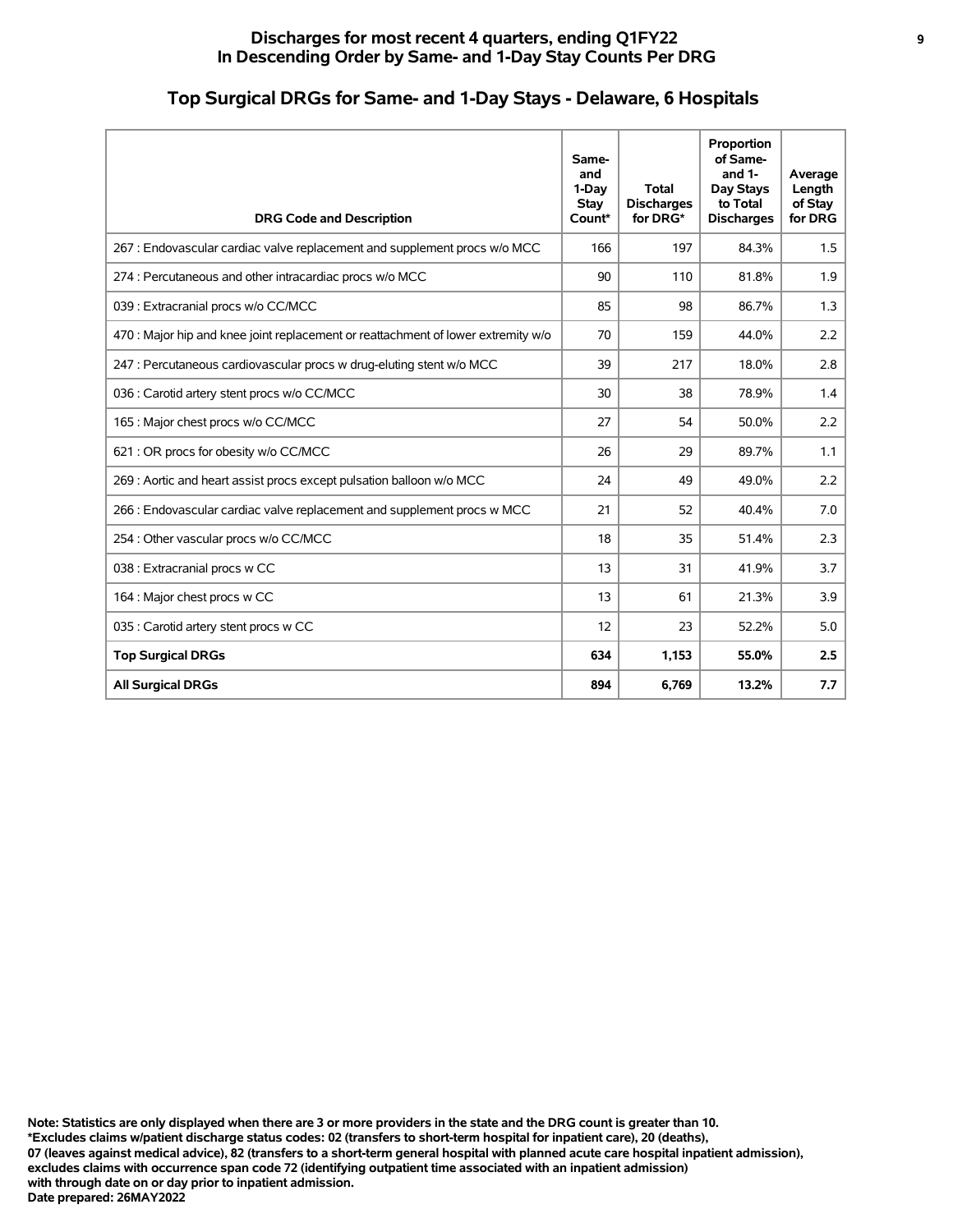# **Top Surgical DRGs for Same- and 1-Day Stays - Florida, 166 Hospitals**

| <b>DRG Code and Description</b>                                                   | Same-<br>and<br>1-Day<br>Stay<br>Count* | <b>Total</b><br><b>Discharges</b><br>for DRG* | Proportion<br>of Same-<br>and $1-$<br>Day Stays<br>to Total<br><b>Discharges</b> | Average<br>Length<br>of Stay<br>for DRG |
|-----------------------------------------------------------------------------------|-----------------------------------------|-----------------------------------------------|----------------------------------------------------------------------------------|-----------------------------------------|
| 274 : Percutaneous and other intracardiac procs w/o MCC                           | 2.472                                   | 3.477                                         | 71.1%                                                                            | 1.8                                     |
| 470 : Major hip and knee joint replacement or reattachment of lower extremity w/o | 2,216                                   | 6,162                                         | 36.0%                                                                            | 2.2                                     |
| 267 : Endovascular cardiac valve replacement and supplement procs w/o MCC         | 1.356                                   | 2,313                                         | 58.6%                                                                            | 1.9                                     |
| 247 : Percutaneous cardiovascular procs w drug-eluting stent w/o MCC              | 983                                     | 4,251                                         | 23.1%                                                                            | 2.6                                     |
| 483 : Major joint or limb reattachment procs of upper extremities                 | 922                                     | 1,671                                         | 55.2%                                                                            | 2.1                                     |
| 039 : Extracranial procs w/o CC/MCC                                               | 837                                     | 1,029                                         | 81.3%                                                                            | 1,4                                     |
| 266 : Endovascular cardiac valve replacement and supplement procs w MCC           | 669                                     | 1,672                                         | 40.0%                                                                            | 4.7                                     |
| 269 : Aortic and heart assist procs except pulsation balloon w/o MCC              | 471                                     | 757                                           | 62.2%                                                                            | 2.3                                     |
| 036 : Carotid artery stent procs w/o CC/MCC                                       | 353                                     | 434                                           | 81.3%                                                                            | 1.3                                     |
| 027 : Craniotomy and endovascular intracranial procs w/o CC/MCC                   | 308                                     | 526                                           | 58.6%                                                                            | 2.0                                     |
| 038 : Extracranial procs w CC                                                     | 273                                     | 580                                           | 47.1%                                                                            | 3.1                                     |
| 661 : Kidney and ureter procs for non-neoplasm w/o CC/MCC                         | 269                                     | 956                                           | 28.1%                                                                            | 2.4                                     |
| 621 : OR procs for obesity w/o CC/MCC                                             | 244                                     | 418                                           | 58.4%                                                                            | 1.5                                     |
| 460 : Spinal fusion except cervical w/o MCC                                       | 218                                     | 2,032                                         | 10.7%                                                                            | 3.6                                     |
| 472 : Cervical spinal fusion w CC                                                 | 213                                     | 805                                           | 26.5%                                                                            | 3.5                                     |
| 246 : Percutaneous cardiovascular procs w drug-eluting stent w MCC or 4+ arteries | 181                                     | 2,944                                         | 6.1%                                                                             | 5.6                                     |
| 660 : Kidney and ureter procs for non-neoplasm w CC                               | 180                                     | 1.481                                         | 12.2%                                                                            | 4.2                                     |
| 254 : Other vascular procs w/o CC/MCC                                             | 174                                     | 428                                           | 40.7%                                                                            | 2.3                                     |
| 473 : Cervical spinal fusion w/o CC/MCC                                           | 173                                     | 362                                           | 47.8%                                                                            | 2.0                                     |
| 244 : Permanent cardiac pacemaker implant w/o CC/MCC                              | 165                                     | 848                                           | 19.5%                                                                            | 2.6                                     |
| <b>Top Surgical DRGs</b>                                                          | 12,677                                  | 33,146                                        | 38.2%                                                                            | 2.8                                     |
| <b>All Surgical DRGs</b>                                                          | 18,681                                  | 133,507                                       | 14.0%                                                                            | 6.3                                     |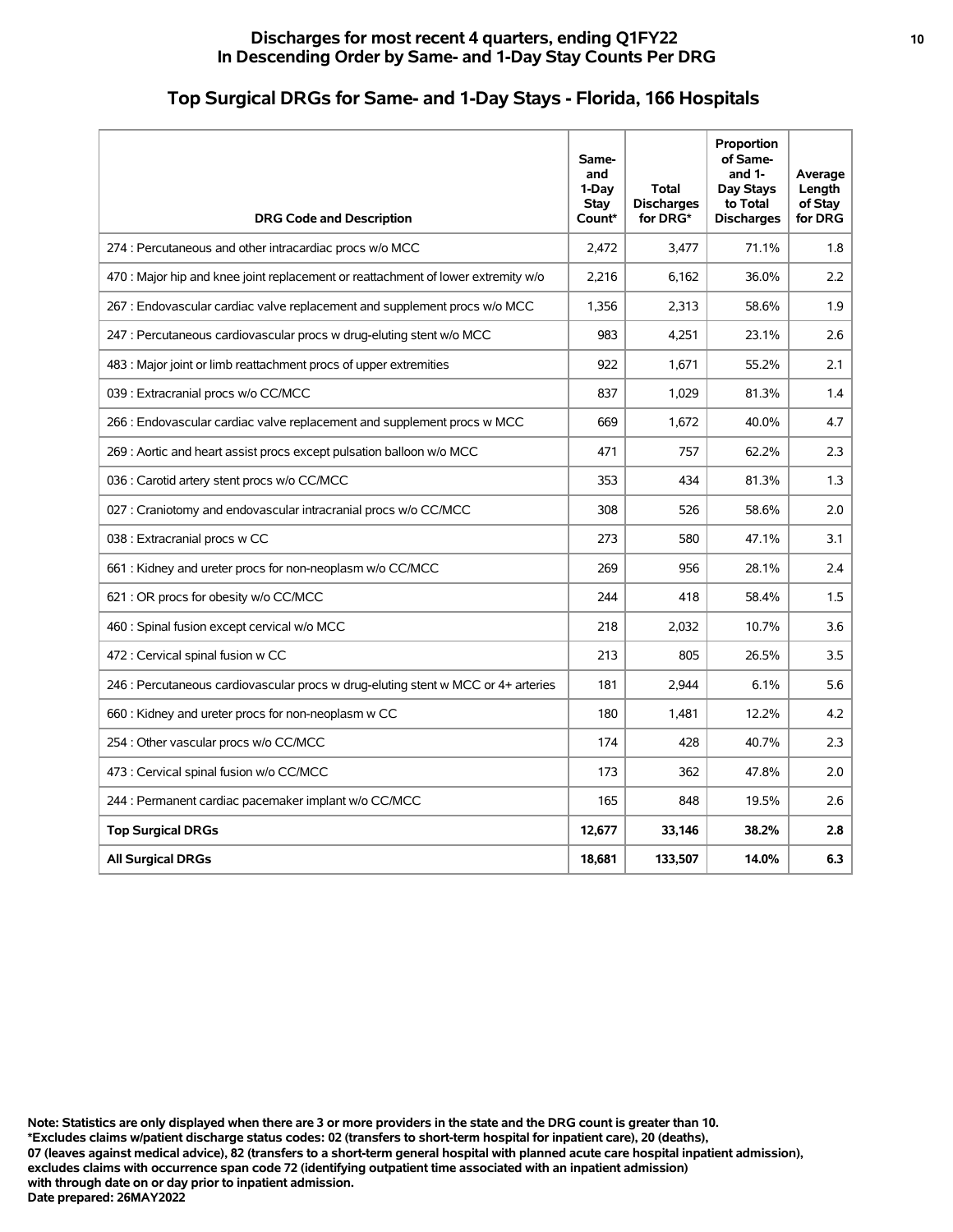#### **Top Surgical DRGs for Same- and 1-Day Stays - Georgia, 99 Hospitals**

| <b>DRG Code and Description</b>                                                   | Same-<br>and<br>1-Day<br><b>Stay</b><br>Count* | <b>Total</b><br><b>Discharges</b><br>for DRG* | Proportion<br>of Same-<br>and $1-$<br>Day Stays<br>to Total<br><b>Discharges</b> | Average<br>Length<br>of Stay<br>for DRG |
|-----------------------------------------------------------------------------------|------------------------------------------------|-----------------------------------------------|----------------------------------------------------------------------------------|-----------------------------------------|
| 274 : Percutaneous and other intracardiac procs w/o MCC                           | 814                                            | 976                                           | 83.4%                                                                            | 1.6                                     |
| 267 : Endovascular cardiac valve replacement and supplement procs w/o MCC         | 370                                            | 474                                           | 78.1%                                                                            | 1.5                                     |
| 247 : Percutaneous cardiovascular procs w drug-eluting stent w/o MCC              | 341                                            | 1.466                                         | 23.3%                                                                            | 2.6                                     |
| 039 : Extracranial procs w/o CC/MCC                                               | 340                                            | 411                                           | 82.7%                                                                            | 1.3                                     |
| 470 : Major hip and knee joint replacement or reattachment of lower extremity w/o | 282                                            | 762                                           | 37.0%                                                                            | 2.6                                     |
| 266 : Endovascular cardiac valve replacement and supplement procs w MCC           | 228                                            | 536                                           | 42.5%                                                                            | 4.3                                     |
| 269 : Aortic and heart assist procs except pulsation balloon w/o MCC              | 187                                            | 269                                           | 69.5%                                                                            | 1.9                                     |
| 483 : Major joint or limb reattachment procs of upper extremities                 | 173                                            | 291                                           | 59.5%                                                                            | 2.3                                     |
| 621 : OR procs for obesity w/o CC/MCC                                             | 148                                            | 176                                           | 84.1%                                                                            | 1.2                                     |
| 038 : Extracranial procs w CC                                                     | 115                                            | 230                                           | 50.0%                                                                            | 3.0                                     |
| 455 : Combined anterior and posterior spinal fusion w/o CC/MCC                    | 80                                             | 361                                           | 22.2%                                                                            | 2.8                                     |
| 036 : Carotid artery stent procs w/o CC/MCC                                       | 78                                             | 89                                            | 87.6%                                                                            | 1.2                                     |
| 460 : Spinal fusion except cervical w/o MCC                                       | 70                                             | 714                                           | 9.8%                                                                             | 3.9                                     |
| 254 : Other vascular procs w/o CC/MCC                                             | 65                                             | 162                                           | 40.1%                                                                            | 2.3                                     |
| 027 : Craniotomy and endovascular intracranial procs w/o CC/MCC                   | 63                                             | 153                                           | 41.2%                                                                            | 2.8                                     |
| 246 : Percutaneous cardiovascular procs w drug-eluting stent w MCC or 4+ arteries | 58                                             | 1,069                                         | 5.4%                                                                             | 5.5                                     |
| 328 : Stomach, esophageal and duodenal procs w/o CC/MCC                           | 53                                             | 125                                           | 42.4%                                                                            | 2.6                                     |
| 272 : Other major cardiovascular procs w/o CC/MCC                                 | 52                                             | 105                                           | 49.5%                                                                            | 2.3                                     |
| 473 : Cervical spinal fusion w/o CC/MCC                                           | 50                                             | 117                                           | 42.7%                                                                            | 2.4                                     |
| 165 : Major chest procs w/o CC/MCC                                                | 47                                             | 219                                           | 21.5%                                                                            | 2.9                                     |
| <b>Top Surgical DRGs</b>                                                          | 3,614                                          | 8,705                                         | 41.5%                                                                            | 2.9                                     |
| <b>All Surgical DRGs</b>                                                          | 5,504                                          | 41,907                                        | 13.1%                                                                            | 7.2                                     |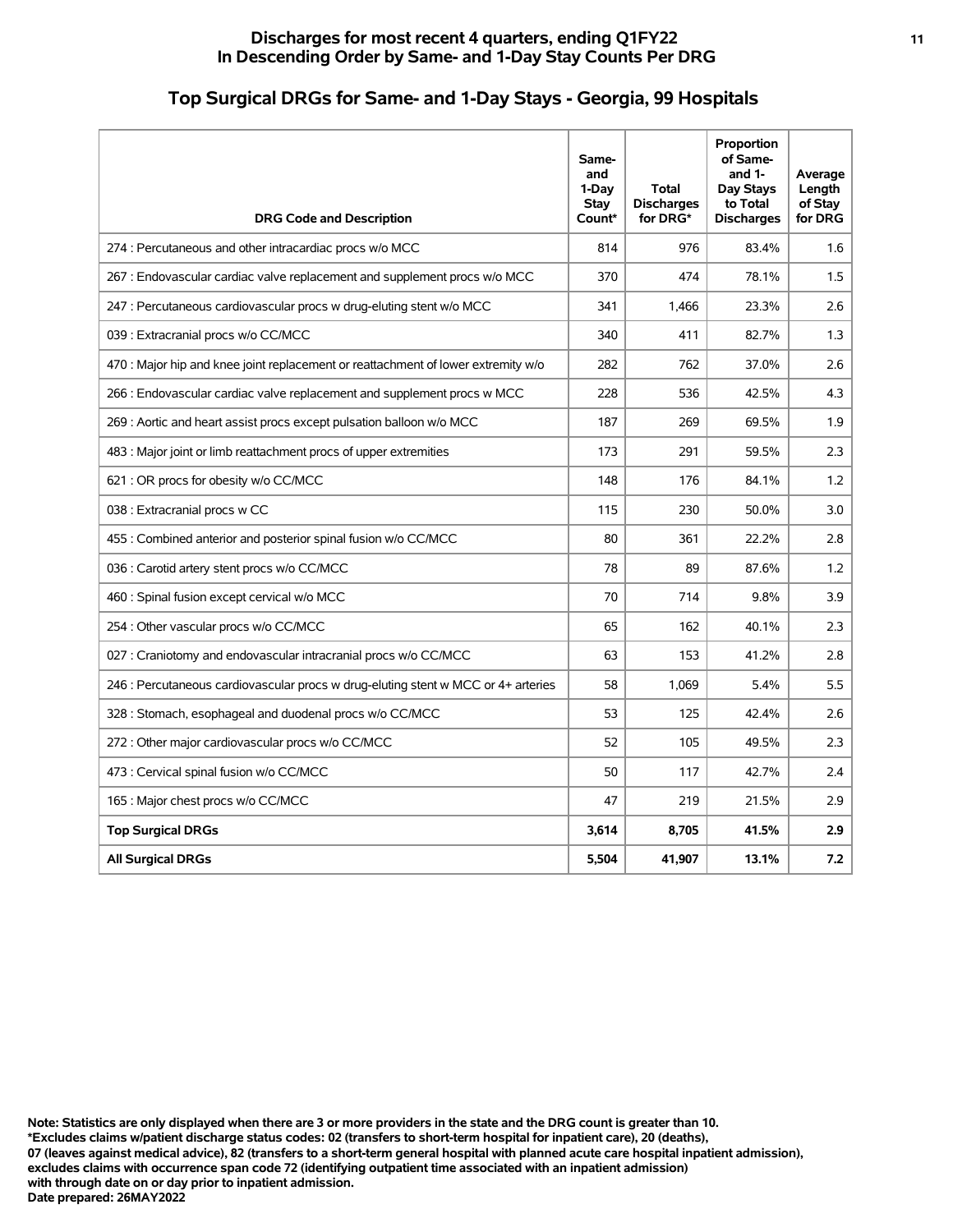| <b>DRG Code and Description</b>                                                   | Same-<br>and<br>1-Day<br>Stay<br>Count* | <b>Total</b><br><b>Discharges</b><br>for DRG* | Proportion<br>of Same-<br>and $1-$<br>Day Stays<br>to Total<br><b>Discharges</b> | Average<br>Length<br>of Stay<br>for DRG |
|-----------------------------------------------------------------------------------|-----------------------------------------|-----------------------------------------------|----------------------------------------------------------------------------------|-----------------------------------------|
| 267 : Endovascular cardiac valve replacement and supplement procs w/o MCC         | 65                                      | 77                                            | 84.4%                                                                            | 1.3                                     |
| 470 : Major hip and knee joint replacement or reattachment of lower extremity w/o | 62                                      | 148                                           | 41.9%                                                                            | 2.6                                     |
| 274 : Percutaneous and other intracardiac procs w/o MCC                           | 30                                      | 36                                            | 83.3%                                                                            | 1.4                                     |
| 247 : Percutaneous cardiovascular procs w drug-eluting stent w/o MCC              | 22                                      | 114                                           | 19.3%                                                                            | 3.1                                     |
| 269 : Aortic and heart assist procs except pulsation balloon w/o MCC              | 16                                      | 29                                            | 55.2%                                                                            | 2.3                                     |
| 661 : Kidney and ureter procs for non-neoplasm w/o CC/MCC                         | 15                                      | 44                                            | 34.1%                                                                            | 2.4                                     |
| 039 : Extracranial procs w/o CC/MCC                                               | 12                                      | 20                                            | 60.0%                                                                            | 1.7                                     |
| 266 : Endovascular cardiac valve replacement and supplement procs w MCC           | 12                                      | 30                                            | 40.0%                                                                            | 5.0                                     |
| 468 : Revision of hip or knee replacement w/o CC/MCC                              | 11                                      | 25                                            | 44.0%                                                                            | 2.6                                     |
| <b>Top Surgical DRGs</b>                                                          | 245                                     | 523                                           | 46.8%                                                                            | 2.5                                     |
| <b>All Surgical DRGs</b>                                                          | 504                                     | 4.505                                         | 11.2%                                                                            | 8.4                                     |

#### **Top Surgical DRGs for Same- and 1-Day Stays - Hawaii, 12 Hospitals**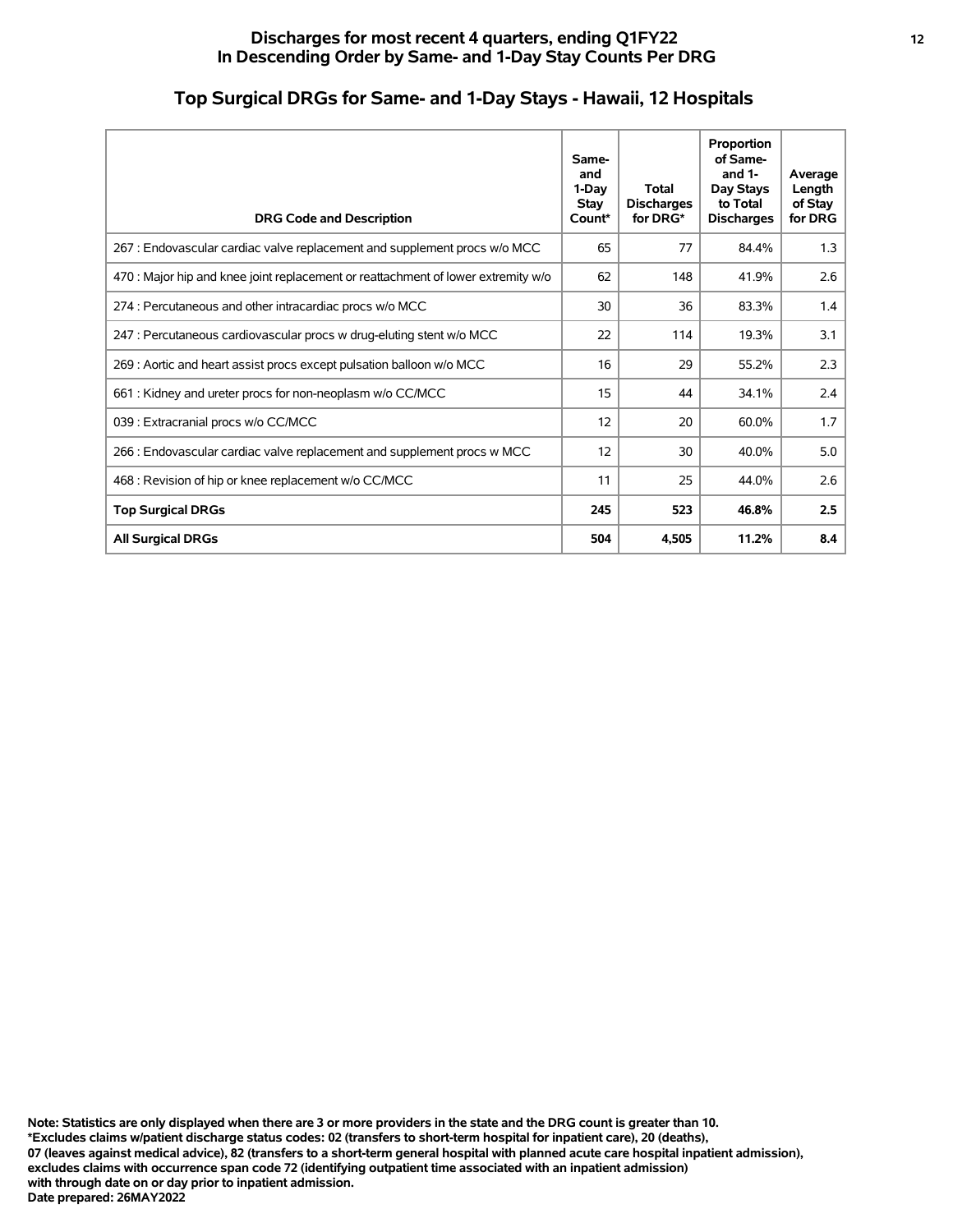#### **Discharges for most recent 4 quarters, ending Q1FY22 13 In Descending Order by Same- and 1-Day Stay Counts Per DRG**

# **Top Surgical DRGs for Same- and 1-Day Stays - Iowa, 33 Hospitals**

| <b>DRG Code and Description</b>                                                   | Same-<br>and<br>1-Day<br><b>Stay</b><br>Count* | <b>Total</b><br><b>Discharges</b><br>for DRG* | Proportion<br>of Same-<br>and 1-<br>Day Stays<br>to Total<br><b>Discharges</b> | Average<br>Length<br>of Stay<br>for DRG |
|-----------------------------------------------------------------------------------|------------------------------------------------|-----------------------------------------------|--------------------------------------------------------------------------------|-----------------------------------------|
| 470 : Major hip and knee joint replacement or reattachment of lower extremity w/o | 746                                            | 1,513                                         | 49.3%                                                                          | 1.9                                     |
| 267 : Endovascular cardiac valve replacement and supplement procs w/o MCC         | 321                                            | 439                                           | 73.1%                                                                          | 1.4                                     |
| 483 : Major joint or limb reattachment procs of upper extremities                 | 311                                            | 439                                           | 70.8%                                                                          | 1.6                                     |
| 274 : Percutaneous and other intracardiac procs w/o MCC                           | 245                                            | 281                                           | 87.2%                                                                          | 1.3                                     |
| 247 : Percutaneous cardiovascular procs w drug-eluting stent w/o MCC              | 228                                            | 676                                           | 33.7%                                                                          | 2.3                                     |
| 039 : Extracranial procs w/o CC/MCC                                               | 207                                            | 238                                           | 87.0%                                                                          | 1.2                                     |
| 269 : Aortic and heart assist procs except pulsation balloon w/o MCC              | 112                                            | 145                                           | 77.2%                                                                          | 1.6                                     |
| 266 : Endovascular cardiac valve replacement and supplement procs w MCC           | 76                                             | 205                                           | 37.1%                                                                          | 4.4                                     |
| 038 : Extracranial procs w CC                                                     | 70                                             | 107                                           | 65.4%                                                                          | 1.8                                     |
| 036 : Carotid artery stent procs w/o CC/MCC                                       | 67                                             | 75                                            | 89.3%                                                                          | $1.2$                                   |
| 708 : Major male pelvic procs w/o CC/MCC                                          | 60                                             | 81                                            | 74.1%                                                                          | 1.3                                     |
| 468 : Revision of hip or knee replacement w/o CC/MCC                              | 58                                             | 108                                           | 53.7%                                                                          | 2.1                                     |
| 246 : Percutaneous cardiovascular procs w drug-eluting stent w MCC or 4+ arteries | 55                                             | 442                                           | 12.4%                                                                          | 4.6                                     |
| 460 : Spinal fusion except cervical w/o MCC                                       | 53                                             | 351                                           | 15.1%                                                                          | 3.4                                     |
| 621 : OR procs for obesity w/o CC/MCC                                             | 41                                             | 61                                            | 67.2%                                                                          | 1.3                                     |
| 254 : Other vascular procs w/o CC/MCC                                             | 40                                             | 79                                            | 50.6%                                                                          | 1.8                                     |
| 661 : Kidney and ureter procs for non-neoplasm w/o CC/MCC                         | 32                                             | 67                                            | 47.8%                                                                          | 1.8                                     |
| 660 : Kidney and ureter procs for non-neoplasm w CC                               | 30                                             | 181                                           | 16.6%                                                                          | 4.2                                     |
| 243 : Permanent cardiac pacemaker implant w CC                                    | 29                                             | 204                                           | 14.2%                                                                          | 3.6                                     |
| 035 : Carotid artery stent procs w CC                                             | 26                                             | 39                                            | 66.7%                                                                          | 2.2                                     |
| <b>Top Surgical DRGs</b>                                                          | 2,807                                          | 5,731                                         | 49.0%                                                                          | 2.3                                     |
| <b>All Surgical DRGs</b>                                                          | 3,682                                          | 18,431                                        | 20.0%                                                                          | 5.5                                     |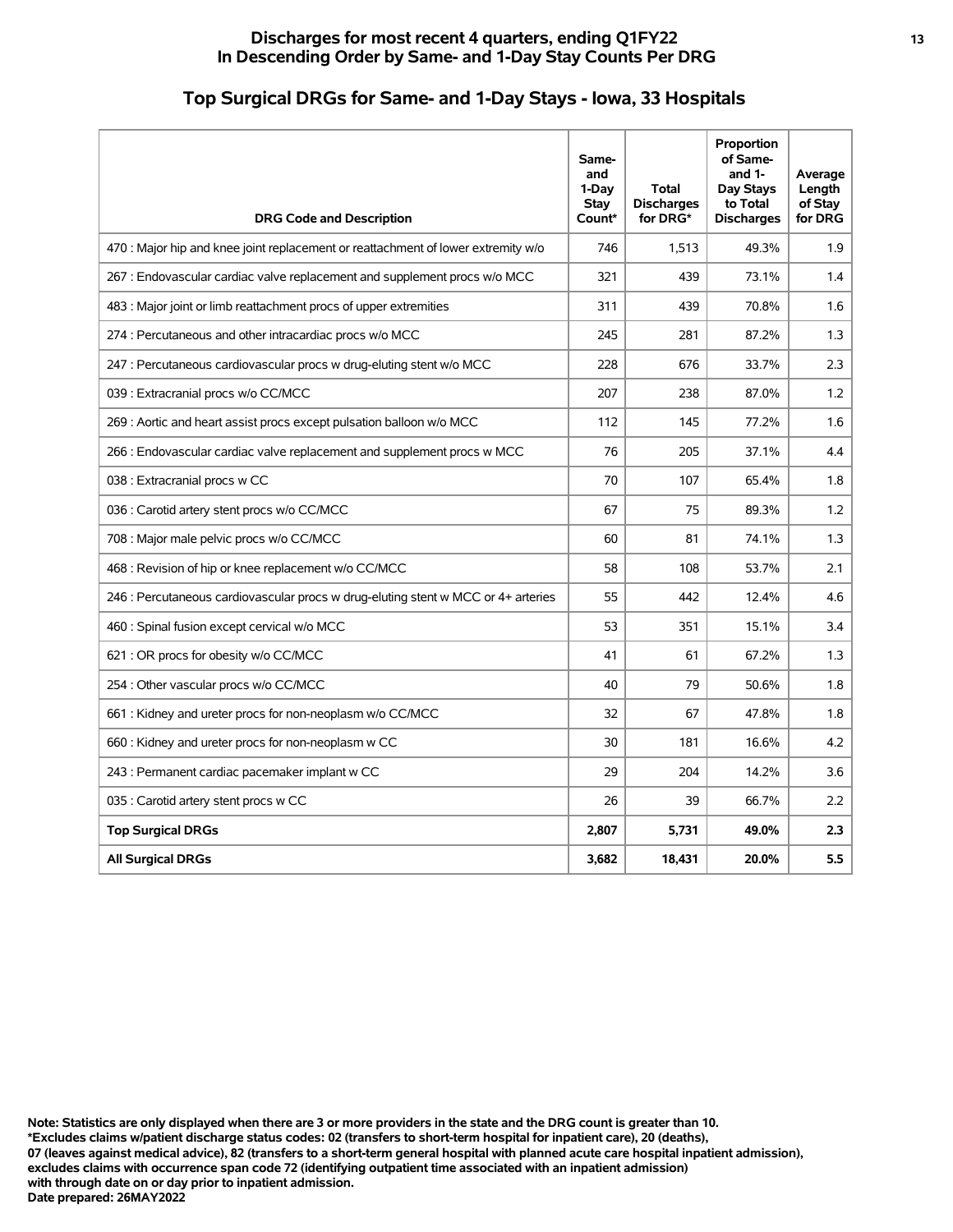#### **Top Surgical DRGs for Same- and 1-Day Stays - Idaho, 16 Hospitals**

| <b>DRG Code and Description</b>                                                   | Same-<br>and<br>1-Dav<br><b>Stav</b><br>Count* | <b>Total</b><br><b>Discharges</b><br>for DRG* | Proportion<br>of Same-<br>and $1-$<br>Day Stays<br>to Total<br><b>Discharges</b> | Average<br>Length<br>of Stay<br>for DRG |
|-----------------------------------------------------------------------------------|------------------------------------------------|-----------------------------------------------|----------------------------------------------------------------------------------|-----------------------------------------|
| 274 : Percutaneous and other intracardiac procs w/o MCC                           | 255                                            | 275                                           | 92.7%                                                                            | 1.2                                     |
| 267 : Endovascular cardiac valve replacement and supplement procs w/o MCC         | 163                                            | 190                                           | 85.8%                                                                            | 1.2                                     |
| 247 : Percutaneous cardiovascular procs w drug-eluting stent w/o MCC              | 133                                            | 360                                           | 36.9%                                                                            | 1.9                                     |
| 470 : Major hip and knee joint replacement or reattachment of lower extremity w/o | 90                                             | 188                                           | 47.9%                                                                            | 1.9                                     |
| 483 : Major joint or limb reattachment procs of upper extremities                 | 58                                             | 81                                            | 71.6%                                                                            | 1.9                                     |
| 269 : Aortic and heart assist procs except pulsation balloon w/o MCC              | 47                                             | 57                                            | 82.5%                                                                            | 1.3                                     |
| 039 : Extracranial procs w/o CC/MCC                                               | 40                                             | 46                                            | 87.0%                                                                            | 1.4                                     |
| 621 : OR procs for obesity w/o CC/MCC                                             | 34                                             | 46                                            | 73.9%                                                                            | 1.3                                     |
| 246 : Percutaneous cardiovascular procs w drug-eluting stent w MCC or 4+ arteries | 30                                             | 195                                           | 15.4%                                                                            | 3.8                                     |
| 455 : Combined anterior and posterior spinal fusion w/o CC/MCC                    | 23                                             | 143                                           | 16.1%                                                                            | 2.6                                     |
| 266 : Endovascular cardiac valve replacement and supplement procs w MCC           | 19                                             | 57                                            | 33.3%                                                                            | 4.7                                     |
| 454 : Combined anterior and posterior spinal fusion w CC                          | 19                                             | 161                                           | 11.8%                                                                            | 3.5                                     |
| 027 : Craniotomy and endovascular intracranial procs w/o CC/MCC                   | 18                                             | 32                                            | 56.3%                                                                            | 2.6                                     |
| 472 : Cervical spinal fusion w CC                                                 | 18                                             | 55                                            | 32.7%                                                                            | 2.8                                     |
| 254 : Other vascular procs w/o CC/MCC                                             | 17                                             | 31                                            | 54.8%                                                                            | 1.6                                     |
| 460 : Spinal fusion except cervical w/o MCC                                       | 17                                             | 96                                            | 17.7%                                                                            | 3.4                                     |
| 253 : Other vascular procs w CC                                                   | 16                                             | 67                                            | 23.9%                                                                            | 3.3                                     |
| 658 : Kidney and ureter procs for neoplasm w/o CC/MCC                             | 16                                             | 29                                            | 55.2%                                                                            | 1.6                                     |
| 038 : Extracranial procs w CC                                                     | 15                                             | 30                                            | 50.0%                                                                            | 2.2                                     |
| 468 : Revision of hip or knee replacement w/o CC/MCC                              | 15                                             | 33                                            | 45.5%                                                                            | 2.2                                     |
| <b>Top Surgical DRGs</b>                                                          | 1,043                                          | 2,172                                         | 48.0%                                                                            | 2.3                                     |
| <b>All Surgical DRGs</b>                                                          | 1,471                                          | 7,193                                         | 20.5%                                                                            | 4.9                                     |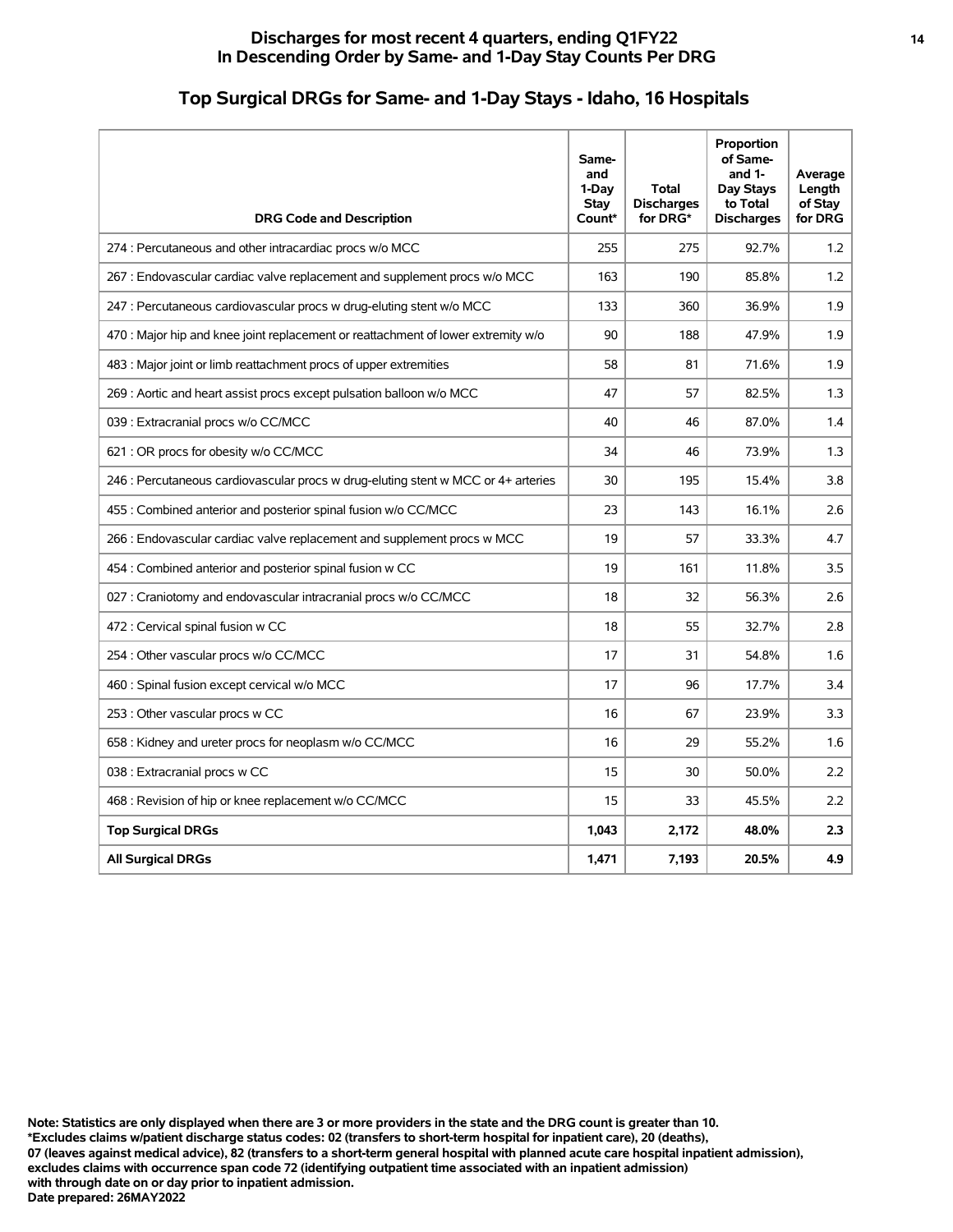#### **Top Surgical DRGs for Same- and 1-Day Stays - Illinois, 120 Hospitals**

| <b>DRG Code and Description</b>                                                   | Same-<br>and<br>1-Day<br>Stay<br>Count* | <b>Total</b><br><b>Discharges</b><br>for DRG* | Proportion<br>of Same-<br>and $1-$<br>Day Stays<br>to Total<br><b>Discharges</b> | Average<br>Length<br>of Stay<br>for DRG |
|-----------------------------------------------------------------------------------|-----------------------------------------|-----------------------------------------------|----------------------------------------------------------------------------------|-----------------------------------------|
| 470 : Major hip and knee joint replacement or reattachment of lower extremity w/o | 1,675                                   | 4,328                                         | 38.7%                                                                            | 2.1                                     |
| 267 : Endovascular cardiac valve replacement and supplement procs w/o MCC         | 1.039                                   | 1.468                                         | 70.8%                                                                            | 1.5                                     |
| 274 : Percutaneous and other intracardiac procs w/o MCC                           | 825                                     | 1,047                                         | 78.8%                                                                            | 1.6                                     |
| 247 : Percutaneous cardiovascular procs w drug-eluting stent w/o MCC              | 476                                     | 2,039                                         | 23.3%                                                                            | 2.5                                     |
| 039 : Extracranial procs w/o CC/MCC                                               | 400                                     | 483                                           | 82.8%                                                                            | 1,4                                     |
| 483 : Major joint or limb reattachment procs of upper extremities                 | 380                                     | 692                                           | 54.9%                                                                            | 2.1                                     |
| 269 : Aortic and heart assist procs except pulsation balloon w/o MCC              | 313                                     | 471                                           | 66.5%                                                                            | 2.1                                     |
| 266 : Endovascular cardiac valve replacement and supplement procs w MCC           | 194                                     | 563                                           | 34.5%                                                                            | 5.5                                     |
| 038 : Extracranial procs w CC                                                     | 169                                     | 336                                           | 50.3%                                                                            | 2.7                                     |
| 460 : Spinal fusion except cervical w/o MCC                                       | 141                                     | 993                                           | 14.2%                                                                            | 3.6                                     |
| 165 : Major chest procs w/o CC/MCC                                                | 137                                     | 324                                           | 42.3%                                                                            | 2.1                                     |
| 036 : Carotid artery stent procs w/o CC/MCC                                       | 131                                     | 161                                           | 81.4%                                                                            | 1.3                                     |
| 621 : OR procs for obesity w/o CC/MCC                                             | 119                                     | 210                                           | 56.7%                                                                            | 1.6                                     |
| 660 : Kidney and ureter procs for non-neoplasm w CC                               | 119                                     | 715                                           | 16.6%                                                                            | 3.8                                     |
| 661 : Kidney and ureter procs for non-neoplasm w/o CC/MCC                         | 106                                     | 336                                           | 31.5%                                                                            | 2.2                                     |
| 244 : Permanent cardiac pacemaker implant w/o CC/MCC                              | 99                                      | 345                                           | 28.7%                                                                            | 2.3                                     |
| 027 : Craniotomy and endovascular intracranial procs w/o CC/MCC                   | 98                                      | 220                                           | 44.5%                                                                            | 2.3                                     |
| 455 : Combined anterior and posterior spinal fusion w/o CC/MCC                    | 98                                      | 357                                           | 27.5%                                                                            | 2.4                                     |
| 246 : Percutaneous cardiovascular procs w drug-eluting stent w MCC or 4+ arteries | 97                                      | 1,468                                         | 6.6%                                                                             | 5.5                                     |
| 164 : Major chest procs w CC                                                      | 86                                      | 597                                           | 14.4%                                                                            | 4.3                                     |
| <b>Top Surgical DRGs</b>                                                          | 6,702                                   | 17,153                                        | 39.1%                                                                            | 2.7                                     |
| <b>All Surgical DRGs</b>                                                          | 9,973                                   | 67,503                                        | 14.8%                                                                            | 6.3                                     |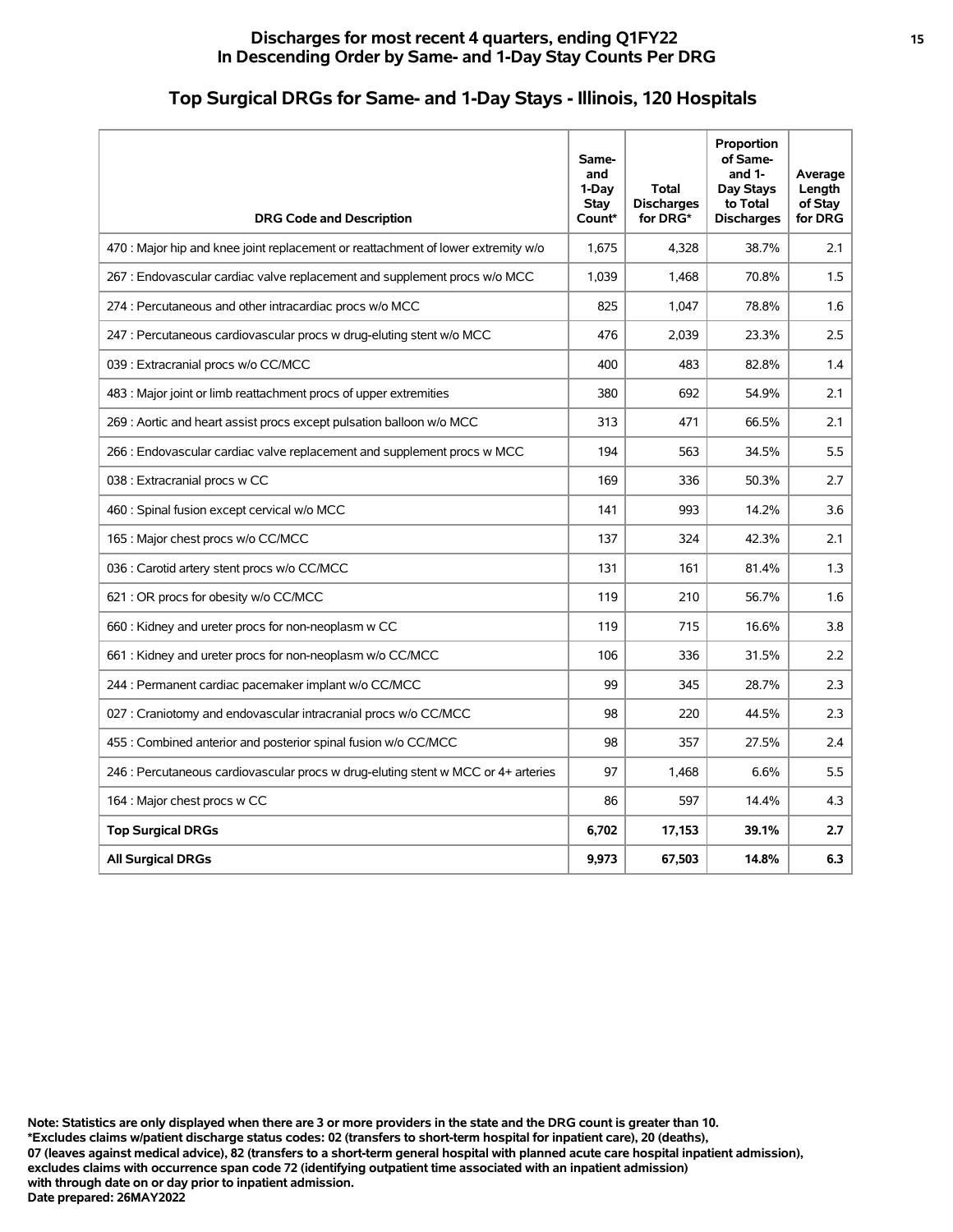#### **Top Surgical DRGs for Same- and 1-Day Stays - Indiana, 82 Hospitals**

| <b>DRG Code and Description</b>                                                   | Same-<br>and<br>1-Day<br>Stay<br>Count* | <b>Total</b><br><b>Discharges</b><br>for DRG* | Proportion<br>of Same-<br>and $1-$<br>Day Stays<br>to Total<br><b>Discharges</b> | Average<br>Length<br>of Stay<br>for DRG |
|-----------------------------------------------------------------------------------|-----------------------------------------|-----------------------------------------------|----------------------------------------------------------------------------------|-----------------------------------------|
| 470 : Major hip and knee joint replacement or reattachment of lower extremity w/o | 1,223                                   | 2,195                                         | 55.7%                                                                            | 1.7                                     |
| 274 : Percutaneous and other intracardiac procs w/o MCC                           | 682                                     | 822                                           | 83.0%                                                                            | 1.4                                     |
| 267 : Endovascular cardiac valve replacement and supplement procs w/o MCC         | 449                                     | 654                                           | 68.7%                                                                            | 1.6                                     |
| 247 : Percutaneous cardiovascular procs w drug-eluting stent w/o MCC              | 351                                     | 1,376                                         | 25.5%                                                                            | 2.4                                     |
| 483 : Major joint or limb reattachment procs of upper extremities                 | 322                                     | 530                                           | 60.8%                                                                            | 1.9                                     |
| 039 : Extracranial procs w/o CC/MCC                                               | 317                                     | 367                                           | 86.4%                                                                            | 1.3                                     |
| 269 : Aortic and heart assist procs except pulsation balloon w/o MCC              | 221                                     | 312                                           | 70.8%                                                                            | 2.0                                     |
| 266 : Endovascular cardiac valve replacement and supplement procs w MCC           | 189                                     | 387                                           | 48.8%                                                                            | 3.8                                     |
| 038 : Extracranial procs w CC                                                     | 134                                     | 212                                           | 63.2%                                                                            | 2.3                                     |
| 468 : Revision of hip or knee replacement w/o CC/MCC                              | 113                                     | 198                                           | 57.1%                                                                            | 1.9                                     |
| 036 : Carotid artery stent procs w/o CC/MCC                                       | 102                                     | 140                                           | 72.9%                                                                            | 1.4                                     |
| 708 : Major male pelvic procs w/o CC/MCC                                          | 94                                      | 135                                           | 69.6%                                                                            | 1.4                                     |
| 460 : Spinal fusion except cervical w/o MCC                                       | 92                                      | 860                                           | 10.7%                                                                            | 3.5                                     |
| 455 : Combined anterior and posterior spinal fusion w/o CC/MCC                    | 82                                      | 383                                           | 21.4%                                                                            | 2.5                                     |
| 254 : Other vascular procs w/o CC/MCC                                             | 77                                      | 185                                           | 41.6%                                                                            | 2.5                                     |
| 035 : Carotid artery stent procs w CC                                             | 66                                      | 124                                           | 53.2%                                                                            | 2.9                                     |
| 331 : Major small and large bowel procs w/o CC/MCC                                | 64                                      | 453                                           | 14.1%                                                                            | 3.3                                     |
| 253 : Other vascular procs w CC                                                   | 61                                      | 411                                           | 14.8%                                                                            | 5.1                                     |
| 661 : Kidney and ureter procs for non-neoplasm w/o CC/MCC                         | 60                                      | 222                                           | 27.0%                                                                            | 2.3                                     |
| 467 : Revision of hip or knee replacement w CC                                    | 57                                      | 332                                           | 17.2%                                                                            | 4.1                                     |
| <b>Top Surgical DRGs</b>                                                          | 4,756                                   | 10,298                                        | 46.2%                                                                            | 2.4                                     |
| <b>All Surgical DRGs</b>                                                          | 6,792                                   | 38,222                                        | 17.8%                                                                            | 5.6                                     |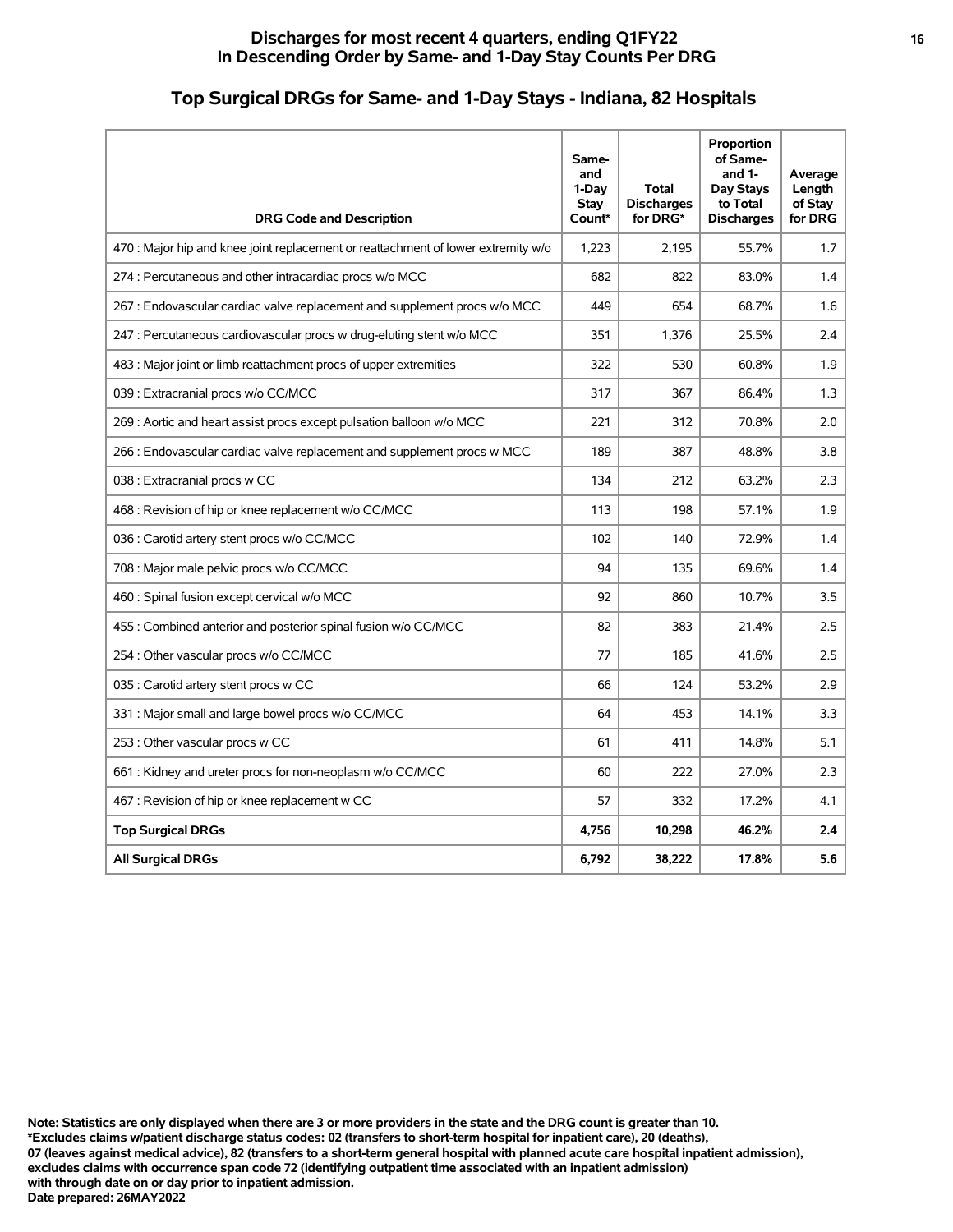#### **Top Surgical DRGs for Same- and 1-Day Stays - Kansas, 49 Hospitals**

| <b>DRG Code and Description</b>                                                   | Same-<br>and<br>1-Day<br><b>Stay</b><br>Count* | <b>Total</b><br><b>Discharges</b><br>for DRG* | Proportion<br>of Same-<br>and $1-$<br>Day Stays<br>to Total<br><b>Discharges</b> | Average<br>Length<br>of Stay<br>for DRG |
|-----------------------------------------------------------------------------------|------------------------------------------------|-----------------------------------------------|----------------------------------------------------------------------------------|-----------------------------------------|
| 274 : Percutaneous and other intracardiac procs w/o MCC                           | 666                                            | 771                                           | 86.4%                                                                            | 1.4                                     |
| 470 : Major hip and knee joint replacement or reattachment of lower extremity w/o | 625                                            | 3,184                                         | 19.6%                                                                            | 2.1                                     |
| 039 : Extracranial procs w/o CC/MCC                                               | 304                                            | 363                                           | 83.7%                                                                            | 1.3                                     |
| 483 : Major joint or limb reattachment procs of upper extremities                 | 248                                            | 627                                           | 39.6%                                                                            | 2.0                                     |
| 266 : Endovascular cardiac valve replacement and supplement procs w MCC           | 191                                            | 420                                           | 45.5%                                                                            | 3.4                                     |
| 267 : Endovascular cardiac valve replacement and supplement procs w/o MCC         | 183                                            | 334                                           | 54.8%                                                                            | 1.9                                     |
| 247 : Percutaneous cardiovascular procs w drug-eluting stent w/o MCC              | 149                                            | 652                                           | 22.9%                                                                            | 2.4                                     |
| 269 : Aortic and heart assist procs except pulsation balloon w/o MCC              | 95                                             | 139                                           | 68.3%                                                                            | 2.1                                     |
| 621 : OR procs for obesity w/o CC/MCC                                             | 88                                             | 140                                           | 62.9%                                                                            | 1.5                                     |
| 038 : Extracranial procs w CC                                                     | 61                                             | 115                                           | 53.0%                                                                            | 2.2                                     |
| 708 : Major male pelvic procs w/o CC/MCC                                          | 47                                             | 80                                            | 58.8%                                                                            | 1.5                                     |
| 331 : Major small and large bowel procs w/o CC/MCC                                | 42                                             | 298                                           | 14.1%                                                                            | 3.0                                     |
| 254 : Other vascular procs w/o CC/MCC                                             | 39                                             | 66                                            | 59.1%                                                                            | 1.6                                     |
| 661 : Kidney and ureter procs for non-neoplasm w/o CC/MCC                         | 38                                             | 98                                            | 38.8%                                                                            | 1.9                                     |
| 460 : Spinal fusion except cervical w/o MCC                                       | 37                                             | 472                                           | 7.8%                                                                             | 3.4                                     |
| 036 : Carotid artery stent procs w/o CC/MCC                                       | 36                                             | 41                                            | 87.8%                                                                            | 1.2                                     |
| 027 : Craniotomy and endovascular intracranial procs w/o CC/MCC                   | 34                                             | 83                                            | 41.0%                                                                            | 3.2                                     |
| 229 : Other cardiothoracic procs w/o MCC                                          | 34                                             | 98                                            | 34.7%                                                                            | 3.5                                     |
| 243 : Permanent cardiac pacemaker implant w CC                                    | 32                                             | 219                                           | 14.6%                                                                            | 3.3                                     |
| 246 : Percutaneous cardiovascular procs w drug-eluting stent w MCC or 4+ arteries | 32                                             | 459                                           | 7.0%                                                                             | 5.0                                     |
| <b>Top Surgical DRGs</b>                                                          | 2,981                                          | 8.659                                         | 34.4%                                                                            | 2.4                                     |
| <b>All Surgical DRGs</b>                                                          | 4,128                                          | 24,559                                        | 16.8%                                                                            | 5.1                                     |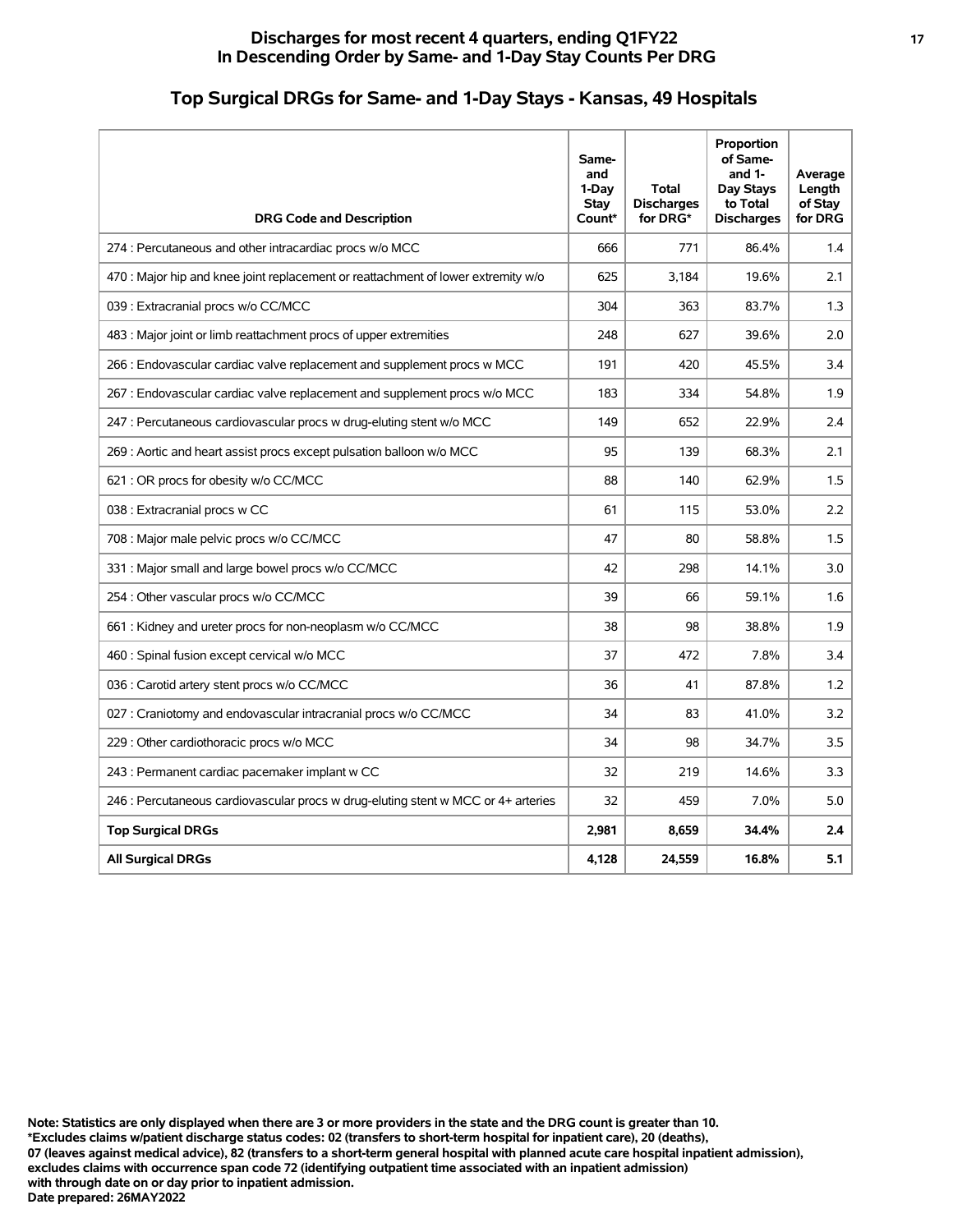# **Top Surgical DRGs for Same- and 1-Day Stays - Kentucky, 62 Hospitals**

| <b>DRG Code and Description</b>                                                   | Same-<br>and<br>1-Day<br><b>Stav</b><br>Count* | <b>Total</b><br><b>Discharges</b><br>for DRG* | Proportion<br>of Same-<br>and $1-$<br>Day Stays<br>to Total<br><b>Discharges</b> | Average<br>Length<br>of Stay<br>for DRG |
|-----------------------------------------------------------------------------------|------------------------------------------------|-----------------------------------------------|----------------------------------------------------------------------------------|-----------------------------------------|
| 274 : Percutaneous and other intracardiac procs w/o MCC                           | 297                                            | 366                                           | 81.1%                                                                            | 1.5                                     |
| 267 : Endovascular cardiac valve replacement and supplement procs w/o MCC         | 283                                            | 353                                           | 80.2%                                                                            | 1.4                                     |
| 247 : Percutaneous cardiovascular procs w drug-eluting stent w/o MCC              | 258                                            | 1.038                                         | 24.9%                                                                            | 2.5                                     |
| 039 : Extracranial procs w/o CC/MCC                                               | 196                                            | 256                                           | 76.6%                                                                            | 1,4                                     |
| 269 : Aortic and heart assist procs except pulsation balloon w/o MCC              | 171                                            | 238                                           | 71.8%                                                                            | 1.7                                     |
| 470 : Major hip and knee joint replacement or reattachment of lower extremity w/o | 171                                            | 655                                           | 26.1%                                                                            | 2.5                                     |
| 036 : Carotid artery stent procs w/o CC/MCC                                       | 107                                            | 131                                           | 81.7%                                                                            | 1.5                                     |
| 266 : Endovascular cardiac valve replacement and supplement procs w MCC           | 104                                            | 206                                           | 50.5%                                                                            | 4.3                                     |
| 621 : OR procs for obesity w/o CC/MCC                                             | 102                                            | 138                                           | 73.9%                                                                            | 1.3                                     |
| 483 : Major joint or limb reattachment procs of upper extremities                 | 99                                             | 221                                           | 44.8%                                                                            | 3.6                                     |
| 038 : Extracranial procs w CC                                                     | 75                                             | 167                                           | 44.9%                                                                            | 2.9                                     |
| 246 : Percutaneous cardiovascular procs w drug-eluting stent w MCC or 4+ arteries | 66                                             | 682                                           | 9.7%                                                                             | 5.1                                     |
| 035 : Carotid artery stent procs w CC                                             | 61                                             | 122                                           | 50.0%                                                                            | 3.3                                     |
| 027 : Craniotomy and endovascular intracranial procs w/o CC/MCC                   | 49                                             | 83                                            | 59.0%                                                                            | 1.8                                     |
| 254 : Other vascular procs w/o CC/MCC                                             | 40                                             | 110                                           | 36.4%                                                                            | 2.4                                     |
| 661 : Kidney and ureter procs for non-neoplasm w/o CC/MCC                         | 36                                             | 122                                           | 29.5%                                                                            | 2.4                                     |
| 026 : Craniotomy and endovascular intracranial procs w CC                         | 35                                             | 111                                           | 31.5%                                                                            | 5.2                                     |
| 468 : Revision of hip or knee replacement w/o CC/MCC                              | 32                                             | 82                                            | 39.0%                                                                            | 2.5                                     |
| 243 : Permanent cardiac pacemaker implant w CC                                    | 30                                             | 253                                           | 11.9%                                                                            | 3.7                                     |
| 253 : Other vascular procs w CC                                                   | 30                                             | 335                                           | 9.0%                                                                             | 4.9                                     |
| <b>Top Surgical DRGs</b>                                                          | 2,242                                          | 5,669                                         | 39.5%                                                                            | 2.9                                     |
| <b>All Surgical DRGs</b>                                                          | 3,394                                          | 25,959                                        | 13.1%                                                                            | 6.5                                     |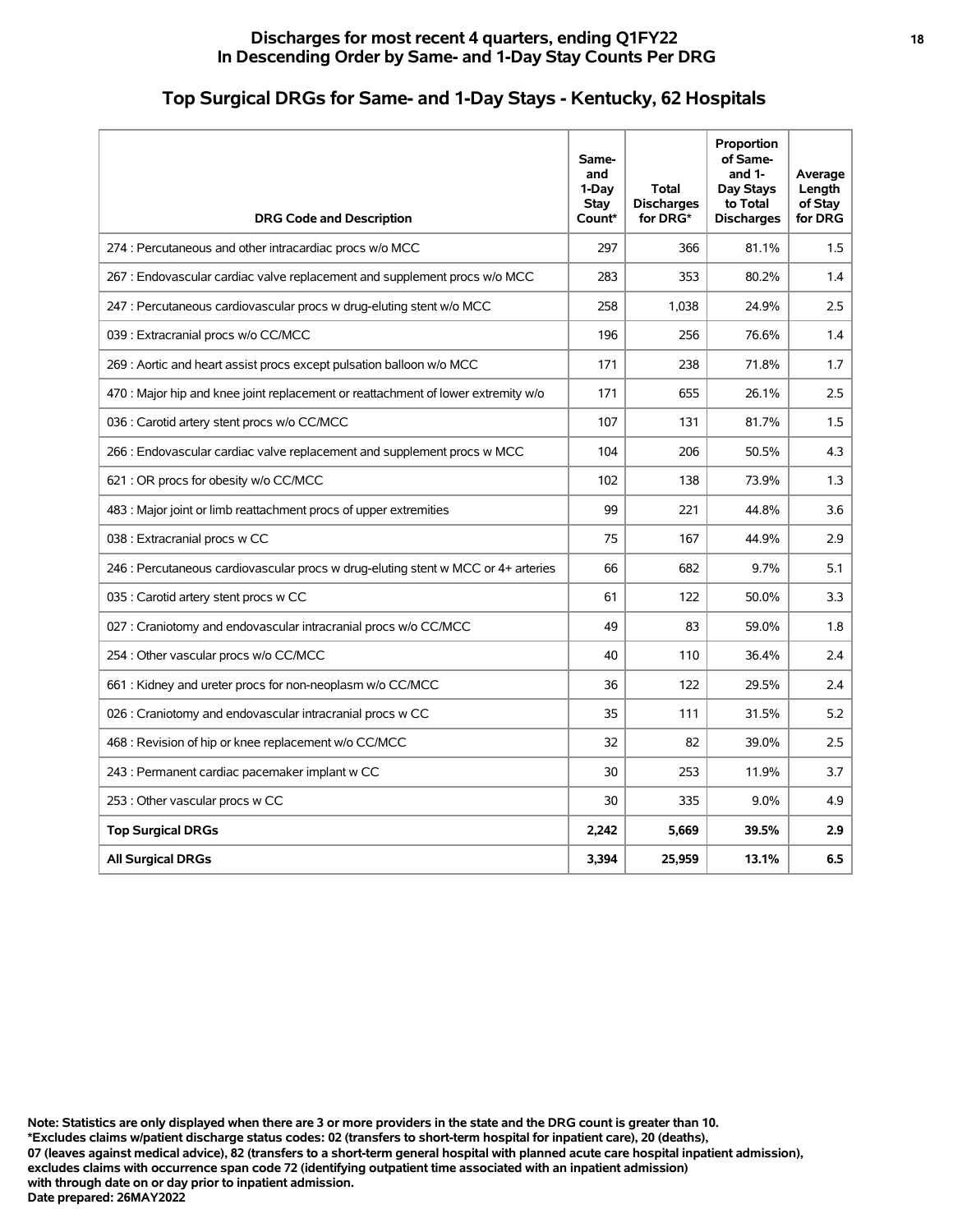#### **Discharges for most recent 4 quarters, ending Q1FY22 19 In Descending Order by Same- and 1-Day Stay Counts Per DRG**

#### **Top Surgical DRGs for Same- and 1-Day Stays - Louisiana, 86 Hospitals**

| <b>DRG Code and Description</b>                                                   | Same-<br>and<br>1-Day<br>Stay<br>Count* | Total<br><b>Discharges</b><br>for DRG* | Proportion<br>of Same-<br>and $1-$<br>Day Stays<br>to Total<br><b>Discharges</b> | Average<br>Length<br>of Stay<br>for DRG |
|-----------------------------------------------------------------------------------|-----------------------------------------|----------------------------------------|----------------------------------------------------------------------------------|-----------------------------------------|
| 470 : Major hip and knee joint replacement or reattachment of lower extremity w/o | 291                                     | 1,001                                  | 29.1%                                                                            | 2.2                                     |
| 039 : Extracranial procs w/o CC/MCC                                               | 281                                     | 364                                    | 77.2%                                                                            | 1,4                                     |
| 267 : Endovascular cardiac valve replacement and supplement procs w/o MCC         | 277                                     | 369                                    | 75.1%                                                                            | 1.5                                     |
| 274 : Percutaneous and other intracardiac procs w/o MCC                           | 249                                     | 306                                    | 81.4%                                                                            | 1.4                                     |
| 247 : Percutaneous cardiovascular procs w drug-eluting stent w/o MCC              | 165                                     | 709                                    | 23.3%                                                                            | 2.6                                     |
| 473 : Cervical spinal fusion w/o CC/MCC                                           | 131                                     | 193                                    | 67.9%                                                                            | 1.6                                     |
| 483 : Major joint or limb reattachment procs of upper extremities                 | 128                                     | 241                                    | 53.1%                                                                            | 2.3                                     |
| 621 : OR procs for obesity w/o CC/MCC                                             | 107                                     | 157                                    | 68.2%                                                                            | 1.4                                     |
| 266 : Endovascular cardiac valve replacement and supplement procs w MCC           | 92                                      | 201                                    | 45.8%                                                                            | 3.9                                     |
| 269 : Aortic and heart assist procs except pulsation balloon w/o MCC              | 87                                      | 141                                    | 61.7%                                                                            | 2.4                                     |
| 038 : Extracranial procs w CC                                                     | 80                                      | 162                                    | 49.4%                                                                            | 2.7                                     |
| 036 : Carotid artery stent procs w/o CC/MCC                                       | 73                                      | 86                                     | 84.9%                                                                            | 1.2                                     |
| 472 : Cervical spinal fusion w CC                                                 | 56                                      | 191                                    | 29.3%                                                                            | 3.8                                     |
| 460 : Spinal fusion except cervical w/o MCC                                       | 55                                      | 451                                    | 12.2%                                                                            | 3.6                                     |
| 254 : Other vascular procs w/o CC/MCC                                             | 53                                      | 136                                    | 39.0%                                                                            | 2.4                                     |
| 027 : Craniotomy and endovascular intracranial procs w/o CC/MCC                   | 39                                      | 122                                    | 32.0%                                                                            | 3.1                                     |
| 328 : Stomach, esophageal and duodenal procs w/o CC/MCC                           | 39                                      | 115                                    | 33.9%                                                                            | 3.0                                     |
| 661 : Kidney and ureter procs for non-neoplasm w/o CC/MCC                         | 38                                      | 113                                    | 33.6%                                                                            | 2.4                                     |
| 455 : Combined anterior and posterior spinal fusion w/o CC/MCC                    | 36                                      | 472                                    | 7.6%                                                                             | 2.6                                     |
| 708 : Major male pelvic procs w/o CC/MCC                                          | 34                                      | 84                                     | 40.5%                                                                            | 2.0                                     |
| <b>Top Surgical DRGs</b>                                                          | 2,311                                   | 5,614                                  | 41.2%                                                                            | 2.4                                     |
| <b>All Surgical DRGs</b>                                                          | 3,409                                   | 24,095                                 | 14.1%                                                                            | 6.1                                     |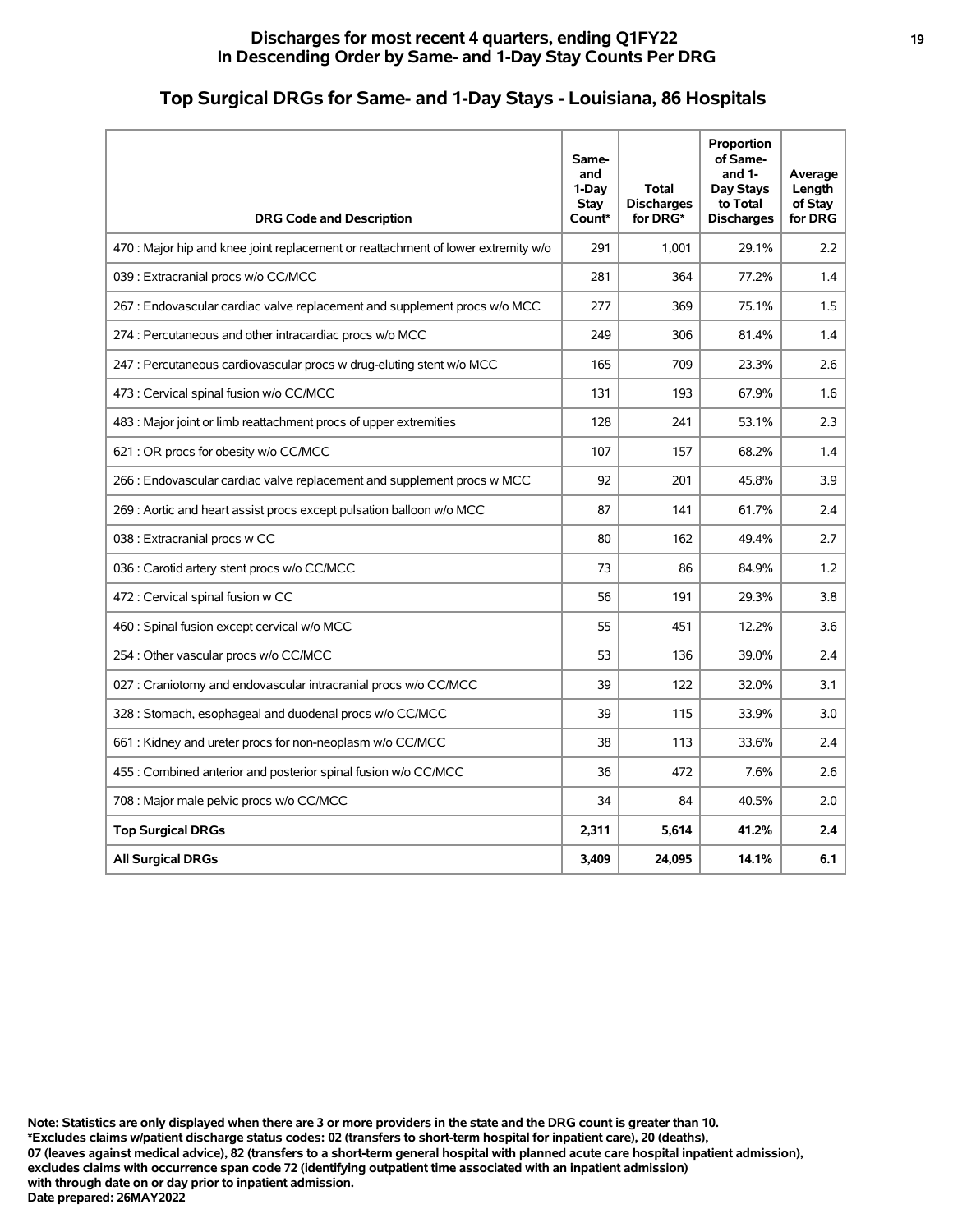#### **Top Surgical DRGs for Same- and 1-Day Stays - Massachusetts, 54 Hospitals**

| <b>DRG Code and Description</b>                                                   | Same-<br>and<br>1-Day<br>Stav<br>Count* | Total<br><b>Discharges</b><br>for DRG* | Proportion<br>of Same-<br>and $1-$<br>Day Stays<br>to Total<br><b>Discharges</b> | Average<br>Length<br>of Stay<br>for DRG |
|-----------------------------------------------------------------------------------|-----------------------------------------|----------------------------------------|----------------------------------------------------------------------------------|-----------------------------------------|
| 470 : Major hip and knee joint replacement or reattachment of lower extremity w/o | 1,812                                   | 5,342                                  | 33.9%                                                                            | 2.1                                     |
| 267 : Endovascular cardiac valve replacement and supplement procs w/o MCC         | 631                                     | 1,125                                  | 56.1%                                                                            | 1.9                                     |
| 274 : Percutaneous and other intracardiac procs w/o MCC                           | 486                                     | 657                                    | 74.0%                                                                            | 1.9                                     |
| 483 : Major joint or limb reattachment procs of upper extremities                 | 272                                     | 646                                    | 42.1%                                                                            | 2.2                                     |
| 039 : Extracranial procs w/o CC/MCC                                               | 246                                     | 339                                    | 72.6%                                                                            | 1.5                                     |
| 247 : Percutaneous cardiovascular procs w drug-eluting stent w/o MCC              | 225                                     | 1,417                                  | 15.9%                                                                            | 3.1                                     |
| 269 : Aortic and heart assist procs except pulsation balloon w/o MCC              | 146                                     | 291                                    | 50.2%                                                                            | 2.5                                     |
| 621 : OR procs for obesity w/o CC/MCC                                             | 144                                     | 220                                    | 65.5%                                                                            | 1.4                                     |
| 661 : Kidney and ureter procs for non-neoplasm w/o CC/MCC                         | 113                                     | 314                                    | 36.0%                                                                            | 2.2                                     |
| 266 : Endovascular cardiac valve replacement and supplement procs w MCC           | 101                                     | 583                                    | 17.3%                                                                            | 7.7                                     |
| 165 : Major chest procs w/o CC/MCC                                                | 96                                      | 426                                    | 22.5%                                                                            | 2.4                                     |
| 708 : Major male pelvic procs w/o CC/MCC                                          | 95                                      | 137                                    | 69.3%                                                                            | 1,4                                     |
| 038 : Extracranial procs w CC                                                     | 89                                      | 238                                    | 37.4%                                                                            | 3.6                                     |
| 027 : Craniotomy and endovascular intracranial procs w/o CC/MCC                   | 87                                      | 226                                    | 38.5%                                                                            | 2.3                                     |
| 036 : Carotid artery stent procs w/o CC/MCC                                       | 87                                      | 106                                    | 82.1%                                                                            | 1.3                                     |
| 328 : Stomach, esophageal and duodenal procs w/o CC/MCC                           | 81                                      | 226                                    | 35.8%                                                                            | 2.4                                     |
| 254 : Other vascular procs w/o CC/MCC                                             | 74                                      | 242                                    | 30.6%                                                                            | 2.8                                     |
| 164 : Major chest procs w CC                                                      | 67                                      | 678                                    | 9.9%                                                                             | 4.2                                     |
| 460 : Spinal fusion except cervical w/o MCC                                       | 67                                      | 974                                    | 6.9%                                                                             | 3.7                                     |
| 660 : Kidney and ureter procs for non-neoplasm w CC                               | 64                                      | 499                                    | 12.8%                                                                            | 3.6                                     |
| <b>Top Surgical DRGs</b>                                                          | 4,983                                   | 14,686                                 | 33.9%                                                                            | 2.7                                     |
| <b>All Surgical DRGs</b>                                                          | 7,411                                   | 52,050                                 | 14.2%                                                                            | 6.3                                     |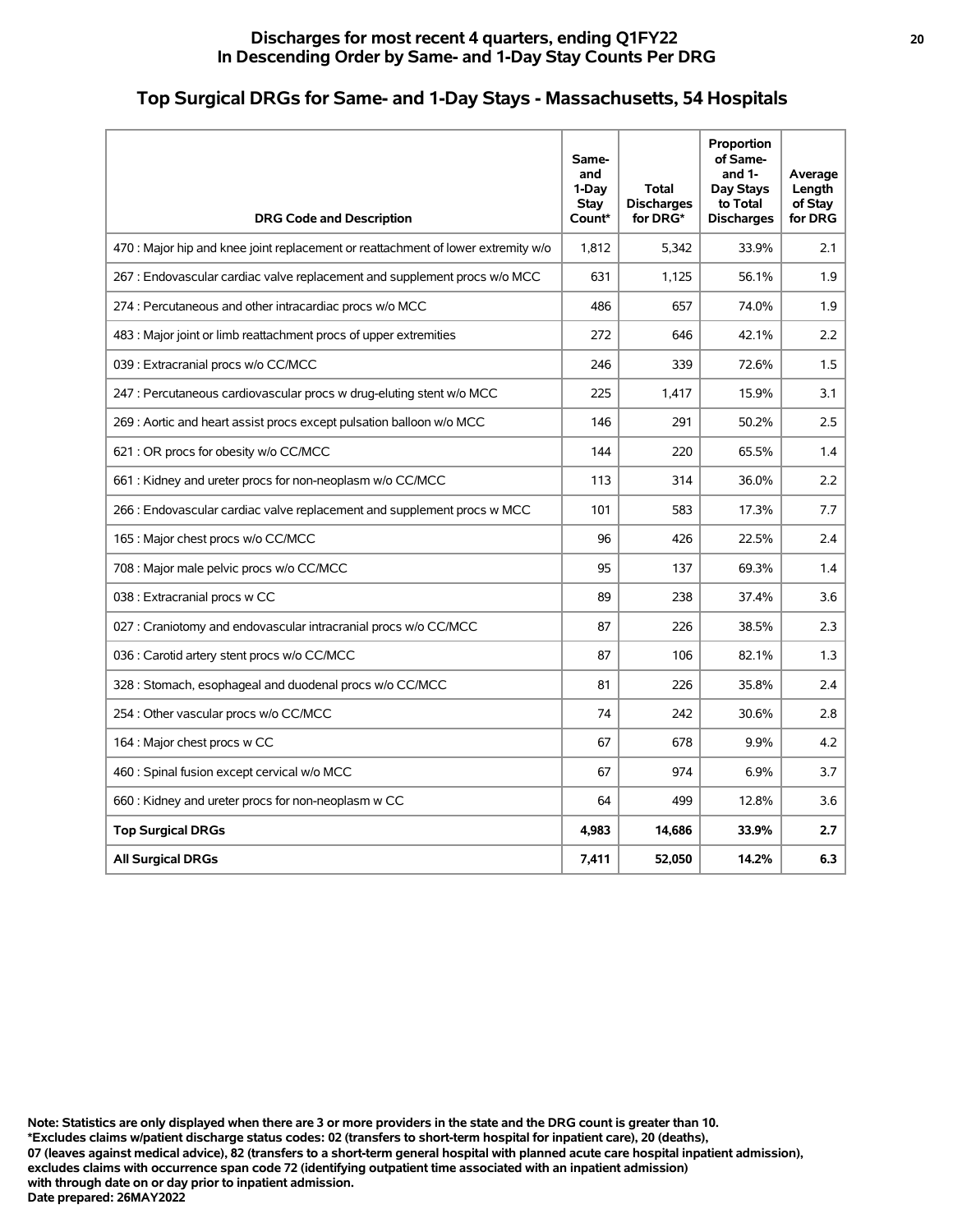#### **Top Surgical DRGs for Same- and 1-Day Stays - Maryland, 45 Hospitals**

| <b>DRG Code and Description</b>                                                   | Same-<br>and<br>1-Day<br><b>Stay</b><br>Count* | <b>Total</b><br><b>Discharges</b><br>for DRG* | Proportion<br>of Same-<br>and $1-$<br>Day Stays<br>to Total<br><b>Discharges</b> | Average<br>Length<br>of Stay<br>for DRG |
|-----------------------------------------------------------------------------------|------------------------------------------------|-----------------------------------------------|----------------------------------------------------------------------------------|-----------------------------------------|
| 470 : Major hip and knee joint replacement or reattachment of lower extremity w/o | 523                                            | 1,161                                         | 45.0%                                                                            | 2.2                                     |
| 267 : Endovascular cardiac valve replacement and supplement procs w/o MCC         | 434                                            | 690                                           | 62.9%                                                                            | 2.1                                     |
| 483 : Major joint or limb reattachment procs of upper extremities                 | 317                                            | 491                                           | 64.6%                                                                            | 1.9                                     |
| 039 : Extracranial procs w/o CC/MCC                                               | 251                                            | 302                                           | 83.1%                                                                            | 1.3                                     |
| 247 : Percutaneous cardiovascular procs w drug-eluting stent w/o MCC              | 226                                            | 922                                           | 24.5%                                                                            | 2.6                                     |
| 274 : Percutaneous and other intracardiac procs w/o MCC                           | 179                                            | 246                                           | 72.8%                                                                            | 1.9                                     |
| 269 : Aortic and heart assist procs except pulsation balloon w/o MCC              | 169                                            | 249                                           | 67.9%                                                                            | 2.2                                     |
| 460 : Spinal fusion except cervical w/o MCC                                       | 142                                            | 896                                           | 15.8%                                                                            | 3.7                                     |
| 038 : Extracranial procs w CC                                                     | 135                                            | 199                                           | 67.8%                                                                            | 2.3                                     |
| 472 : Cervical spinal fusion w CC                                                 | 120                                            | 382                                           | 31.4%                                                                            | 3.5                                     |
| 036 : Carotid artery stent procs w/o CC/MCC                                       | 99                                             | 124                                           | 79.8%                                                                            | 1.5                                     |
| 621 : OR procs for obesity w/o CC/MCC                                             | 76                                             | 121                                           | 62.8%                                                                            | 1.5                                     |
| 468 : Revision of hip or knee replacement w/o CC/MCC                              | 74                                             | 172                                           | 43.0%                                                                            | 2.3                                     |
| 473 : Cervical spinal fusion w/o CC/MCC                                           | 65                                             | 131                                           | 49.6%                                                                            | 2.2                                     |
| 246 : Percutaneous cardiovascular procs w drug-eluting stent w MCC or 4+ arteries | 53                                             | 603                                           | 8.8%                                                                             | 5.3                                     |
| 658 : Kidney and ureter procs for neoplasm w/o CC/MCC                             | 53                                             | 108                                           | 49.1%                                                                            | 1.8                                     |
| 661 : Kidney and ureter procs for non-neoplasm w/o CC/MCC                         | 53                                             | 158                                           | 33.5%                                                                            | 2.4                                     |
| 033 : Ventricular shunt procs w/o CC/MCC                                          | 45                                             | 68                                            | 66.2%                                                                            | 1.8                                     |
| 467 : Revision of hip or knee replacement w CC                                    | 45                                             | 309                                           | 14.6%                                                                            | 5.1                                     |
| 243 : Permanent cardiac pacemaker implant w CC                                    | 42                                             | 331                                           | 12.7%                                                                            | 3.9                                     |
| <b>Top Surgical DRGs</b>                                                          | 3,101                                          | 7,663                                         | 40.5%                                                                            | 2.8                                     |
| <b>All Surgical DRGs</b>                                                          | 4,846                                          | 33,978                                        | 14.3%                                                                            | 6.6                                     |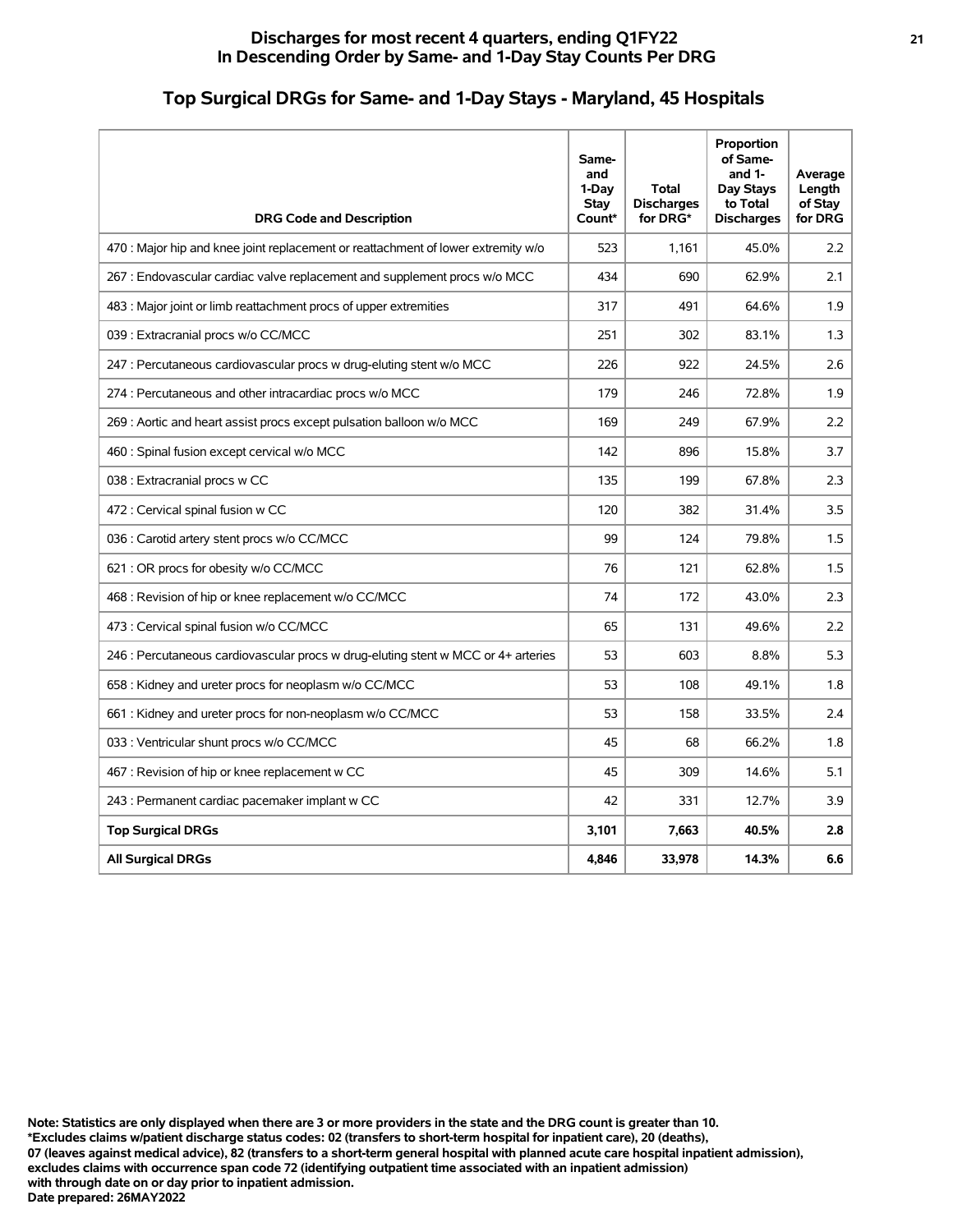| <b>DRG Code and Description</b>                                                   | Same-<br>and<br>1-Day<br>Stay<br>Count* | <b>Total</b><br><b>Discharges</b><br>for DRG* | Proportion<br>of Same-<br>and $1-$<br>Day Stays<br>to Total<br><b>Discharges</b> | Average<br>Length<br>of Stay<br>for DRG |
|-----------------------------------------------------------------------------------|-----------------------------------------|-----------------------------------------------|----------------------------------------------------------------------------------|-----------------------------------------|
| 470 : Major hip and knee joint replacement or reattachment of lower extremity w/o | 109                                     | 191                                           | 57.1%                                                                            | 1.8                                     |
| 267 : Endovascular cardiac valve replacement and supplement procs w/o MCC         | 98                                      | 163                                           | 60.1%                                                                            | 1.9                                     |
| 483 : Major joint or limb reattachment procs of upper extremities                 | 57                                      | 68                                            | 83.8%                                                                            | 1.6                                     |
| 274 : Percutaneous and other intracardiac procs w/o MCC                           | 50                                      | 67                                            | 74.6%                                                                            | 1.8                                     |
| 039 : Extracranial procs w/o CC/MCC                                               | 46                                      | 56                                            | 82.1%                                                                            | 1.6                                     |
| 038 : Extracranial procs w CC                                                     | 32                                      | 42                                            | 76.2%                                                                            | 1.9                                     |
| 247 : Percutaneous cardiovascular procs w drug-eluting stent w/o MCC              | 31                                      | 244                                           | 12.7%                                                                            | 3.0                                     |
| 269 : Aortic and heart assist procs except pulsation balloon w/o MCC              | 27                                      | 36                                            | 75.0%                                                                            | 1.7                                     |
| 036 : Carotid artery stent procs w/o CC/MCC                                       | 21                                      | 24                                            | 87.5%                                                                            | 1.2                                     |
| 621 : OR procs for obesity w/o CC/MCC                                             | 18                                      | 21                                            | 85.7%                                                                            | 1.1                                     |
| 027 : Craniotomy and endovascular intracranial procs w/o CC/MCC                   | 15                                      | 27                                            | 55.6%                                                                            | 2.5                                     |
| 468 : Revision of hip or knee replacement w/o CC/MCC                              | 15                                      | 25                                            | 60.0%                                                                            | 2.1                                     |
| 460 : Spinal fusion except cervical w/o MCC                                       | 14                                      | 46                                            | 30.4%                                                                            | 3.1                                     |
| <b>Top Surgical DRGs</b>                                                          | 533                                     | 1,010                                         | 52.8%                                                                            | 2.1                                     |
| <b>All Surgical DRGs</b>                                                          | 897                                     | 5,826                                         | 15.4%                                                                            | 7.1                                     |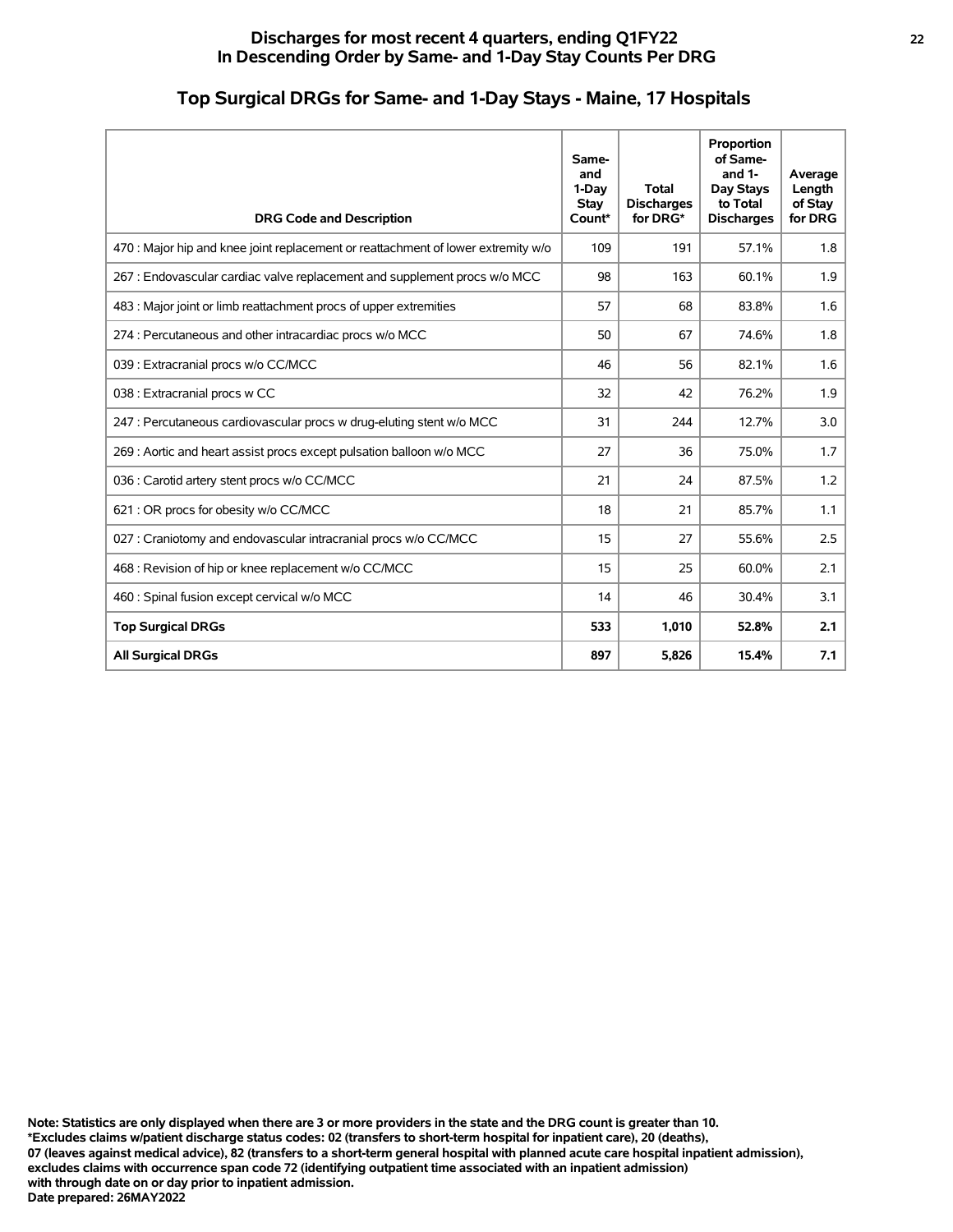#### **Top Surgical DRGs for Same- and 1-Day Stays - Michigan, 93 Hospitals**

| <b>DRG Code and Description</b>                                                   | Same-<br>and<br>1-Day<br>Stay<br>Count* | Total<br><b>Discharges</b><br>for DRG* | Proportion<br>of Same-<br>and $1-$<br>Day Stays<br>to Total<br><b>Discharges</b> | Average<br>Length<br>of Stay<br>for DRG |
|-----------------------------------------------------------------------------------|-----------------------------------------|----------------------------------------|----------------------------------------------------------------------------------|-----------------------------------------|
| 470 : Major hip and knee joint replacement or reattachment of lower extremity w/o | 1,102                                   | 1,936                                  | 56.9%                                                                            | 1.8                                     |
| 274 : Percutaneous and other intracardiac procs w/o MCC                           | 945                                     | 1,144                                  | 82.6%                                                                            | 1.5                                     |
| 267 : Endovascular cardiac valve replacement and supplement procs w/o MCC         | 778                                     | 1,237                                  | 62.9%                                                                            | 1.7                                     |
| 483 : Major joint or limb reattachment procs of upper extremities                 | 373                                     | 601                                    | 62.1%                                                                            | 2.0                                     |
| 039 : Extracranial procs w/o CC/MCC                                               | 305                                     | 356                                    | 85.7%                                                                            | 1.3                                     |
| 247 : Percutaneous cardiovascular procs w drug-eluting stent w/o MCC              | 266                                     | 1,591                                  | 16.7%                                                                            | 2.7                                     |
| 269 : Aortic and heart assist procs except pulsation balloon w/o MCC              | 231                                     | 353                                    | 65.4%                                                                            | 2.1                                     |
| 621 : OR procs for obesity w/o CC/MCC                                             | 130                                     | 220                                    | 59.1%                                                                            | 1.5                                     |
| 038 : Extracranial procs w CC                                                     | 122                                     | 240                                    | 50.8%                                                                            | 3.1                                     |
| 266 : Endovascular cardiac valve replacement and supplement procs w MCC           | 119                                     | 435                                    | 27.4%                                                                            | 6.1                                     |
| 036 : Carotid artery stent procs w/o CC/MCC                                       | 112                                     | 144                                    | 77.8%                                                                            | 1.5                                     |
| 460 : Spinal fusion except cervical w/o MCC                                       | 101                                     | 816                                    | 12.4%                                                                            | 3.6                                     |
| 468 : Revision of hip or knee replacement w/o CC/MCC                              | 97                                      | 185                                    | 52.4%                                                                            | 2.0                                     |
| 661 : Kidney and ureter procs for non-neoplasm w/o CC/MCC                         | 85                                      | 245                                    | 34.7%                                                                            | 2.1                                     |
| 027 : Craniotomy and endovascular intracranial procs w/o CC/MCC                   | 79                                      | 168                                    | 47.0%                                                                            | 2.2                                     |
| 254 : Other vascular procs w/o CC/MCC                                             | 77                                      | 198                                    | 38.9%                                                                            | 2.2                                     |
| 472 : Cervical spinal fusion w CC                                                 | 73                                      | 364                                    | 20.1%                                                                            | 3.7                                     |
| 660 : Kidney and ureter procs for non-neoplasm w CC                               | 69                                      | 483                                    | 14.3%                                                                            | 3.9                                     |
| 035 : Carotid artery stent procs w CC                                             | 68                                      | 117                                    | 58.1%                                                                            | 2.6                                     |
| 473 : Cervical spinal fusion w/o CC/MCC                                           | 68                                      | 143                                    | 47.6%                                                                            | 2.2                                     |
| <b>Top Surgical DRGs</b>                                                          | 5,200                                   | 10,976                                 | 47.4%                                                                            | 2.4                                     |
| <b>All Surgical DRGs</b>                                                          | 7,392                                   | 47,437                                 | 15.6%                                                                            | 6.4                                     |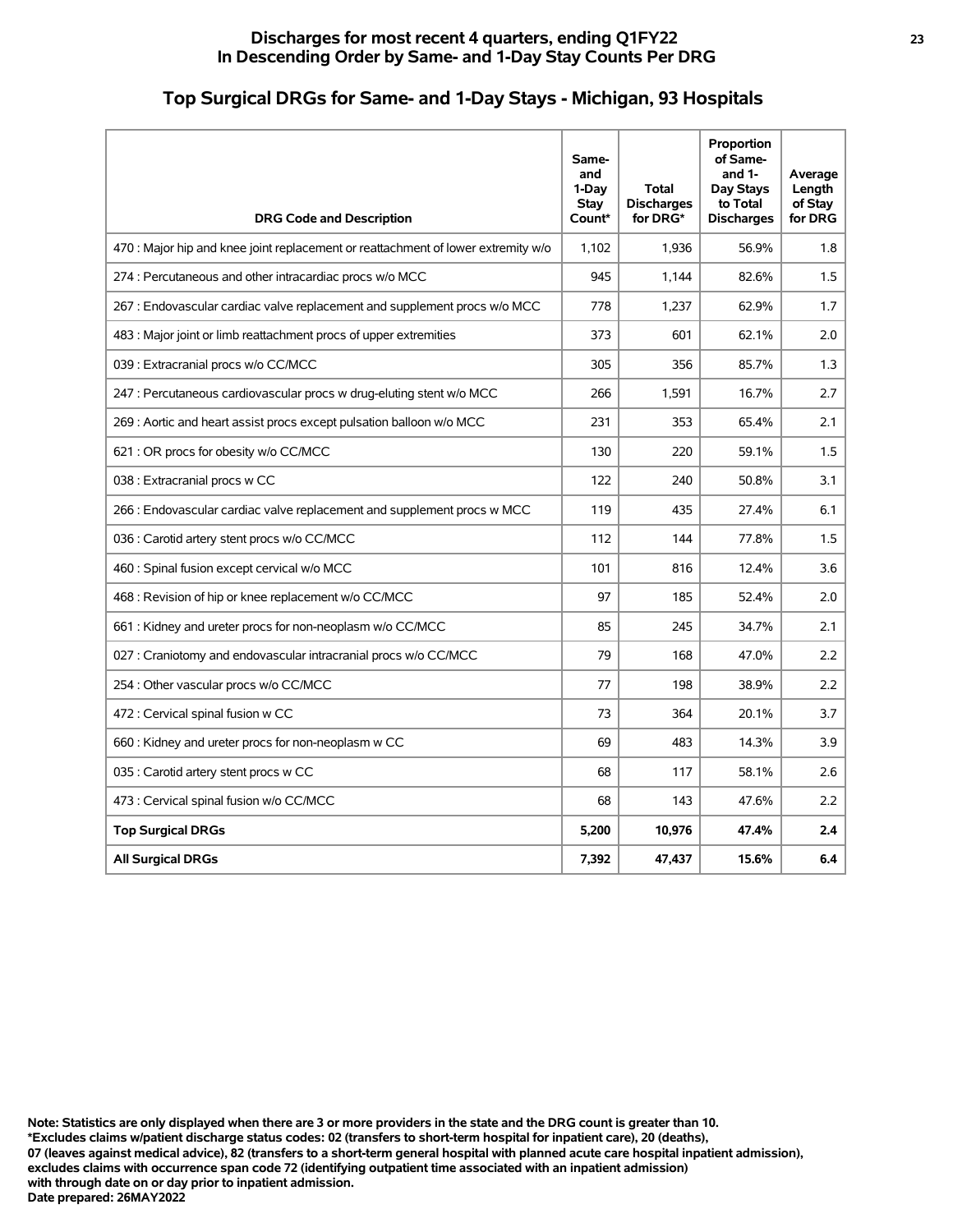#### **Top Surgical DRGs for Same- and 1-Day Stays - Minnesota, 48 Hospitals**

| <b>DRG Code and Description</b>                                                   | Same-<br>and<br>1-Day<br><b>Stay</b><br>Count* | <b>Total</b><br><b>Discharges</b><br>for DRG* | Proportion<br>of Same-<br>and $1-$<br>Day Stays<br>to Total<br><b>Discharges</b> | Average<br>Length<br>of Stay<br>for DRG |
|-----------------------------------------------------------------------------------|------------------------------------------------|-----------------------------------------------|----------------------------------------------------------------------------------|-----------------------------------------|
| 470 : Major hip and knee joint replacement or reattachment of lower extremity w/o | 855                                            | 1,679                                         | 50.9%                                                                            | 1.9                                     |
| 267 : Endovascular cardiac valve replacement and supplement procs w/o MCC         | 792                                            | 1,044                                         | 75.9%                                                                            | 1.4                                     |
| 274 : Percutaneous and other intracardiac procs w/o MCC                           | 461                                            | 588                                           | 78.4%                                                                            | 1.6                                     |
| 483 : Major joint or limb reattachment procs of upper extremities                 | 246                                            | 379                                           | 64.9%                                                                            | 1.9                                     |
| 247 : Percutaneous cardiovascular procs w drug-eluting stent w/o MCC              | 212                                            | 929                                           | 22.8%                                                                            | 2.3                                     |
| 039 : Extracranial procs w/o CC/MCC                                               | 157                                            | 194                                           | 80.9%                                                                            | 1.3                                     |
| 266 : Endovascular cardiac valve replacement and supplement procs w MCC           | 146                                            | 395                                           | 37.0%                                                                            | 5.2                                     |
| 269 : Aortic and heart assist procs except pulsation balloon w/o MCC              | 137                                            | 228                                           | 60.1%                                                                            | 2.2                                     |
| 027 : Craniotomy and endovascular intracranial procs w/o CC/MCC                   | 75                                             | 144                                           | 52.1%                                                                            | 2.1                                     |
| 038 : Extracranial procs w CC                                                     | 71                                             | 154                                           | 46.1%                                                                            | 2.7                                     |
| 472 : Cervical spinal fusion w CC                                                 | 63                                             | 235                                           | 26.8%                                                                            | 3.4                                     |
| 253 : Other vascular procs w CC                                                   | 60                                             | 369                                           | 16.3%                                                                            | 4.5                                     |
| 660 : Kidney and ureter procs for non-neoplasm w CC                               | 54                                             | 270                                           | 20.0%                                                                            | 3.2                                     |
| 033 : Ventricular shunt procs w/o CC/MCC                                          | 51                                             | 68                                            | 75.0%                                                                            | 1.5                                     |
| 246 : Percutaneous cardiovascular procs w drug-eluting stent w MCC or 4+ arteries | 51                                             | 725                                           | 7.0%                                                                             | 5.1                                     |
| 165 : Major chest procs w/o CC/MCC                                                | 46                                             | 120                                           | 38.3%                                                                            | 2.4                                     |
| 164 : Major chest procs w CC                                                      | 44                                             | 288                                           | 15.3%                                                                            | 4.4                                     |
| 036 : Carotid artery stent procs w/o CC/MCC                                       | 43                                             | 54                                            | 79.6%                                                                            | 1.7                                     |
| 661 : Kidney and ureter procs for non-neoplasm w/o CC/MCC                         | 43                                             | 107                                           | 40.2%                                                                            | 2.1                                     |
| 026 : Craniotomy and endovascular intracranial procs w CC                         | 42                                             | 141                                           | 29.8%                                                                            | 3.8                                     |
| <b>Top Surgical DRGs</b>                                                          | 3,649                                          | 8,111                                         | 45.0%                                                                            | 2.7                                     |
| <b>All Surgical DRGs</b>                                                          | 5,266                                          | 29,931                                        | 17.6%                                                                            | 5.8                                     |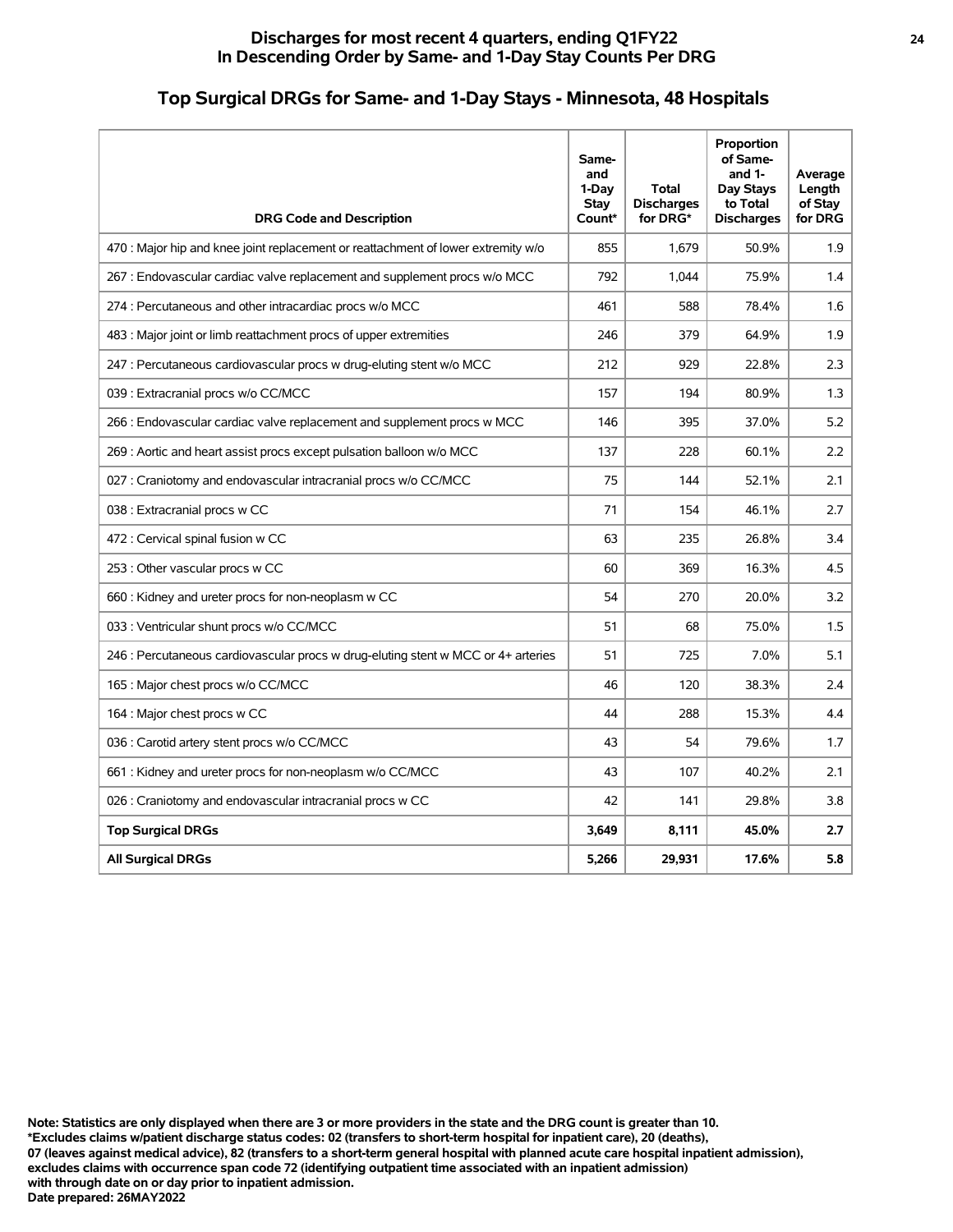# **Top Surgical DRGs for Same- and 1-Day Stays - Missouri, 68 Hospitals**

| <b>DRG Code and Description</b>                                                   | Same-<br>and<br>1-Day<br><b>Stay</b><br>Count* | <b>Total</b><br><b>Discharges</b><br>for DRG* | Proportion<br>of Same-<br>and $1-$<br>Day Stays<br>to Total<br><b>Discharges</b> | Average<br>Length<br>of Stay<br>for DRG |
|-----------------------------------------------------------------------------------|------------------------------------------------|-----------------------------------------------|----------------------------------------------------------------------------------|-----------------------------------------|
| 267 : Endovascular cardiac valve replacement and supplement procs w/o MCC         | 646                                            | 840                                           | 76.9%                                                                            | 1.5                                     |
| 470 : Major hip and knee joint replacement or reattachment of lower extremity w/o | 534                                            | 1.756                                         | 30.4%                                                                            | 2.2                                     |
| 274 : Percutaneous and other intracardiac procs w/o MCC                           | 492                                            | 605                                           | 81.3%                                                                            | 1.6                                     |
| 247 : Percutaneous cardiovascular procs w drug-eluting stent w/o MCC              | 331                                            | 1,293                                         | 25.6%                                                                            | 2.5                                     |
| 039 : Extracranial procs w/o CC/MCC                                               | 278                                            | 356                                           | 78.1%                                                                            | 1.4                                     |
| 269 : Aortic and heart assist procs except pulsation balloon w/o MCC              | 205                                            | 325                                           | 63.1%                                                                            | 2.1                                     |
| 266 : Endovascular cardiac valve replacement and supplement procs w MCC           | 150                                            | 387                                           | 38.8%                                                                            | 4.7                                     |
| 483 : Major joint or limb reattachment procs of upper extremities                 | 149                                            | 332                                           | 44.9%                                                                            | 2.4                                     |
| 621 : OR procs for obesity w/o CC/MCC                                             | 141                                            | 209                                           | 67.5%                                                                            | 1.4                                     |
| 038 : Extracranial procs w CC                                                     | 112                                            | 216                                           | 51.9%                                                                            | 2.6                                     |
| 036 : Carotid artery stent procs w/o CC/MCC                                       | 104                                            | 128                                           | 81.3%                                                                            | 1.3                                     |
| 027 : Craniotomy and endovascular intracranial procs w/o CC/MCC                   | 83                                             | 163                                           | 50.9%                                                                            | 2.3                                     |
| 254 : Other vascular procs w/o CC/MCC                                             | 79                                             | 230                                           | 34.3%                                                                            | 2.5                                     |
| 246 : Percutaneous cardiovascular procs w drug-eluting stent w MCC or 4+ arteries | 72                                             | 902                                           | 8.0%                                                                             | 5.0                                     |
| 660 : Kidney and ureter procs for non-neoplasm w CC                               | 63                                             | 382                                           | 16.5%                                                                            | 4.2                                     |
| 620 : OR procs for obesity w CC                                                   | 62                                             | 119                                           | 52.1%                                                                            | 1.8                                     |
| 661 : Kidney and ureter procs for non-neoplasm w/o CC/MCC                         | 61                                             | 185                                           | 33.0%                                                                            | 2.3                                     |
| 253 : Other vascular procs w CC                                                   | 56                                             | 457                                           | 12.3%                                                                            | 4.7                                     |
| 460 : Spinal fusion except cervical w/o MCC                                       | 52                                             | 565                                           | 9.2%                                                                             | 3.9                                     |
| 035 : Carotid artery stent procs w CC                                             | 48                                             | 96                                            | 50.0%                                                                            | 3.0                                     |
| <b>Top Surgical DRGs</b>                                                          | 3,718                                          | 9,546                                         | 38.9%                                                                            | 2.8                                     |
| <b>All Surgical DRGs</b>                                                          | 5,504                                          | 38,827                                        | 14.2%                                                                            | 6.3                                     |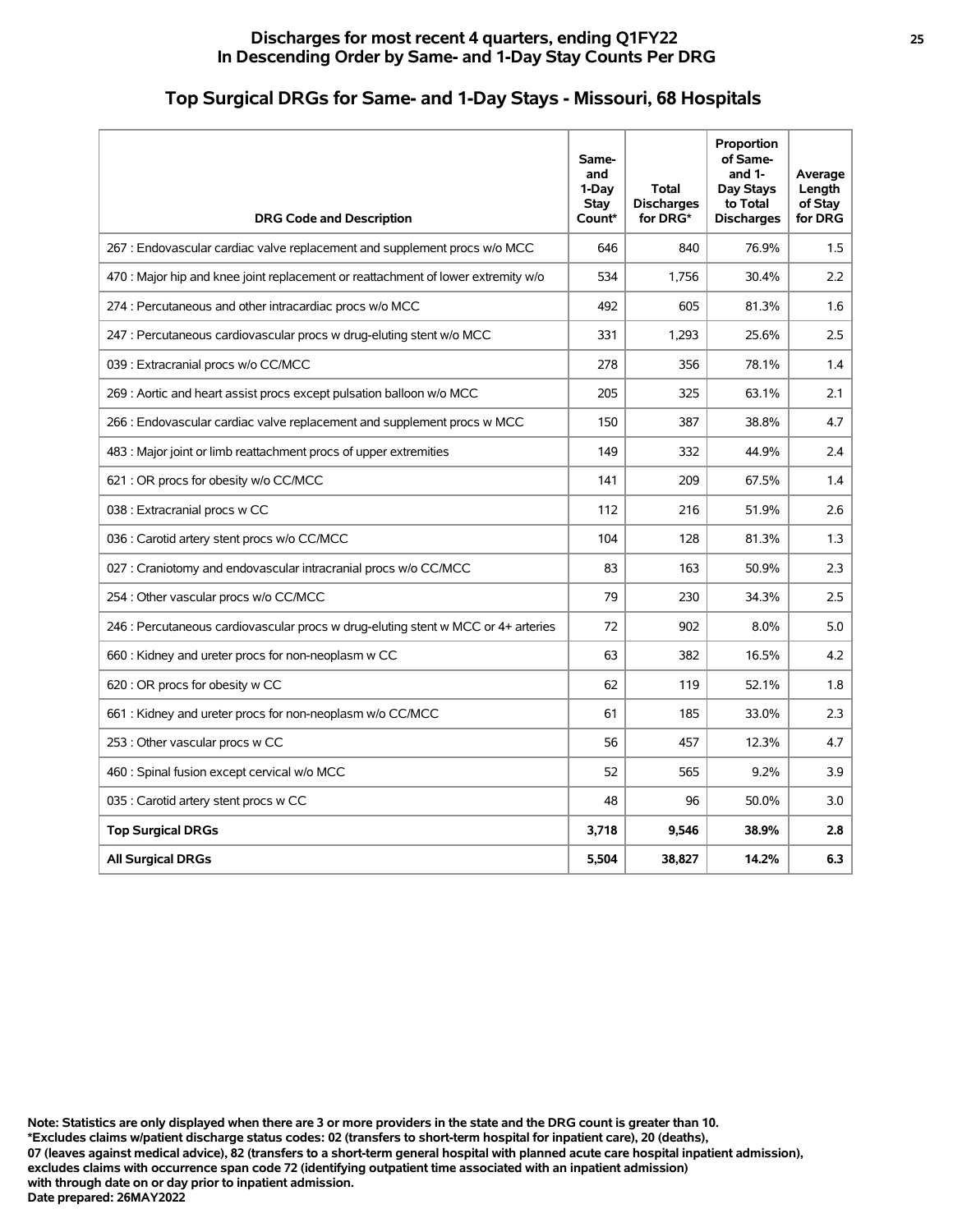#### **Top Surgical DRGs for Same- and 1-Day Stays - Mississippi, 59 Hospitals**

| <b>DRG Code and Description</b>                                                   | Same-<br>and<br>1-Dav<br><b>Stav</b><br>Count* | <b>Total</b><br><b>Discharges</b><br>for DRG* | Proportion<br>of Same-<br>and $1-$<br>Day Stays<br>to Total<br><b>Discharges</b> | Average<br>Length<br>of Stay<br>for DRG |
|-----------------------------------------------------------------------------------|------------------------------------------------|-----------------------------------------------|----------------------------------------------------------------------------------|-----------------------------------------|
| 274 : Percutaneous and other intracardiac procs w/o MCC                           | 331                                            | 392                                           | 84.4%                                                                            | 1.5                                     |
| 267 : Endovascular cardiac valve replacement and supplement procs w/o MCC         | 288                                            | 350                                           | 82.3%                                                                            | 1.3                                     |
| 470 : Major hip and knee joint replacement or reattachment of lower extremity w/o | 269                                            | 921                                           | 29.2%                                                                            | 2.4                                     |
| 039 : Extracranial procs w/o CC/MCC                                               | 217                                            | 267                                           | 81.3%                                                                            | 1.3                                     |
| 247 : Percutaneous cardiovascular procs w drug-eluting stent w/o MCC              | 192                                            | 703                                           | 27.3%                                                                            | 2.3                                     |
| 269 : Aortic and heart assist procs except pulsation balloon w/o MCC              | 100                                            | 127                                           | 78.7%                                                                            | 1.5                                     |
| 621 : OR procs for obesity w/o CC/MCC                                             | 99                                             | 147                                           | 67.3%                                                                            | 1.3                                     |
| 483 : Major joint or limb reattachment procs of upper extremities                 | 90                                             | 166                                           | 54.2%                                                                            | 2.2                                     |
| 266 : Endovascular cardiac valve replacement and supplement procs w MCC           | 79                                             | 148                                           | 53.4%                                                                            | 3.2                                     |
| 038 : Extracranial procs w CC                                                     | 67                                             | 124                                           | 54.0%                                                                            | 2.5                                     |
| 036 : Carotid artery stent procs w/o CC/MCC                                       | 50                                             | 58                                            | 86.2%                                                                            | 1.3                                     |
| 460 : Spinal fusion except cervical w/o MCC                                       | 44                                             | 197                                           | 22.3%                                                                            | 3.3                                     |
| 246 : Percutaneous cardiovascular procs w drug-eluting stent w MCC or 4+ arteries | 43                                             | 457                                           | 9.4%                                                                             | 5.2                                     |
| 254 : Other vascular procs w/o CC/MCC                                             | 34                                             | 80                                            | 42.5%                                                                            | 2.2                                     |
| 473 : Cervical spinal fusion w/o CC/MCC                                           | 33                                             | 64                                            | 51.6%                                                                            | 2.3                                     |
| 472 : Cervical spinal fusion w CC                                                 | 31                                             | 119                                           | 26.1%                                                                            | 4.1                                     |
| 035 : Carotid artery stent procs w CC                                             | 30                                             | 46                                            | 65.2%                                                                            | 2.5                                     |
| 253 : Other vascular procs w CC                                                   | 27                                             | 159                                           | 17.0%                                                                            | 4.7                                     |
| 455 : Combined anterior and posterior spinal fusion w/o CC/MCC                    | 27                                             | 88                                            | 30.7%                                                                            | 2.4                                     |
| 244 : Permanent cardiac pacemaker implant w/o CC/MCC                              | 25                                             | 120                                           | 20.8%                                                                            | 2.7                                     |
| <b>Top Surgical DRGs</b>                                                          | 2.076                                          | 4.733                                         | 43.9%                                                                            | 2.5                                     |
| <b>All Surgical DRGs</b>                                                          | 3,067                                          | 20,416                                        | 15.0%                                                                            | 6.2                                     |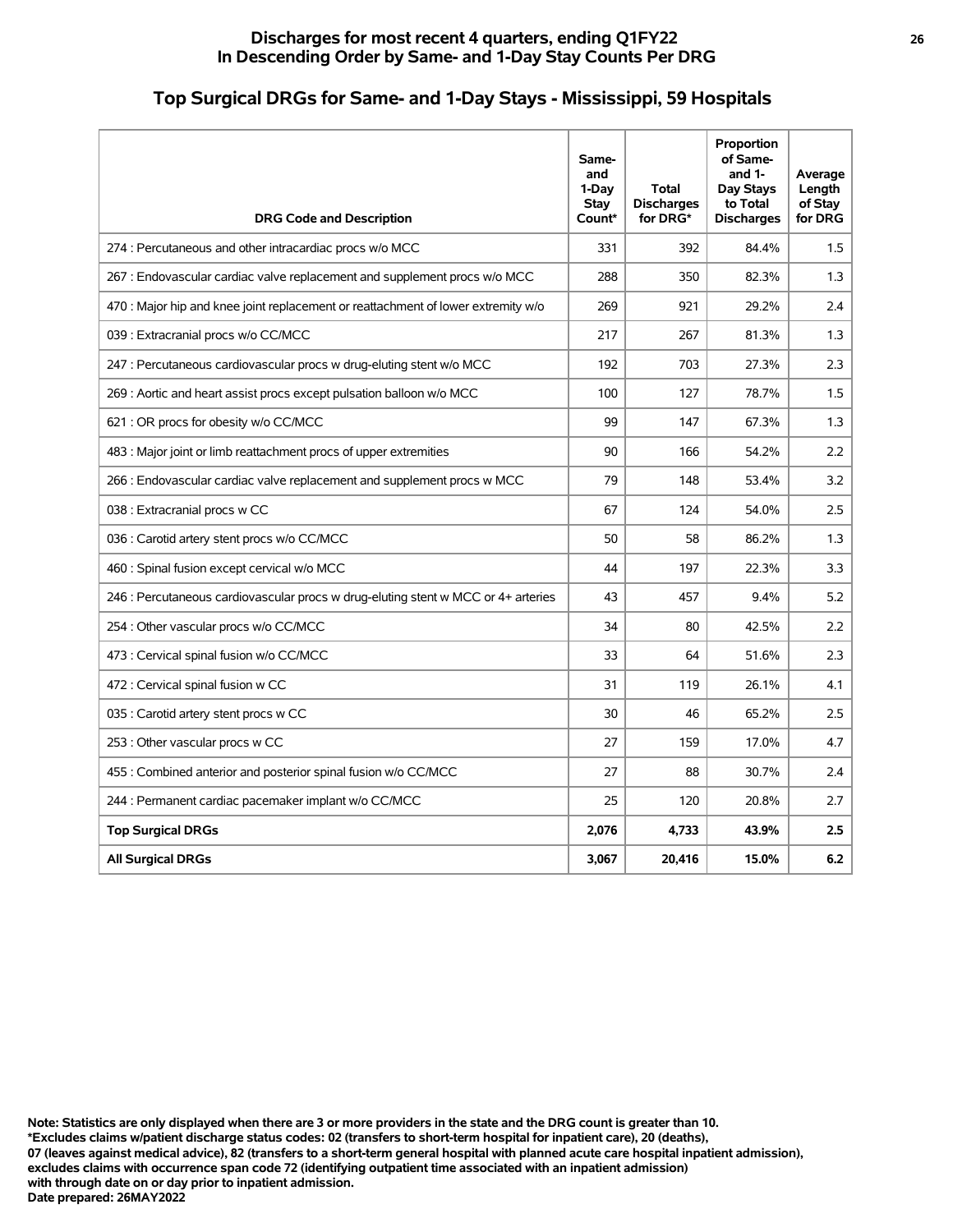#### **Top Surgical DRGs for Same- and 1-Day Stays - Montana, 13 Hospitals**

| <b>DRG Code and Description</b>                                                   | Same-<br>and<br>1-Day<br>Stay<br>Count* | <b>Total</b><br><b>Discharges</b><br>for DRG* | Proportion<br>of Same-<br>and $1-$<br>Day Stays<br>to Total<br><b>Discharges</b> | Average<br>Length<br>of Stay<br>for DRG |
|-----------------------------------------------------------------------------------|-----------------------------------------|-----------------------------------------------|----------------------------------------------------------------------------------|-----------------------------------------|
| 470 : Major hip and knee joint replacement or reattachment of lower extremity w/o | 270                                     | 520                                           | 51.9%                                                                            | 2.1                                     |
| 274 : Percutaneous and other intracardiac procs w/o MCC                           | 183                                     | 209                                           | 87.6%                                                                            | 1.3                                     |
| 267 : Endovascular cardiac valve replacement and supplement procs w/o MCC         | 149                                     | 170                                           | 87.6%                                                                            | 1.2                                     |
| 266 : Endovascular cardiac valve replacement and supplement procs w MCC           | 140                                     | 210                                           | 66.7%                                                                            | 2.4                                     |
| 247 : Percutaneous cardiovascular procs w drug-eluting stent w/o MCC              | 124                                     | 358                                           | 34.6%                                                                            | 2.1                                     |
| 039 : Extracranial procs w/o CC/MCC                                               | 86                                      | 104                                           | 82.7%                                                                            | 1.3                                     |
| 460 : Spinal fusion except cervical w/o MCC                                       | 85                                      | 226                                           | 37.6%                                                                            | 2.7                                     |
| 483 : Major joint or limb reattachment procs of upper extremities                 | 81                                      | 132                                           | 61.4%                                                                            | 2.0                                     |
| 269 : Aortic and heart assist procs except pulsation balloon w/o MCC              | 40                                      | 65                                            | 61.5%                                                                            | 2.1                                     |
| 027 : Craniotomy and endovascular intracranial procs w/o CC/MCC                   | 34                                      | 62                                            | 54.8%                                                                            | 1.9                                     |
| 468 : Revision of hip or knee replacement w/o CC/MCC                              | 30                                      | 69                                            | 43.5%                                                                            | 2.2                                     |
| 254 : Other vascular procs w/o CC/MCC                                             | 27                                      | 65                                            | 41.5%                                                                            | 2.4                                     |
| 038 : Extracranial procs w CC                                                     | 24                                      | 49                                            | 49.0%                                                                            | 2.5                                     |
| 708 : Major male pelvic procs w/o CC/MCC                                          | 24                                      | 31                                            | 77.4%                                                                            | 1.3                                     |
| 661 : Kidney and ureter procs for non-neoplasm w/o CC/MCC                         | 22                                      | 50                                            | 44.0%                                                                            | $2.2\phantom{0}$                        |
| 243 : Permanent cardiac pacemaker implant w CC                                    | 20                                      | 87                                            | 23.0%                                                                            | 3.3                                     |
| 331 : Major small and large bowel procs w/o CC/MCC                                | 19                                      | 134                                           | 14.2%                                                                            | 3.3                                     |
| 165 : Major chest procs w/o CC/MCC                                                | 17                                      | 47                                            | 36.2%                                                                            | 2.4                                     |
| 246 : Percutaneous cardiovascular procs w drug-eluting stent w MCC or 4+ arteries | 17                                      | 182                                           | 9.3%                                                                             | 4.1                                     |
| 273 : Percutaneous and other intracardiac procs w MCC                             | 16                                      | 37                                            | 43.2%                                                                            | 4.2                                     |
| <b>Top Surgical DRGs</b>                                                          | 1,408                                   | 2,807                                         | 50.2%                                                                            | 2.3                                     |
| <b>All Surgical DRGs</b>                                                          | 1,895                                   | 8,113                                         | 23.4%                                                                            | 5.3                                     |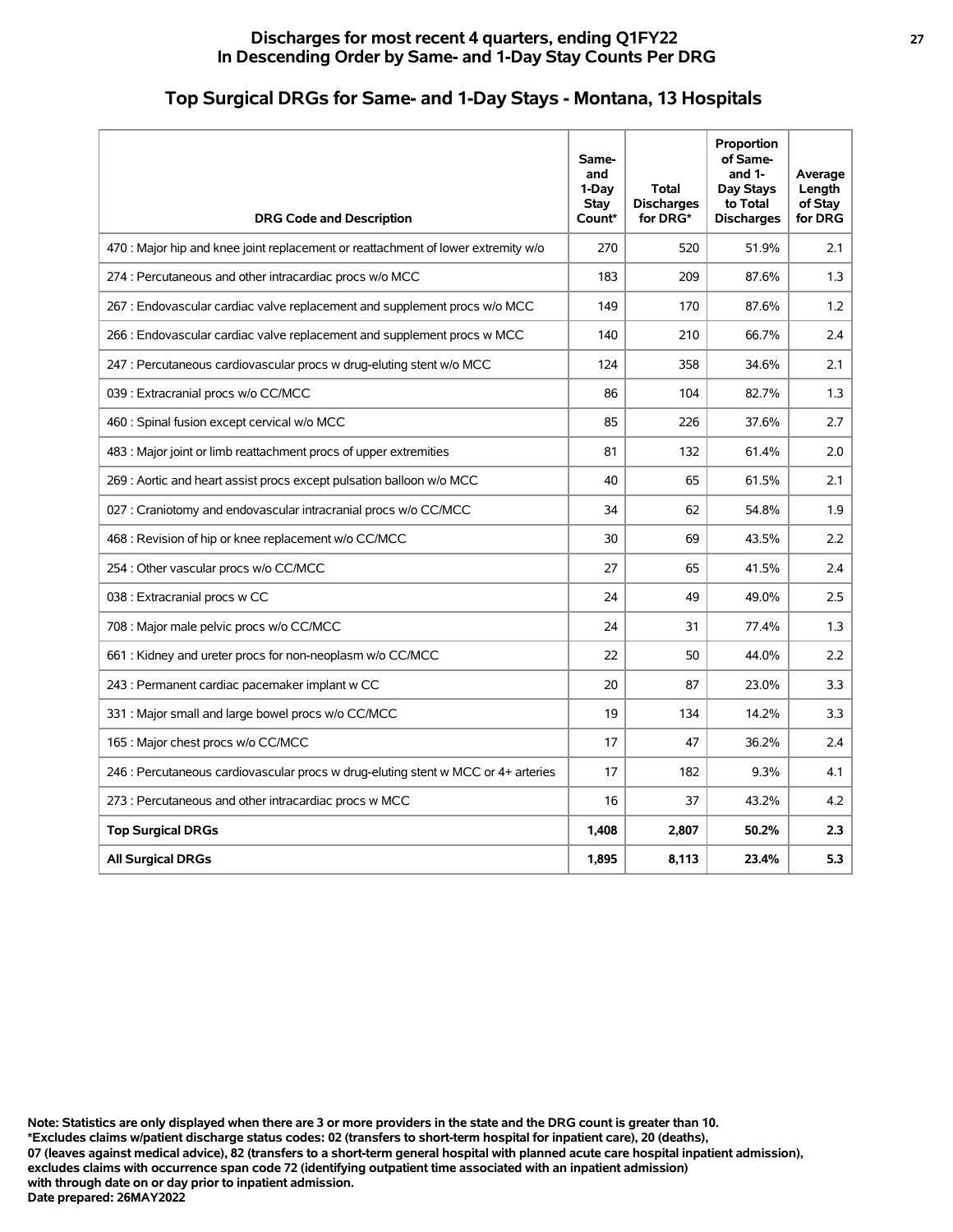# **Top Surgical DRGs for Same- and 1-Day Stays - North Carolina, 85 Hospitals**

| <b>DRG Code and Description</b>                                                   | Same-<br>and<br>1-Day<br><b>Stay</b><br>Count* | Total<br><b>Discharges</b><br>for DRG* | Proportion<br>of Same-<br>and $1-$<br>Day Stays<br>to Total<br><b>Discharges</b> | Average<br>Length<br>of Stay<br>for DRG |
|-----------------------------------------------------------------------------------|------------------------------------------------|----------------------------------------|----------------------------------------------------------------------------------|-----------------------------------------|
| 470 : Major hip and knee joint replacement or reattachment of lower extremity w/o | 1,287                                          | 3,151                                  | 40.8%                                                                            | 2.1                                     |
| 267 : Endovascular cardiac valve replacement and supplement procs w/o MCC         | 605                                            | 969                                    | 62.4%                                                                            | 1.7                                     |
| 274 : Percutaneous and other intracardiac procs w/o MCC                           | 598                                            | 876                                    | 68.3%                                                                            | 1.8                                     |
| 247 : Percutaneous cardiovascular procs w drug-eluting stent w/o MCC              | 430                                            | 1,888                                  | 22.8%                                                                            | 2.5                                     |
| 039 : Extracranial procs w/o CC/MCC                                               | 427                                            | 516                                    | 82.8%                                                                            | 1.4                                     |
| 269 : Aortic and heart assist procs except pulsation balloon w/o MCC              | 265                                            | 441                                    | 60.1%                                                                            | 2.4                                     |
| 483 : Major joint or limb reattachment procs of upper extremities                 | 182                                            | 452                                    | 40.3%                                                                            | 2.8                                     |
| 621 : OR procs for obesity w/o CC/MCC                                             | 168                                            | 225                                    | 74.7%                                                                            | 1.3                                     |
| 038 : Extracranial procs w CC                                                     | 160                                            | 292                                    | 54.8%                                                                            | 2.6                                     |
| 036 : Carotid artery stent procs w/o CC/MCC                                       | 126                                            | 161                                    | 78.3%                                                                            | 1.4                                     |
| 266 : Endovascular cardiac valve replacement and supplement procs w MCC           | 120                                            | 366                                    | 32.8%                                                                            | 4.7                                     |
| 027 : Craniotomy and endovascular intracranial procs w/o CC/MCC                   | 113                                            | 271                                    | 41.7%                                                                            | 2.3                                     |
| 253 : Other vascular procs w CC                                                   | 83                                             | 661                                    | 12.6%                                                                            | 5.3                                     |
| 331 : Major small and large bowel procs w/o CC/MCC                                | 78                                             | 788                                    | 9.9%                                                                             | 3.5                                     |
| 033 : Ventricular shunt procs w/o CC/MCC                                          | 77                                             | 106                                    | 72.6%                                                                            | 1.9                                     |
| 246 : Percutaneous cardiovascular procs w drug-eluting stent w MCC or 4+ arteries | 77                                             | 1,188                                  | 6.5%                                                                             | 5.0                                     |
| 708 : Major male pelvic procs w/o CC/MCC                                          | 76                                             | 128                                    | 59.4%                                                                            | 1.6                                     |
| 254 : Other vascular procs w/o CC/MCC                                             | 72                                             | 232                                    | 31.0%                                                                            | 2.7                                     |
| 658 : Kidney and ureter procs for neoplasm w/o CC/MCC                             | 72                                             | 212                                    | 34.0%                                                                            | 2.2                                     |
| 660 : Kidney and ureter procs for non-neoplasm w CC                               | 68                                             | 487                                    | 14.0%                                                                            | 4.0                                     |
| <b>Top Surgical DRGs</b>                                                          | 5.084                                          | 13,410                                 | 37.9%                                                                            | 2.8                                     |
| <b>All Surgical DRGs</b>                                                          | 7,493                                          | 55,709                                 | 13.5%                                                                            | 6.4                                     |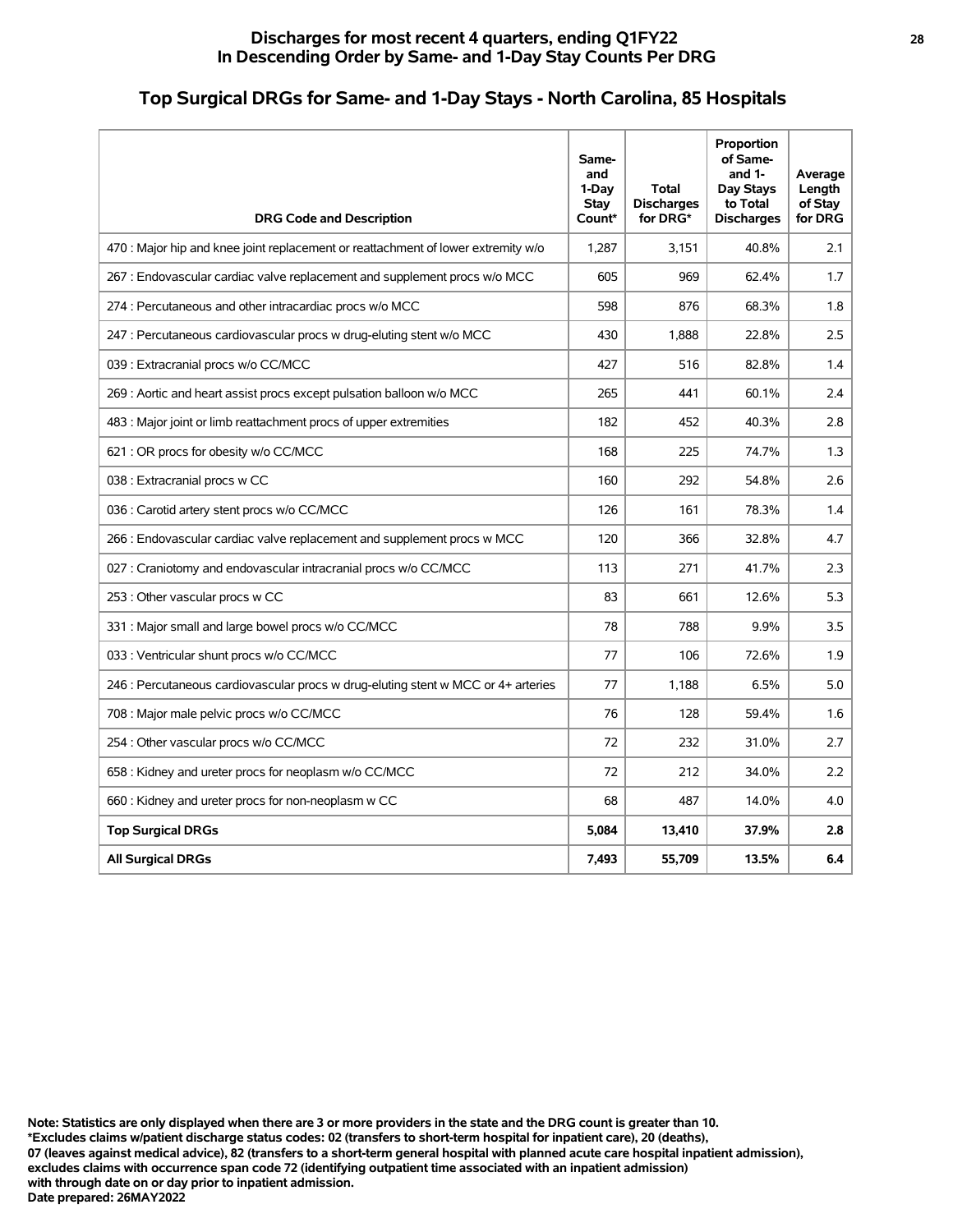#### **Top Surgical DRGs for Same- and 1-Day Stays - North Dakota, 8 Hospitals**

| <b>DRG Code and Description</b>                                                   | Same-<br>and<br>1-Dav<br>Stay<br>Count* | Total<br><b>Discharges</b><br>for DRG* | Proportion<br>of Same-<br>and $1-$<br>Day Stays<br>to Total<br><b>Discharges</b> | Average<br>Length<br>of Stay<br>for DRG |
|-----------------------------------------------------------------------------------|-----------------------------------------|----------------------------------------|----------------------------------------------------------------------------------|-----------------------------------------|
| 470 : Major hip and knee joint replacement or reattachment of lower extremity w/o | 230                                     | 332                                    | 69.3%                                                                            | 1.7                                     |
| 267 : Endovascular cardiac valve replacement and supplement procs w/o MCC         | 191                                     | 297                                    | 64.3%                                                                            | 1.5                                     |
| 274 : Percutaneous and other intracardiac procs w/o MCC                           | 145                                     | 151                                    | 96.0%                                                                            | 1.1                                     |
| 039 : Extracranial procs w/o CC/MCC                                               | 90                                      | 110                                    | 81.8%                                                                            | 1.3                                     |
| 247 : Percutaneous cardiovascular procs w drug-eluting stent w/o MCC              | 87                                      | 230                                    | 37.8%                                                                            | 2.1                                     |
| 483 : Major joint or limb reattachment procs of upper extremities                 | 86                                      | 117                                    | 73.5%                                                                            | 1.7                                     |
| 038 : Extracranial procs w CC                                                     | 50                                      | 84                                     | 59.5%                                                                            | 2.0                                     |
| 269 : Aortic and heart assist procs except pulsation balloon w/o MCC              | 48                                      | 66                                     | 72.7%                                                                            | 1.7                                     |
| 246 : Percutaneous cardiovascular procs w drug-eluting stent w MCC or 4+ arteries | 34                                      | 202                                    | 16.8%                                                                            | 4.5                                     |
| 254 : Other vascular procs w/o CC/MCC                                             | 19                                      | 46                                     | 41.3%                                                                            | 2.1                                     |
| 036 : Carotid artery stent procs w/o CC/MCC                                       | 18                                      | 21                                     | 85.7%                                                                            | 1.1                                     |
| 468 : Revision of hip or knee replacement w/o CC/MCC                              | 18                                      | 44                                     | 40.9%                                                                            | 2.2                                     |
| 467 : Revision of hip or knee replacement w CC                                    | 17                                      | 99                                     | 17.2%                                                                            | 3.8                                     |
| 027 : Craniotomy and endovascular intracranial procs w/o CC/MCC                   | 14                                      | 23                                     | 60.9%                                                                            | 1.8                                     |
| 273 : Percutaneous and other intracardiac procs w MCC                             | 14                                      | 19                                     | 73.7%                                                                            | 2.3                                     |
| 660 : Kidney and ureter procs for non-neoplasm w CC                               | 14                                      | 68                                     | 20.6%                                                                            | 3.3                                     |
| 253 : Other vascular procs w CC                                                   | 13                                      | 80                                     | 16.3%                                                                            | 3.9                                     |
| <b>Top Surgical DRGs</b>                                                          | 1,088                                   | 1,989                                  | 54.7%                                                                            | 2.2                                     |
| <b>All Surgical DRGs</b>                                                          | 1,410                                   | 6,933                                  | 20.3%                                                                            | 5.5                                     |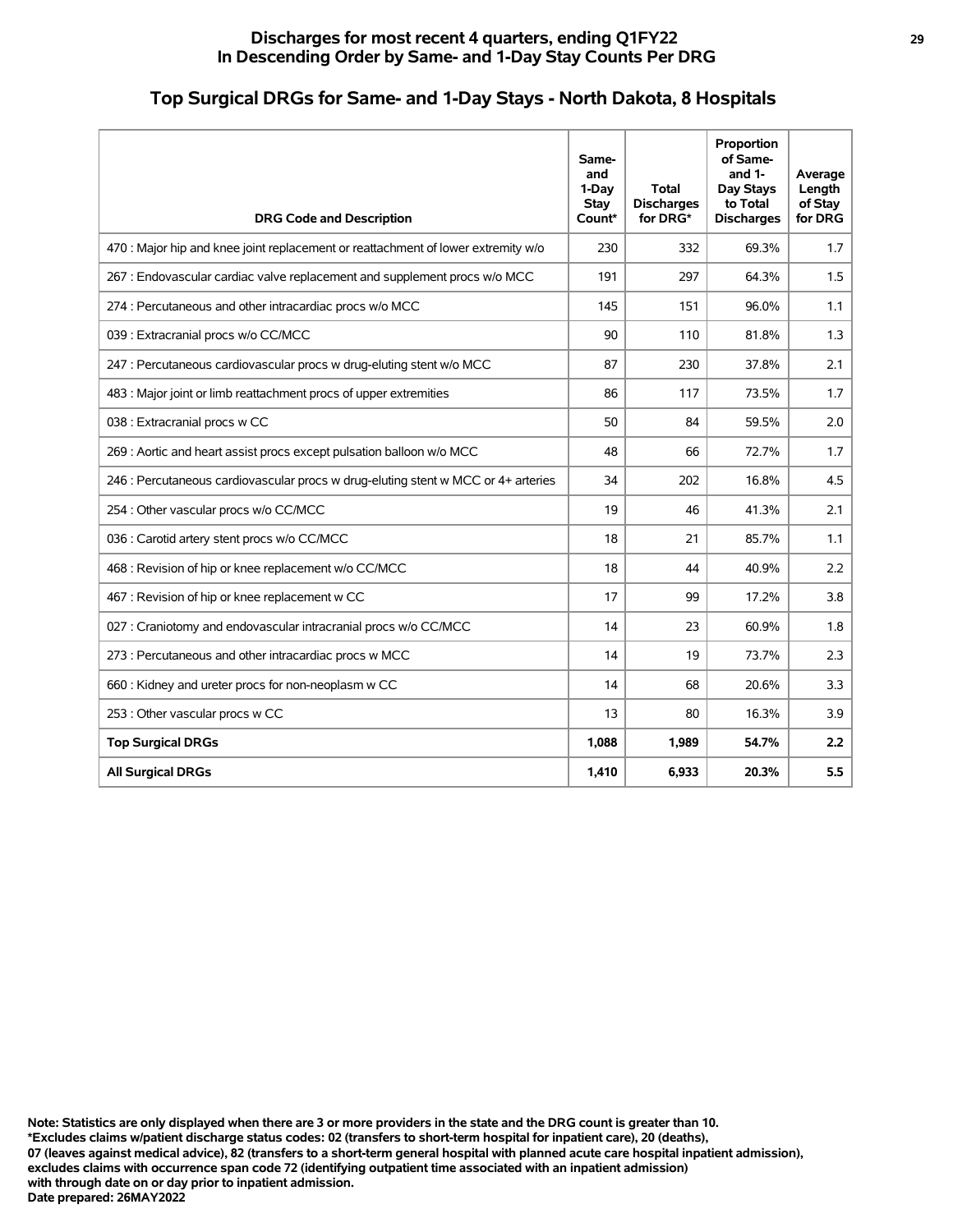#### **Top Surgical DRGs for Same- and 1-Day Stays - Nebraska, 24 Hospitals**

| <b>DRG Code and Description</b>                                                   | Same-<br>and<br>1-Day<br>Stay<br>Count* | <b>Total</b><br><b>Discharges</b><br>for DRG* | Proportion<br>of Same-<br>and $1-$<br>Day Stays<br>to Total<br><b>Discharges</b> | Average<br>Length<br>of Stay<br>for DRG |
|-----------------------------------------------------------------------------------|-----------------------------------------|-----------------------------------------------|----------------------------------------------------------------------------------|-----------------------------------------|
| 274 : Percutaneous and other intracardiac procs w/o MCC                           | 747                                     | 781                                           | 95.6%                                                                            | 1.1                                     |
| 470 : Major hip and knee joint replacement or reattachment of lower extremity w/o | 242                                     | 691                                           | 35.0%                                                                            | 2.0                                     |
| 267 : Endovascular cardiac valve replacement and supplement procs w/o MCC         | 203                                     | 454                                           | 44.7%                                                                            | 1.8                                     |
| 483 : Major joint or limb reattachment procs of upper extremities                 | 194                                     | 298                                           | 65.1%                                                                            | 1.7                                     |
| 039 : Extracranial procs w/o CC/MCC                                               | 141                                     | 159                                           | 88.7%                                                                            | 1.2                                     |
| 247 : Percutaneous cardiovascular procs w drug-eluting stent w/o MCC              | 105                                     | 362                                           | 29.0%                                                                            | 2.1                                     |
| 269 : Aortic and heart assist procs except pulsation balloon w/o MCC              | 85                                      | 121                                           | 70.2%                                                                            | 1.9                                     |
| 266 : Endovascular cardiac valve replacement and supplement procs w MCC           | 77                                      | 149                                           | 51.7%                                                                            | 3.1                                     |
| 038 : Extracranial procs w CC                                                     | 71                                      | 106                                           | 67.0%                                                                            | 1.8                                     |
| 229 : Other cardiothoracic procs w/o MCC                                          | 68                                      | 108                                           | 63.0%                                                                            | 2.2                                     |
| 036 : Carotid artery stent procs w/o CC/MCC                                       | 56                                      | 65                                            | 86.2%                                                                            | 1.2                                     |
| 468 : Revision of hip or knee replacement w/o CC/MCC                              | 40                                      | 76                                            | 52.6%                                                                            | 1.7                                     |
| 254 : Other vascular procs w/o CC/MCC                                             | 39                                      | 69                                            | 56.5%                                                                            | 1.7                                     |
| 253 : Other vascular procs w CC                                                   | 31                                      | 154                                           | 20.1%                                                                            | 4.0                                     |
| 035 : Carotid artery stent procs w CC                                             | 29                                      | 45                                            | 64.4%                                                                            | 1.9                                     |
| 467 : Revision of hip or knee replacement w CC                                    | 29                                      | 166                                           | 17.5%                                                                            | 3.8                                     |
| 243 : Permanent cardiac pacemaker implant w CC                                    | 28                                      | 136                                           | 20.6%                                                                            | 2.9                                     |
| 460 : Spinal fusion except cervical w/o MCC                                       | 27                                      | 214                                           | 12.6%                                                                            | 3.2                                     |
| 027 : Craniotomy and endovascular intracranial procs w/o CC/MCC                   | 24                                      | 47                                            | 51.1%                                                                            | 2.3                                     |
| 244 : Permanent cardiac pacemaker implant w/o CC/MCC                              | 23                                      | 74                                            | 31.1%                                                                            | 2.0                                     |
| <b>Top Surgical DRGs</b>                                                          | 2,259                                   | 4,275                                         | 52.8%                                                                            | 2.0                                     |
| <b>All Surgical DRGs</b>                                                          | 2,965                                   | 14,455                                        | 20.5%                                                                            | 5.4                                     |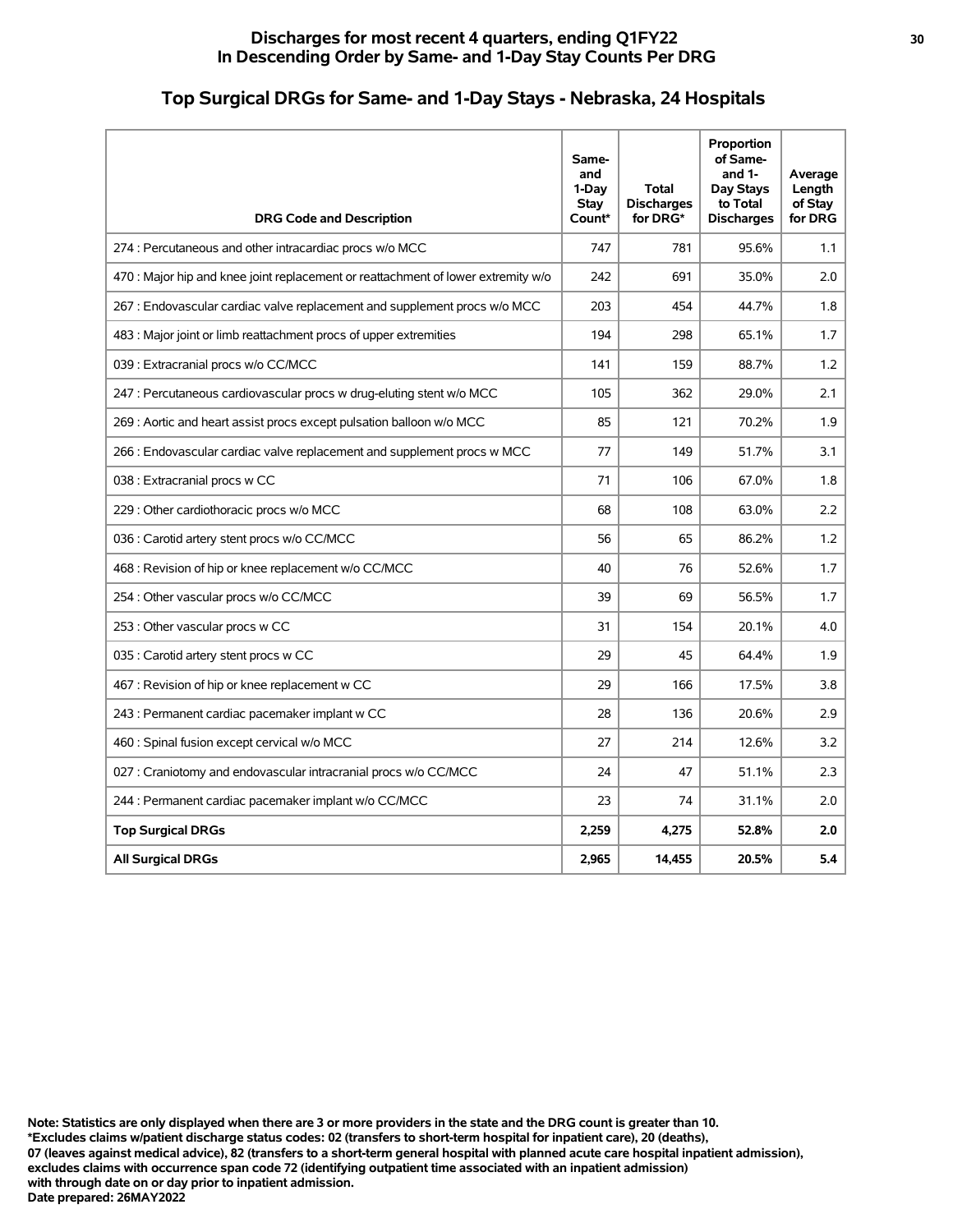#### **Top Surgical DRGs for Same- and 1-Day Stays - New Hampshire, 13 Hospitals**

| <b>DRG Code and Description</b>                                                   | Same-<br>and<br>1-Day<br>Stay<br>Count* | Total<br><b>Discharges</b><br>for DRG* | Proportion<br>of Same-<br>and $1-$<br>Day Stays<br>to Total<br><b>Discharges</b> | Average<br>Length<br>of Stay<br>for DRG |
|-----------------------------------------------------------------------------------|-----------------------------------------|----------------------------------------|----------------------------------------------------------------------------------|-----------------------------------------|
| 267 : Endovascular cardiac valve replacement and supplement procs w/o MCC         | 225                                     | 310                                    | 72.6%                                                                            | 1.7                                     |
| 274 : Percutaneous and other intracardiac procs w/o MCC                           | 139                                     | 164                                    | 84.8%                                                                            | 1.4                                     |
| 470 : Major hip and knee joint replacement or reattachment of lower extremity w/o | 112                                     | 225                                    | 49.8%                                                                            | 2.0                                     |
| 247 : Percutaneous cardiovascular procs w drug-eluting stent w/o MCC              | 82                                      | 455                                    | 18.0%                                                                            | 2.5                                     |
| 039 : Extracranial procs w/o CC/MCC                                               | 75                                      | 110                                    | 68.2%                                                                            | 1.5                                     |
| 266 : Endovascular cardiac valve replacement and supplement procs w MCC           | 52                                      | 151                                    | 34.4%                                                                            | 5.8                                     |
| 269 : Aortic and heart assist procs except pulsation balloon w/o MCC              | 47                                      | 76                                     | 61.8%                                                                            | 1.7                                     |
| 621 : OR procs for obesity w/o CC/MCC                                             | 33                                      | 53                                     | 62.3%                                                                            | 1.4                                     |
| 483 : Major joint or limb reattachment procs of upper extremities                 | 25                                      | 55                                     | 45.5%                                                                            | 3.0                                     |
| 038 : Extracranial procs w CC                                                     | 24                                      | 56                                     | 42.9%                                                                            | 3.3                                     |
| 660 : Kidney and ureter procs for non-neoplasm w CC                               | 21                                      | 88                                     | 23.9%                                                                            | 3.2                                     |
| 419 : Laparoscopic cholecystectomy w/o CDE w/o CC/MCC                             | 19                                      | 63                                     | 30.2%                                                                            | 2.5                                     |
| 460 : Spinal fusion except cervical w/o MCC                                       | 19                                      | 147                                    | 12.9%                                                                            | 3.3                                     |
| 036 : Carotid artery stent procs w/o CC/MCC                                       | 18                                      | 27                                     | 66.7%                                                                            | 1.8                                     |
| 272 : Other major cardiovascular procs w/o CC/MCC                                 | 18                                      | 33                                     | 54.5%                                                                            | 2.1                                     |
| 165 : Major chest procs w/o CC/MCC                                                | 17                                      | 45                                     | 37.8%                                                                            | 2.4                                     |
| 254 : Other vascular procs w/o CC/MCC                                             | 16                                      | 46                                     | 34.8%                                                                            | 2.5                                     |
| 253 : Other vascular procs w CC                                                   | 15                                      | 138                                    | 10.9%                                                                            | 5.6                                     |
| 661 : Kidney and ureter procs for non-neoplasm w/o CC/MCC                         | 15                                      | 40                                     | 37.5%                                                                            | 2.3                                     |
| 027 : Craniotomy and endovascular intracranial procs w/o CC/MCC                   | 14                                      | 30                                     | 46.7%                                                                            | 2.8                                     |
| <b>Top Surgical DRGs</b>                                                          | 986                                     | 2,312                                  | 42.6%                                                                            | 2.7                                     |
| <b>All Surgical DRGs</b>                                                          | 1,486                                   | 8,998                                  | 16.5%                                                                            | 6.4                                     |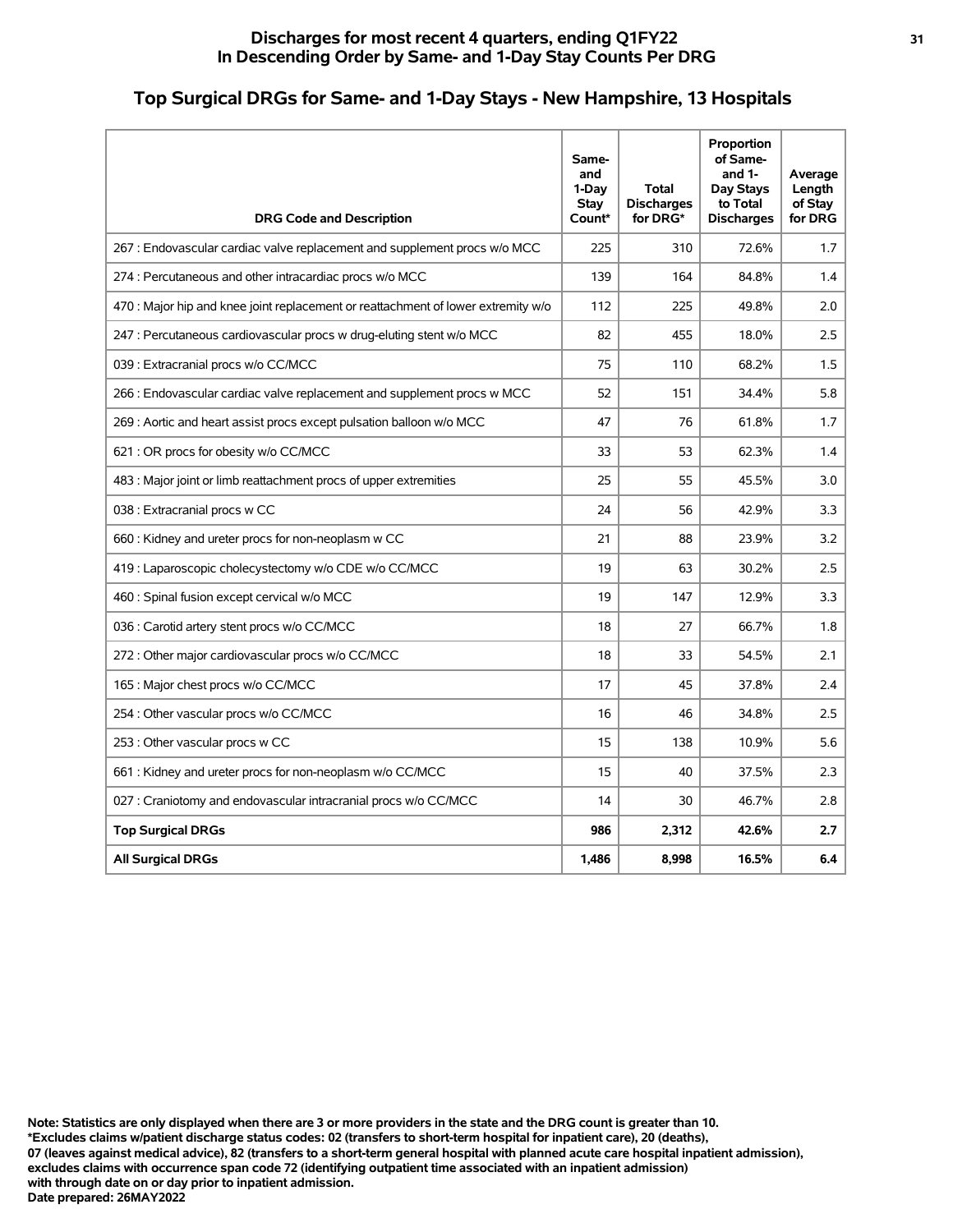#### **Top Surgical DRGs for Same- and 1-Day Stays - New Jersey, 63 Hospitals**

| <b>DRG Code and Description</b>                                                   | Same-<br>and<br>1-Day<br><b>Stay</b><br>Count* | <b>Total</b><br><b>Discharges</b><br>for DRG* | Proportion<br>of Same-<br>and $1-$<br>Day Stays<br>to Total<br><b>Discharges</b> | Average<br>Length<br>of Stay<br>for DRG |
|-----------------------------------------------------------------------------------|------------------------------------------------|-----------------------------------------------|----------------------------------------------------------------------------------|-----------------------------------------|
| 470 : Major hip and knee joint replacement or reattachment of lower extremity w/o | 923                                            | 2.125                                         | 43.4%                                                                            | 2.0                                     |
| 267 : Endovascular cardiac valve replacement and supplement procs w/o MCC         | 880                                            | 1,342                                         | 65.6%                                                                            | 1.7                                     |
| 274 : Percutaneous and other intracardiac procs w/o MCC                           | 584                                            | 799                                           | 73.1%                                                                            | 1.8                                     |
| 247 : Percutaneous cardiovascular procs w drug-eluting stent w/o MCC              | 275                                            | 1,505                                         | 18.3%                                                                            | 2.9                                     |
| 039 : Extracranial procs w/o CC/MCC                                               | 227                                            | 280                                           | 81.1%                                                                            | 1.5                                     |
| 621 : OR procs for obesity w/o CC/MCC                                             | 188                                            | 274                                           | 68.6%                                                                            | 1.4                                     |
| 269 : Aortic and heart assist procs except pulsation balloon w/o MCC              | 175                                            | 272                                           | 64.3%                                                                            | 2.2                                     |
| 483 : Major joint or limb reattachment procs of upper extremities                 | 119                                            | 252                                           | 47.2%                                                                            | 3.0                                     |
| 165 : Major chest procs w/o CC/MCC                                                | 92                                             | 208                                           | 44.2%                                                                            | 2.1                                     |
| 246 : Percutaneous cardiovascular procs w drug-eluting stent w MCC or 4+ arteries | 80                                             | 999                                           | 8.0%                                                                             | 5.8                                     |
| 266 : Endovascular cardiac valve replacement and supplement procs w MCC           | 78                                             | 431                                           | 18.1%                                                                            | 7.1                                     |
| 038 : Extracranial procs w CC                                                     | 77                                             | 187                                           | 41.2%                                                                            | 3.6                                     |
| 036 : Carotid artery stent procs w/o CC/MCC                                       | 62                                             | 83                                            | 74.7%                                                                            | 1.5                                     |
| 164 : Major chest procs w CC                                                      | 62                                             | 385                                           | 16.1%                                                                            | 4.4                                     |
| 661 : Kidney and ureter procs for non-neoplasm w/o CC/MCC                         | 59                                             | 255                                           | 23.1%                                                                            | 2.5                                     |
| 460 : Spinal fusion except cervical w/o MCC                                       | 57                                             | 585                                           | 9.7%                                                                             | 3.7                                     |
| 328 : Stomach, esophageal and duodenal procs w/o CC/MCC                           | 48                                             | 137                                           | 35.0%                                                                            | 3.0                                     |
| 252 : Other vascular procs w MCC                                                  | 47                                             | 690                                           | 6.8%                                                                             | 8.8                                     |
| 243 : Permanent cardiac pacemaker implant w CC                                    | 44                                             | 580                                           | 7.6%                                                                             | 4.2                                     |
| 620 : OR procs for obesity w CC                                                   | 44                                             | 89                                            | 49.4%                                                                            | 2.0                                     |
| <b>Top Surgical DRGs</b>                                                          | 4,121                                          | 11,478                                        | 35.9%                                                                            | 3.3                                     |
| <b>All Surgical DRGs</b>                                                          | 5,907                                          | 45,928                                        | 12.9%                                                                            | 6.9                                     |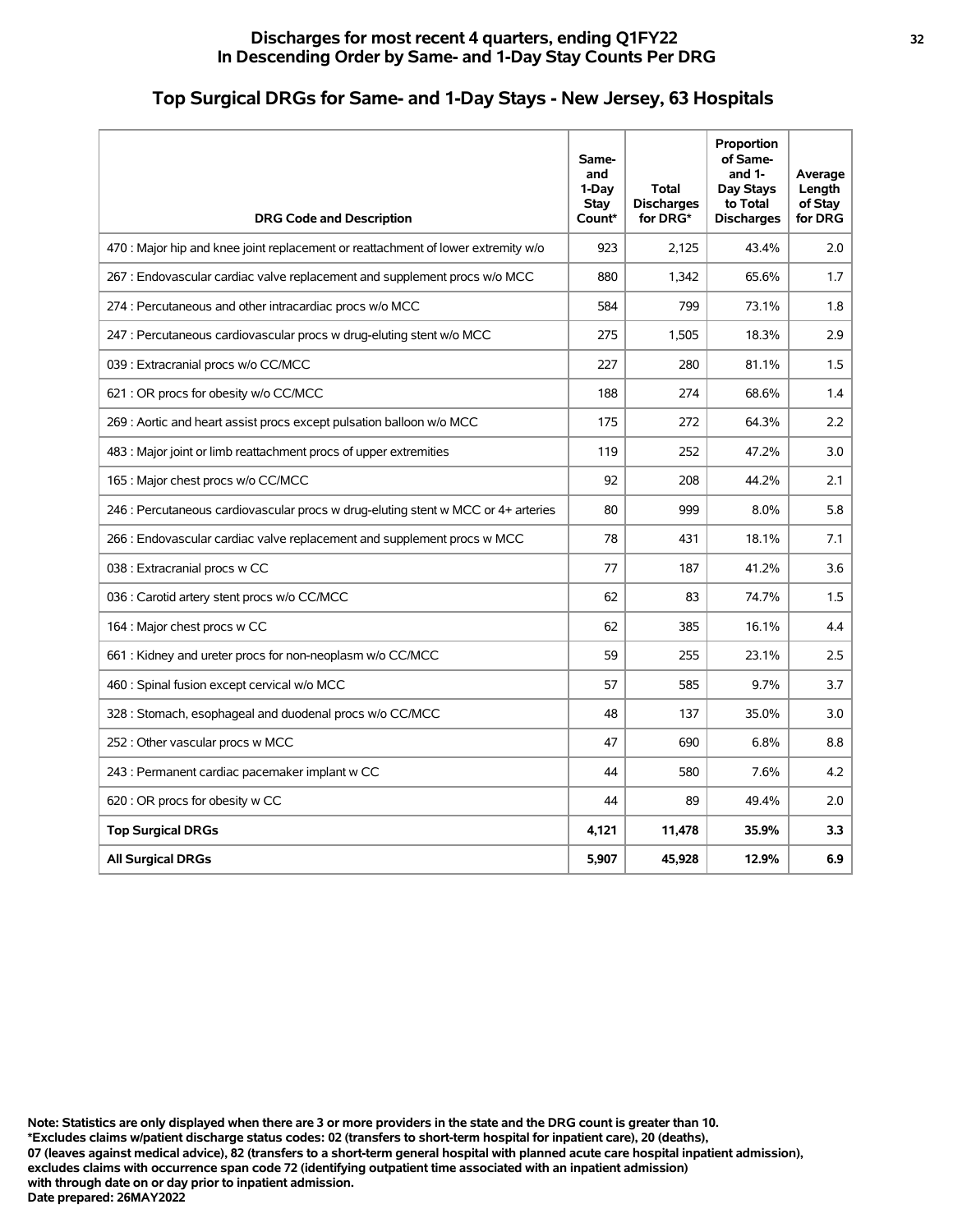#### **Top Surgical DRGs for Same- and 1-Day Stays - New Mexico, 29 Hospitals**

| <b>DRG Code and Description</b>                                                   | Same-<br>and<br>1-Dav<br><b>Stav</b><br>Count* | <b>Total</b><br><b>Discharges</b><br>for DRG* | Proportion<br>of Same-<br>and $1-$<br>Day Stays<br>to Total<br><b>Discharges</b> | Average<br>Length<br>of Stay<br>for DRG |
|-----------------------------------------------------------------------------------|------------------------------------------------|-----------------------------------------------|----------------------------------------------------------------------------------|-----------------------------------------|
| 470 : Major hip and knee joint replacement or reattachment of lower extremity w/o | 216                                            | 332                                           | 65.1%                                                                            | 1.6                                     |
| 274 : Percutaneous and other intracardiac procs w/o MCC                           | 76                                             | 101                                           | 75.2%                                                                            | 1.7                                     |
| 247 : Percutaneous cardiovascular procs w drug-eluting stent w/o MCC              | 75                                             | 338                                           | 22.2%                                                                            | 2.4                                     |
| 483 : Major joint or limb reattachment procs of upper extremities                 | 52                                             | 72                                            | 72.2%                                                                            | 1.6                                     |
| 460 : Spinal fusion except cervical w/o MCC                                       | 29                                             | 90                                            | 32.2%                                                                            | 2.9                                     |
| 269 : Aortic and heart assist procs except pulsation balloon w/o MCC              | 27                                             | 37                                            | 73.0%                                                                            | 1.9                                     |
| 266 : Endovascular cardiac valve replacement and supplement procs w MCC           | 25                                             | 62                                            | 40.3%                                                                            | 5.3                                     |
| 039 : Extracranial procs w/o CC/MCC                                               | 24                                             | 35                                            | 68.6%                                                                            | 1.5                                     |
| 468 : Revision of hip or knee replacement w/o CC/MCC                              | 19                                             | 37                                            | 51.4%                                                                            | 2.1                                     |
| 267 : Endovascular cardiac valve replacement and supplement procs w/o MCC         | 18                                             | 24                                            | 75.0%                                                                            | 2.3                                     |
| 244 : Permanent cardiac pacemaker implant w/o CC/MCC                              | 16                                             | 67                                            | 23.9%                                                                            | 2.5                                     |
| 246 : Percutaneous cardiovascular procs w drug-eluting stent w MCC or 4+ arteries | 15                                             | 217                                           | 6.9%                                                                             | 5.1                                     |
| 243 : Permanent cardiac pacemaker implant w CC                                    | 11                                             | 67                                            | 16.4%                                                                            | 2.9                                     |
| 419 : Laparoscopic cholecystectomy w/o CDE w/o CC/MCC                             | 11                                             | 55                                            | 20.0%                                                                            | 2.8                                     |
| <b>Top Surgical DRGs</b>                                                          | 614                                            | 1,534                                         | 40.0%                                                                            | 2.7                                     |
| <b>All Surgical DRGs</b>                                                          | 935                                            | 7,551                                         | 12.4%                                                                            | 6.1                                     |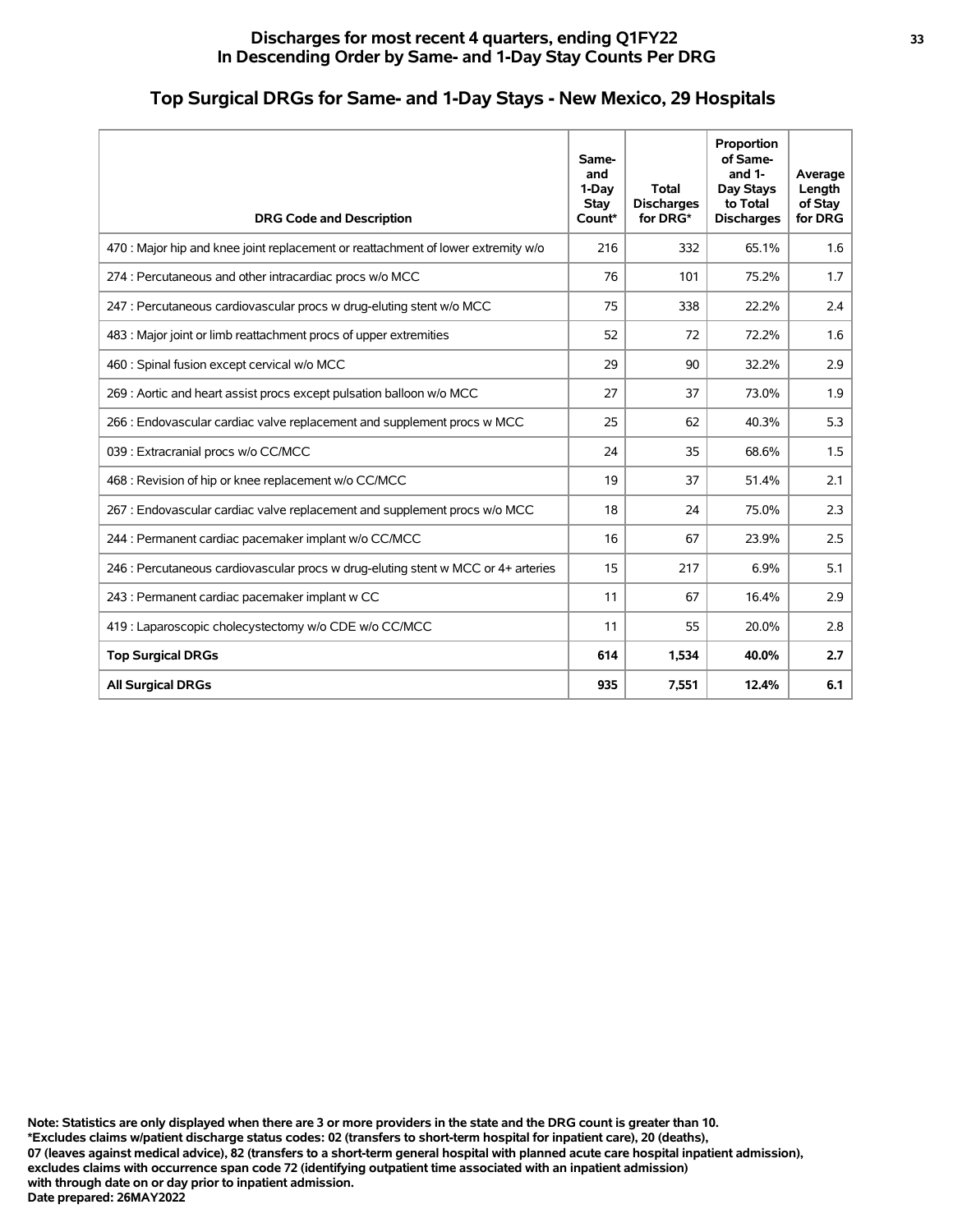# **Top Surgical DRGs for Same- and 1-Day Stays - Nevada, 21 Hospitals**

| <b>DRG Code and Description</b>                                                   | Same-<br>and<br>1-Day<br><b>Stay</b><br>Count* | <b>Total</b><br><b>Discharges</b><br>for DRG* | Proportion<br>of Same-<br>and $1-$<br>Day Stays<br>to Total<br><b>Discharges</b> | Average<br>Length<br>of Stay<br>for DRG |
|-----------------------------------------------------------------------------------|------------------------------------------------|-----------------------------------------------|----------------------------------------------------------------------------------|-----------------------------------------|
| 267 : Endovascular cardiac valve replacement and supplement procs w/o MCC         | 182                                            | 226                                           | 80.5%                                                                            | 1.3                                     |
| 470 : Major hip and knee joint replacement or reattachment of lower extremity w/o | 181                                            | 738                                           | 24.5%                                                                            | 2.5                                     |
| 266 : Endovascular cardiac valve replacement and supplement procs w MCC           | 127                                            | 223                                           | 57.0%                                                                            | 3.6                                     |
| 247 : Percutaneous cardiovascular procs w drug-eluting stent w/o MCC              | 95                                             | 446                                           | 21.3%                                                                            | 2.6                                     |
| 274 : Percutaneous and other intracardiac procs w/o MCC                           | 88                                             | 134                                           | 65.7%                                                                            | 1.8                                     |
| 039 : Extracranial procs w/o CC/MCC                                               | 77                                             | 97                                            | 79.4%                                                                            | 1.3                                     |
| 621 : OR procs for obesity w/o CC/MCC                                             | 70                                             | 86                                            | 81.4%                                                                            | 1.2                                     |
| 483 : Major joint or limb reattachment procs of upper extremities                 | 69                                             | 139                                           | 49.6%                                                                            | 2.5                                     |
| 473 : Cervical spinal fusion w/o CC/MCC                                           | 39                                             | 71                                            | 54.9%                                                                            | 1.9                                     |
| 269 : Aortic and heart assist procs except pulsation balloon w/o MCC              | 36                                             | 90                                            | 40.0%                                                                            | 2.9                                     |
| 460 : Spinal fusion except cervical w/o MCC                                       | 36                                             | 230                                           | 15.7%                                                                            | 3.3                                     |
| 254 : Other vascular procs w/o CC/MCC                                             | 32                                             | 70                                            | 45.7%                                                                            | 2.2                                     |
| 472 : Cervical spinal fusion w CC                                                 | 30                                             | 122                                           | 24.6%                                                                            | 3.1                                     |
| 455 : Combined anterior and posterior spinal fusion w/o CC/MCC                    | 27                                             | 166                                           | 16.3%                                                                            | 3.2                                     |
| 246 : Percutaneous cardiovascular procs w drug-eluting stent w MCC or 4+ arteries | 24                                             | 350                                           | 6.9%                                                                             | 5.8                                     |
| 027 : Craniotomy and endovascular intracranial procs w/o CC/MCC                   | 23                                             | 50                                            | 46.0%                                                                            | 2.4                                     |
| 468 : Revision of hip or knee replacement w/o CC/MCC                              | 23                                             | 65                                            | 35.4%                                                                            | 2.4                                     |
| 244 : Permanent cardiac pacemaker implant w/o CC/MCC                              | 22                                             | 79                                            | 27.8%                                                                            | 2.1                                     |
| 661 : Kidney and ureter procs for non-neoplasm w/o CC/MCC                         | 22                                             | 82                                            | 26.8%                                                                            | 2.5                                     |
| 708 : Major male pelvic procs w/o CC/MCC                                          | 21                                             | 38                                            | 55.3%                                                                            | 1.5                                     |
| <b>Top Surgical DRGs</b>                                                          | 1,224                                          | 3,502                                         | 35.0%                                                                            | 2.8                                     |
| <b>All Surgical DRGs</b>                                                          | 1,949                                          | 14,176                                        | 13.7%                                                                            | 6.8                                     |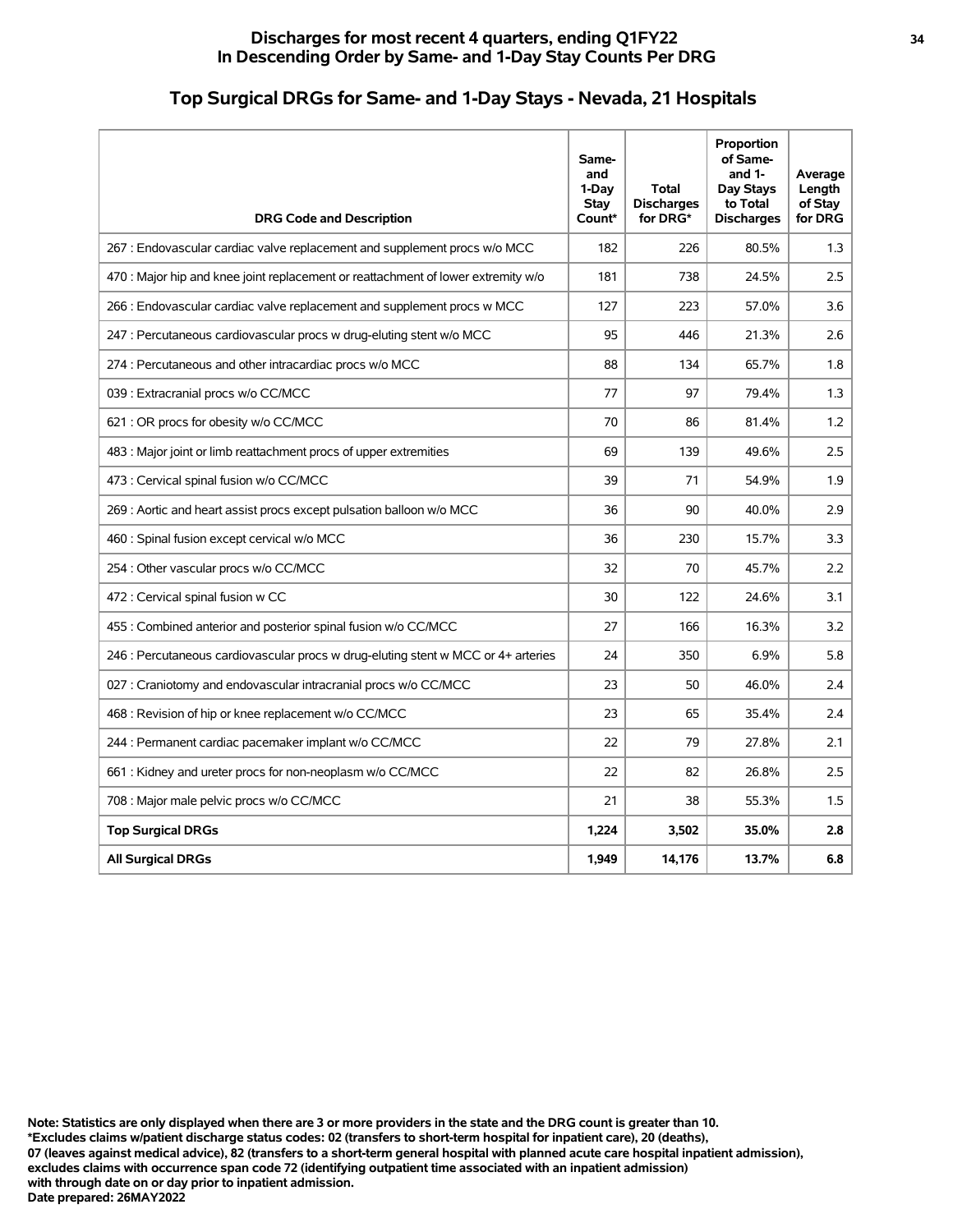#### **Top Surgical DRGs for Same- and 1-Day Stays - New York, 138 Hospitals**

| <b>DRG Code and Description</b>                                                   | Same-<br>and<br>1-Day<br><b>Stay</b><br>Count* | <b>Total</b><br><b>Discharges</b><br>for DRG* | Proportion<br>of Same-<br>and $1-$<br>Day Stays<br>to Total<br><b>Discharges</b> | Average<br>Length<br>of Stay<br>for DRG |
|-----------------------------------------------------------------------------------|------------------------------------------------|-----------------------------------------------|----------------------------------------------------------------------------------|-----------------------------------------|
| 470 : Major hip and knee joint replacement or reattachment of lower extremity w/o | 2.952                                          | 8.841                                         | 33.4%                                                                            | 2.3                                     |
| 267 : Endovascular cardiac valve replacement and supplement procs w/o MCC         | 1,617                                          | 2,824                                         | 57.3%                                                                            | 1.9                                     |
| 274 : Percutaneous and other intracardiac procs w/o MCC                           | 1.423                                          | 2,056                                         | 69.2%                                                                            | 1.9                                     |
| 247 : Percutaneous cardiovascular procs w drug-eluting stent w/o MCC              | 1,017                                          | 3,259                                         | 31.2%                                                                            | 2.5                                     |
| 483 : Major joint or limb reattachment procs of upper extremities                 | 777                                            | 1,232                                         | 63.1%                                                                            | 2.0                                     |
| 039 : Extracranial procs w/o CC/MCC                                               | 492                                            | 630                                           | 78.1%                                                                            | 1.5                                     |
| 266 : Endovascular cardiac valve replacement and supplement procs w MCC           | 408                                            | 1,396                                         | 29.2%                                                                            | 5.8                                     |
| 269 : Aortic and heart assist procs except pulsation balloon w/o MCC              | 325                                            | 506                                           | 64.2%                                                                            | 2.3                                     |
| 621 : OR procs for obesity w/o CC/MCC                                             | 246                                            | 381                                           | 64.6%                                                                            | 1.5                                     |
| 027 : Craniotomy and endovascular intracranial procs w/o CC/MCC                   | 208                                            | 347                                           | 59.9%                                                                            | 2.0                                     |
| 246 : Percutaneous cardiovascular procs w drug-eluting stent w MCC or 4+ arteries | 194                                            | 1,831                                         | 10.6%                                                                            | 5.7                                     |
| 661 : Kidney and ureter procs for non-neoplasm w/o CC/MCC                         | 189                                            | 560                                           | 33.8%                                                                            | 2.3                                     |
| 038 : Extracranial procs w CC                                                     | 164                                            | 358                                           | 45.8%                                                                            | 3.3                                     |
| 036 : Carotid artery stent procs w/o CC/MCC                                       | 159                                            | 204                                           | 77.9%                                                                            | 1.5                                     |
| 468 : Revision of hip or knee replacement w/o CC/MCC                              | 149                                            | 448                                           | 33.3%                                                                            | 2.5                                     |
| 253 : Other vascular procs w CC                                                   | 130                                            | 1,135                                         | 11.5%                                                                            | 6.0                                     |
| 254 : Other vascular procs w/o CC/MCC                                             | 130                                            | 408                                           | 31.9%                                                                            | 2.6                                     |
| 743 : Uterine and adnexa procs for non-malignancy w/o CC/MCC                      | 126                                            | 248                                           | 50.8%                                                                            | 1.6                                     |
| 271 : Other major cardiovascular procs w CC                                       | 121                                            | 745                                           | 16.2%                                                                            | 5.7                                     |
| 708 : Major male pelvic procs w/o CC/MCC                                          | 119                                            | 209                                           | 56.9%                                                                            | 1.6                                     |
| <b>Top Surgical DRGs</b>                                                          | 10,946                                         | 27,618                                        | 39.6%                                                                            | 2.9                                     |
| <b>All Surgical DRGs</b>                                                          | 16,242                                         | 98,997                                        | 16.4%                                                                            | 7.1                                     |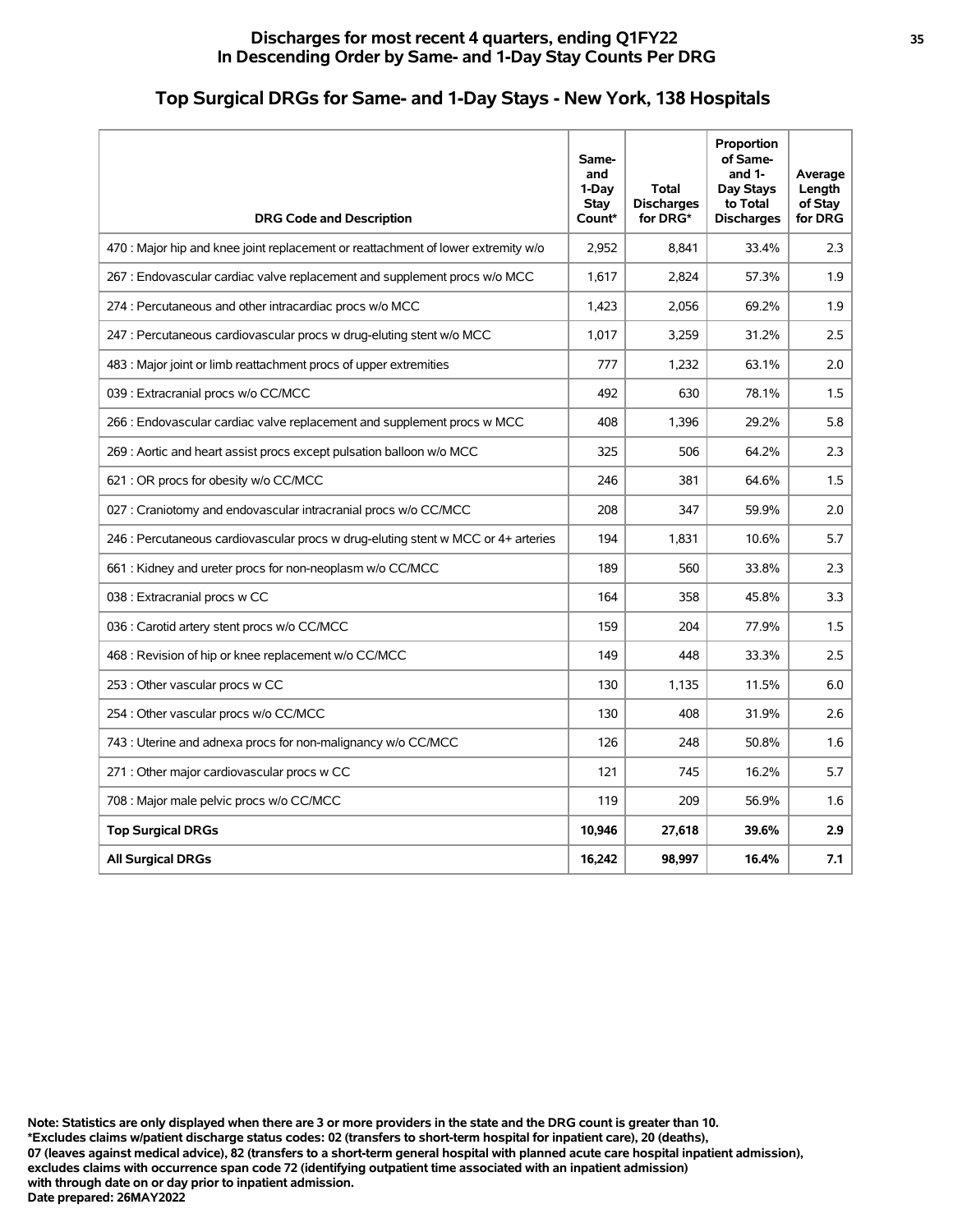#### **Top Surgical DRGs for Same- and 1-Day Stays - Ohio, 123 Hospitals**

| <b>DRG Code and Description</b>                                                   | Same-<br>and<br>1-Day<br><b>Stay</b><br>Count* | <b>Total</b><br><b>Discharges</b><br>for DRG* | Proportion<br>of Same-<br>and $1-$<br>Day Stays<br>to Total<br><b>Discharges</b> | Average<br>Length<br>of Stay<br>for DRG |
|-----------------------------------------------------------------------------------|------------------------------------------------|-----------------------------------------------|----------------------------------------------------------------------------------|-----------------------------------------|
| 274 : Percutaneous and other intracardiac procs w/o MCC                           | 1,078                                          | 1,410                                         | 76.5%                                                                            | 1.7                                     |
| 267 : Endovascular cardiac valve replacement and supplement procs w/o MCC         | 1,070                                          | 1,362                                         | 78.6%                                                                            | 1.5                                     |
| 470 : Major hip and knee joint replacement or reattachment of lower extremity w/o | 1.051                                          | 2,222                                         | 47.3%                                                                            | 1.9                                     |
| 247 : Percutaneous cardiovascular procs w drug-eluting stent w/o MCC              | 607                                            | 2,233                                         | 27.2%                                                                            | 2.5                                     |
| 483 : Major joint or limb reattachment procs of upper extremities                 | 561                                            | 849                                           | 66.1%                                                                            | 1.8                                     |
| 039 : Extracranial procs w/o CC/MCC                                               | 431                                            | 523                                           | 82.4%                                                                            | 1,4                                     |
| 269 : Aortic and heart assist procs except pulsation balloon w/o MCC              | 329                                            | 494                                           | 66.6%                                                                            | 2.2                                     |
| 266 : Endovascular cardiac valve replacement and supplement procs w MCC           | 320                                            | 700                                           | 45.7%                                                                            | 5.4                                     |
| 038 : Extracranial procs w CC                                                     | 155                                            | 307                                           | 50.5%                                                                            | 2.7                                     |
| 027 : Craniotomy and endovascular intracranial procs w/o CC/MCC                   | 148                                            | 302                                           | 49.0%                                                                            | 2.4                                     |
| 661 : Kidney and ureter procs for non-neoplasm w/o CC/MCC                         | 142                                            | 363                                           | 39.1%                                                                            | 2.1                                     |
| 036 : Carotid artery stent procs w/o CC/MCC                                       | 141                                            | 164                                           | 86.0%                                                                            | 1.3                                     |
| 246 : Percutaneous cardiovascular procs w drug-eluting stent w MCC or 4+ arteries | 121                                            | 1.449                                         | 8.4%                                                                             | 5.1                                     |
| 460 : Spinal fusion except cervical w/o MCC                                       | 114                                            | 1,274                                         | 8.9%                                                                             | 3.7                                     |
| 621 : OR procs for obesity w/o CC/MCC                                             | 114                                            | 210                                           | 54.3%                                                                            | 1.6                                     |
| 468 : Revision of hip or knee replacement w/o CC/MCC                              | 105                                            | 247                                           | 42.5%                                                                            | 2.2                                     |
| 660 : Kidney and ureter procs for non-neoplasm w CC                               | 103                                            | 639                                           | 16.1%                                                                            | 3.8                                     |
| 254 : Other vascular procs w/o CC/MCC                                             | 101                                            | 257                                           | 39.3%                                                                            | 2.3                                     |
| 455 : Combined anterior and posterior spinal fusion w/o CC/MCC                    | 91                                             | 520                                           | 17.5%                                                                            | 2.8                                     |
| 243 : Permanent cardiac pacemaker implant w CC                                    | 86                                             | 686                                           | 12.5%                                                                            | 3.6                                     |
| <b>Top Surgical DRGs</b>                                                          | 6,868                                          | 16,211                                        | 42.4%                                                                            | 2.7                                     |
| <b>All Surgical DRGs</b>                                                          | 10,029                                         | 61,898                                        | 16.2%                                                                            | 6.0                                     |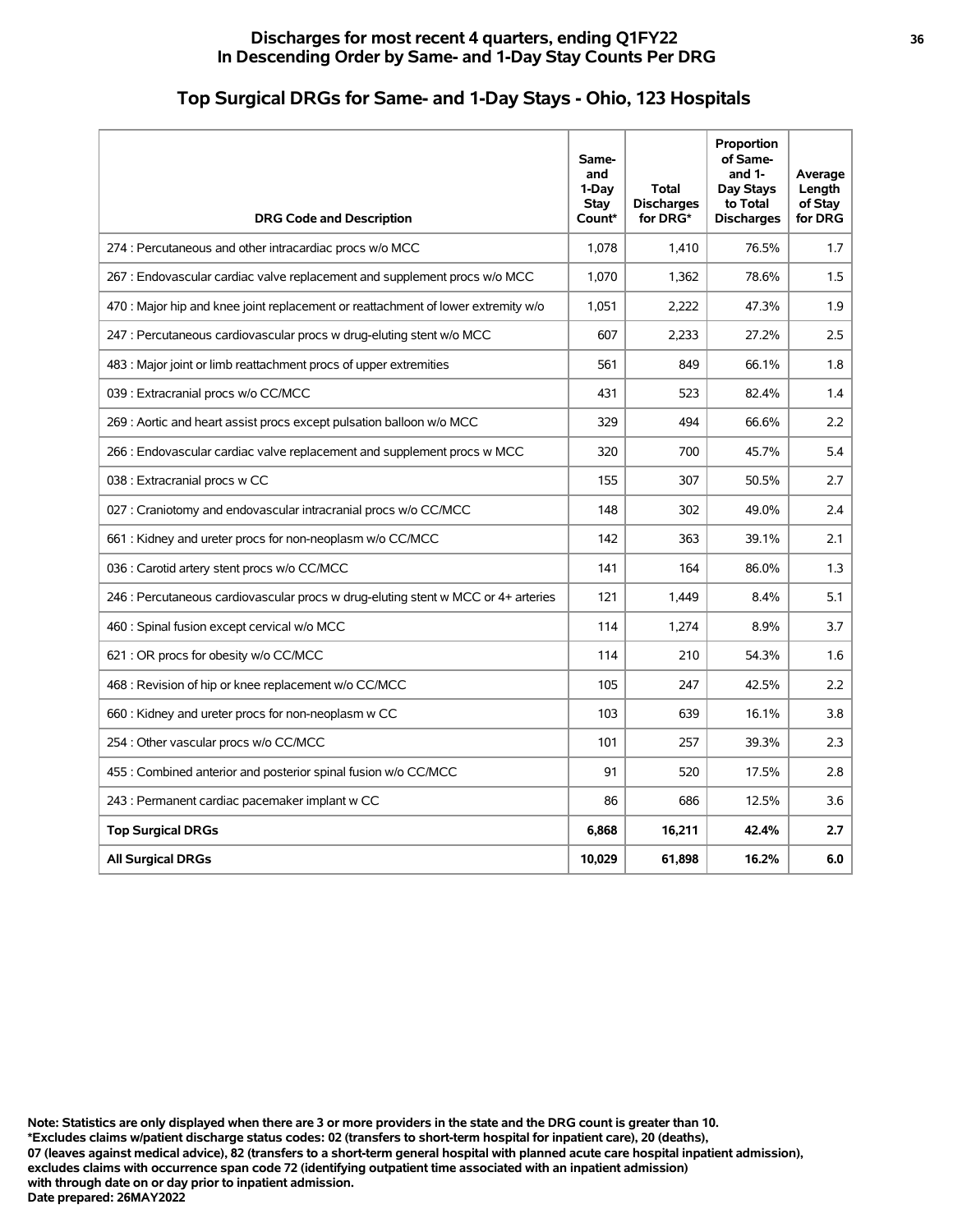#### **Top Surgical DRGs for Same- and 1-Day Stays - Oklahoma, 79 Hospitals**

| <b>DRG Code and Description</b>                                                   | Same-<br>and<br>1-Day<br>Stay<br>Count* | <b>Total</b><br><b>Discharges</b><br>for DRG* | Proportion<br>of Same-<br>and $1-$<br>Day Stays<br>to Total<br><b>Discharges</b> | Average<br>Length<br>of Stay<br>for DRG |
|-----------------------------------------------------------------------------------|-----------------------------------------|-----------------------------------------------|----------------------------------------------------------------------------------|-----------------------------------------|
| 470 : Major hip and knee joint replacement or reattachment of lower extremity w/o | 1,074                                   | 3,651                                         | 29.4%                                                                            | 2.1                                     |
| 267 : Endovascular cardiac valve replacement and supplement procs w/o MCC         | 322                                     | 442                                           | 72.9%                                                                            | 1.5                                     |
| 274 : Percutaneous and other intracardiac procs w/o MCC                           | 311                                     | 358                                           | 86.9%                                                                            | 1.3                                     |
| 483 : Major joint or limb reattachment procs of upper extremities                 | 306                                     | 630                                           | 48.6%                                                                            | 2.0                                     |
| 247 : Percutaneous cardiovascular procs w drug-eluting stent w/o MCC              | 230                                     | 669                                           | 34.4%                                                                            | 2.1                                     |
| 039 : Extracranial procs w/o CC/MCC                                               | 198                                     | 226                                           | 87.6%                                                                            | 1.2                                     |
| 269 : Aortic and heart assist procs except pulsation balloon w/o MCC              | 122                                     | 174                                           | 70.1%                                                                            | 2.0                                     |
| 036 : Carotid artery stent procs w/o CC/MCC                                       | 115                                     | 130                                           | 88.5%                                                                            | 1.2                                     |
| 038 : Extracranial procs w CC                                                     | 87                                      | 152                                           | 57.2%                                                                            | 2.6                                     |
| 473 : Cervical spinal fusion w/o CC/MCC                                           | 79                                      | 163                                           | 48.5%                                                                            | 1.9                                     |
| 035 : Carotid artery stent procs w CC                                             | 71                                      | 111                                           | 64.0%                                                                            | 2.0                                     |
| 621 : OR procs for obesity w/o CC/MCC                                             | 60                                      | 90                                            | 66.7%                                                                            | 1.4                                     |
| 460 : Spinal fusion except cervical w/o MCC                                       | 56                                      | 714                                           | 7.8%                                                                             | 3.0                                     |
| 027 : Craniotomy and endovascular intracranial procs w/o CC/MCC                   | 55                                      | 102                                           | 53.9%                                                                            | 2.0                                     |
| 455 : Combined anterior and posterior spinal fusion w/o CC/MCC                    | 55                                      | 457                                           | 12.0%                                                                            | 2.5                                     |
| 468 : Revision of hip or knee replacement w/o CC/MCC                              | 52                                      | 178                                           | 29.2%                                                                            | 2.3                                     |
| 266 : Endovascular cardiac valve replacement and supplement procs w MCC           | 51                                      | 178                                           | 28.7%                                                                            | 4.7                                     |
| 253 : Other vascular procs w CC                                                   | 43                                      | 226                                           | 19.0%                                                                            | 4.4                                     |
| 472 : Cervical spinal fusion w CC                                                 | 43                                      | 159                                           | 27.0%                                                                            | 3.4                                     |
| 661 : Kidney and ureter procs for non-neoplasm w/o CC/MCC                         | 40                                      | 102                                           | 39.2%                                                                            | 2.0                                     |
| <b>Top Surgical DRGs</b>                                                          | 3,370                                   | 8,912                                         | 37.8%                                                                            | 2.2                                     |
| <b>All Surgical DRGs</b>                                                          | 4,563                                   | 26,726                                        | 17.1%                                                                            | 5.3                                     |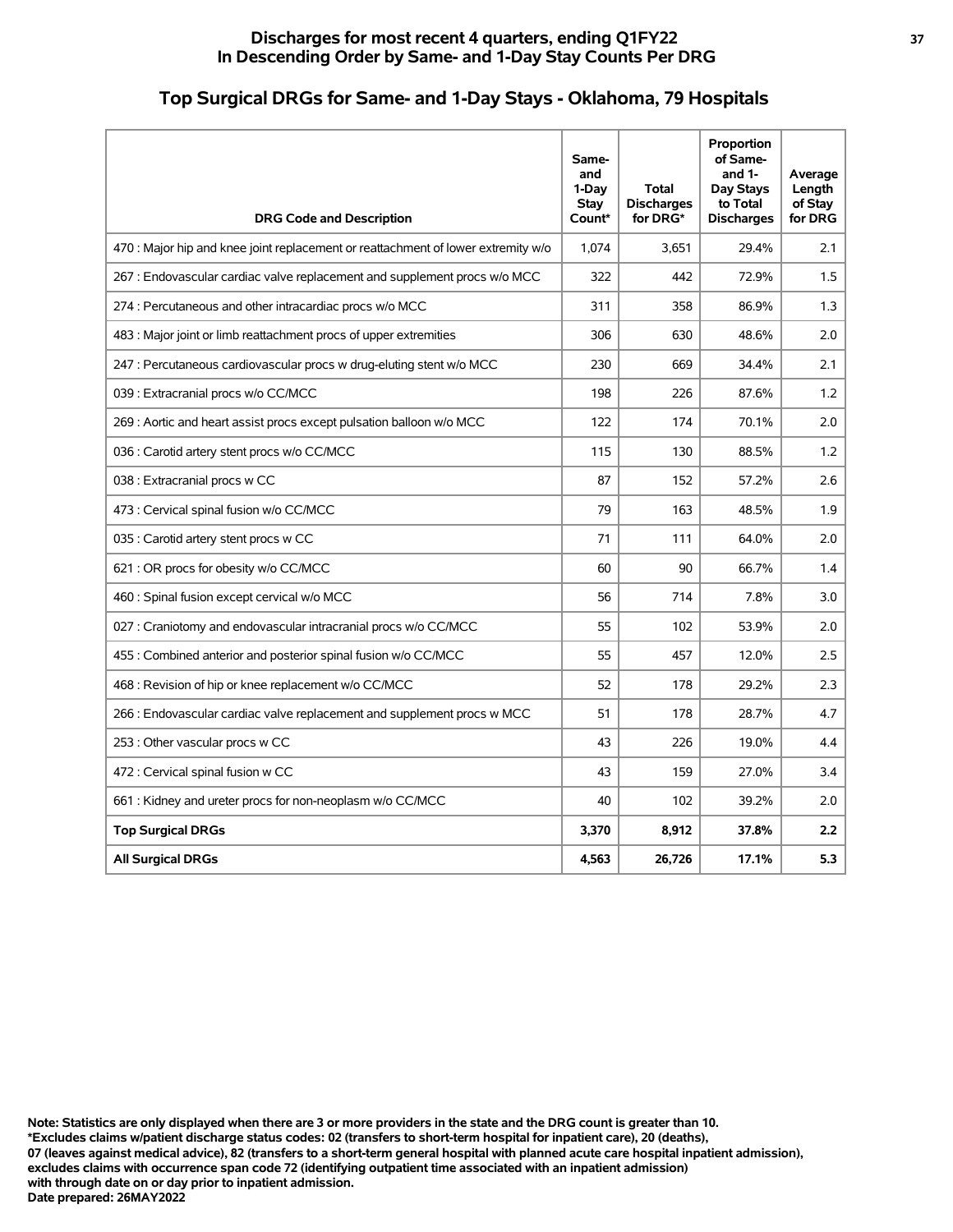# **Top Surgical DRGs for Same- and 1-Day Stays - Oregon, 34 Hospitals**

| <b>DRG Code and Description</b>                                                   | Same-<br>and<br>1-Dav<br><b>Stav</b><br>Count* | <b>Total</b><br><b>Discharges</b><br>for DRG* | Proportion<br>of Same-<br>and $1-$<br>Day Stays<br>to Total<br><b>Discharges</b> | Average<br>Length<br>of Stay<br>for DRG |
|-----------------------------------------------------------------------------------|------------------------------------------------|-----------------------------------------------|----------------------------------------------------------------------------------|-----------------------------------------|
| 470 : Major hip and knee joint replacement or reattachment of lower extremity w/o | 364                                            | 670                                           | 54.3%                                                                            | 1.9                                     |
| 267 : Endovascular cardiac valve replacement and supplement procs w/o MCC         | 245                                            | 364                                           | 67.3%                                                                            | 1.7                                     |
| 274 : Percutaneous and other intracardiac procs w/o MCC                           | 143                                            | 182                                           | 78.6%                                                                            | 1.7                                     |
| 039 : Extracranial procs w/o CC/MCC                                               | 139                                            | 162                                           | 85.8%                                                                            | 1.2                                     |
| 266 : Endovascular cardiac valve replacement and supplement procs w MCC           | 139                                            | 278                                           | 50.0%                                                                            | 3.5                                     |
| 483 : Major joint or limb reattachment procs of upper extremities                 | 134                                            | 202                                           | 66.3%                                                                            | 2.2                                     |
| 247 : Percutaneous cardiovascular procs w drug-eluting stent w/o MCC              | 132                                            | 535                                           | 24.7%                                                                            | 2.2                                     |
| 269 : Aortic and heart assist procs except pulsation balloon w/o MCC              | 101                                            | 139                                           | 72.7%                                                                            | 2.0                                     |
| 621 : OR procs for obesity w/o CC/MCC                                             | 50                                             | 77                                            | 64.9%                                                                            | 1.5                                     |
| 038 : Extracranial procs w CC                                                     | 47                                             | 75                                            | 62.7%                                                                            | 2.3                                     |
| 036 : Carotid artery stent procs w/o CC/MCC                                       | 41                                             | 53                                            | 77.4%                                                                            | 1.5                                     |
| 253 : Other vascular procs w CC                                                   | 41                                             | 206                                           | 19.9%                                                                            | 4.6                                     |
| 027 : Craniotomy and endovascular intracranial procs w/o CC/MCC                   | 39                                             | 76                                            | 51.3%                                                                            | 2.3                                     |
| 254 : Other vascular procs w/o CC/MCC                                             | 39                                             | 97                                            | 40.2%                                                                            | 2.6                                     |
| 331 : Major small and large bowel procs w/o CC/MCC                                | 36                                             | 232                                           | 15.5%                                                                            | 3.0                                     |
| 035 : Carotid artery stent procs w CC                                             | 32                                             | 59                                            | 54.2%                                                                            | 2.6                                     |
| 455 : Combined anterior and posterior spinal fusion w/o CC/MCC                    | 32                                             | 131                                           | 24.4%                                                                            | 2.7                                     |
| 330 : Major small and large bowel procs w CC                                      | 30                                             | 409                                           | 7.3%                                                                             | 5.7                                     |
| 246 : Percutaneous cardiovascular procs w drug-eluting stent w MCC or 4+ arteries | 27                                             | 331                                           | 8.2%                                                                             | 4.9                                     |
| 468 : Revision of hip or knee replacement w/o CC/MCC                              | 26                                             | 68                                            | 38.2%                                                                            | 2.4                                     |
| <b>Top Surgical DRGs</b>                                                          | 1,837                                          | 4,346                                         | 42.3%                                                                            | 2.8                                     |
| <b>All Surgical DRGs</b>                                                          | 2,821                                          | 15,988                                        | 17.6%                                                                            | 6.3                                     |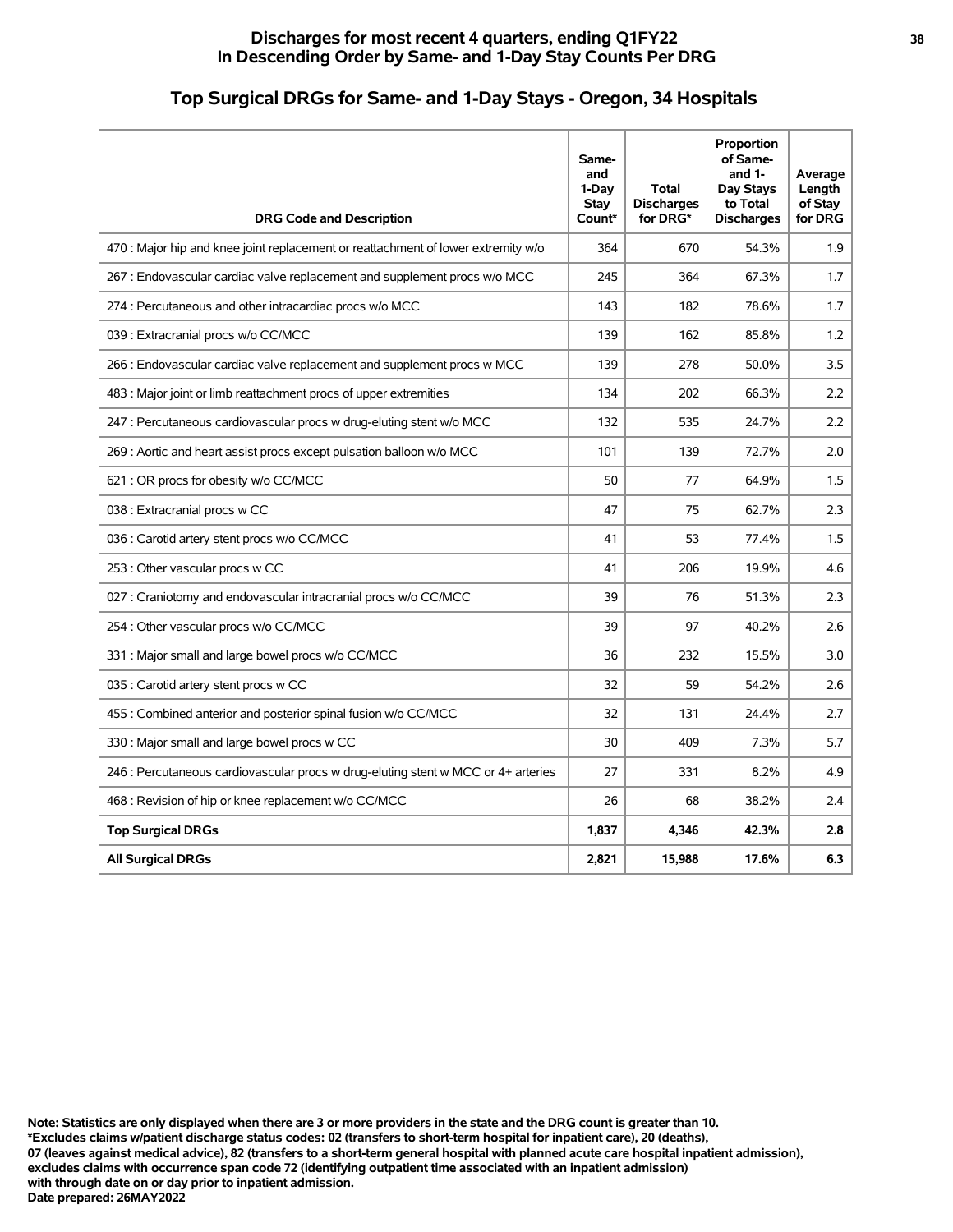#### **Top Surgical DRGs for Same- and 1-Day Stays - Pennsylvania, 143 Hospitals**

| <b>DRG Code and Description</b>                                                   | Same-<br>and<br>1-Day<br>Stay<br>Count* | Total<br><b>Discharges</b><br>for DRG* | Proportion<br>of Same-<br>and $1-$<br>Day Stays<br>to Total<br><b>Discharges</b> | Average<br>Length<br>of Stay<br>for DRG |
|-----------------------------------------------------------------------------------|-----------------------------------------|----------------------------------------|----------------------------------------------------------------------------------|-----------------------------------------|
| 470 : Major hip and knee joint replacement or reattachment of lower extremity w/o | 3.458                                   | 6.296                                  | 54.9%                                                                            | 1.7                                     |
| 267 : Endovascular cardiac valve replacement and supplement procs w/o MCC         | 1,006                                   | 1,595                                  | 63.1%                                                                            | 1.8                                     |
| 274 : Percutaneous and other intracardiac procs w/o MCC                           | 911                                     | 1,281                                  | 71.1%                                                                            | 1.8                                     |
| 483 : Major joint or limb reattachment procs of upper extremities                 | 661                                     | 1,013                                  | 65.3%                                                                            | 1.9                                     |
| 247 : Percutaneous cardiovascular procs w drug-eluting stent w/o MCC              | 430                                     | 2,314                                  | 18.6%                                                                            | 2.7                                     |
| 039 : Extracranial procs w/o CC/MCC                                               | 402                                     | 487                                    | 82.5%                                                                            | 1.3                                     |
| 266 : Endovascular cardiac valve replacement and supplement procs w MCC           | 399                                     | 994                                    | 40.1%                                                                            | 4.4                                     |
| 269 : Aortic and heart assist procs except pulsation balloon w/o MCC              | 297                                     | 476                                    | 62.4%                                                                            | 2.1                                     |
| 468 : Revision of hip or knee replacement w/o CC/MCC                              | 162                                     | 422                                    | 38.4%                                                                            | 2.3                                     |
| 036 : Carotid artery stent procs w/o CC/MCC                                       | 149                                     | 195                                    | 76.4%                                                                            | 1.5                                     |
| 460 : Spinal fusion except cervical w/o MCC                                       | 149                                     | 1,355                                  | 11.0%                                                                            | 3.5                                     |
| 038 : Extracranial procs w CC                                                     | 146                                     | 306                                    | 47.7%                                                                            | 3.1                                     |
| 027 : Craniotomy and endovascular intracranial procs w/o CC/MCC                   | 137                                     | 256                                    | 53.5%                                                                            | 2.2                                     |
| 661 : Kidney and ureter procs for non-neoplasm w/o CC/MCC                         | 127                                     | 478                                    | 26.6%                                                                            | 2.2                                     |
| 621 : OR procs for obesity w/o CC/MCC                                             | 124                                     | 236                                    | 52.5%                                                                            | 1.7                                     |
| 708 : Major male pelvic procs w/o CC/MCC                                          | 100                                     | 179                                    | 55.9%                                                                            | 1.6                                     |
| 660 : Kidney and ureter procs for non-neoplasm w CC                               | 97                                      | 831                                    | 11.7%                                                                            | 3.9                                     |
| 254 : Other vascular procs w/o CC/MCC                                             | 89                                      | 289                                    | 30.8%                                                                            | 2.6                                     |
| 472 : Cervical spinal fusion w CC                                                 | 78                                      | 416                                    | 18.8%                                                                            | 3.7                                     |
| 246 : Percutaneous cardiovascular procs w drug-eluting stent w MCC or 4+ arteries | 77                                      | 1,352                                  | 5.7%                                                                             | 5.5                                     |
| <b>Top Surgical DRGs</b>                                                          | 8,999                                   | 20,771                                 | 43.3%                                                                            | 2.5                                     |
| <b>All Surgical DRGs</b>                                                          | 12,045                                  | 73,372                                 | 16.4%                                                                            | 6.2                                     |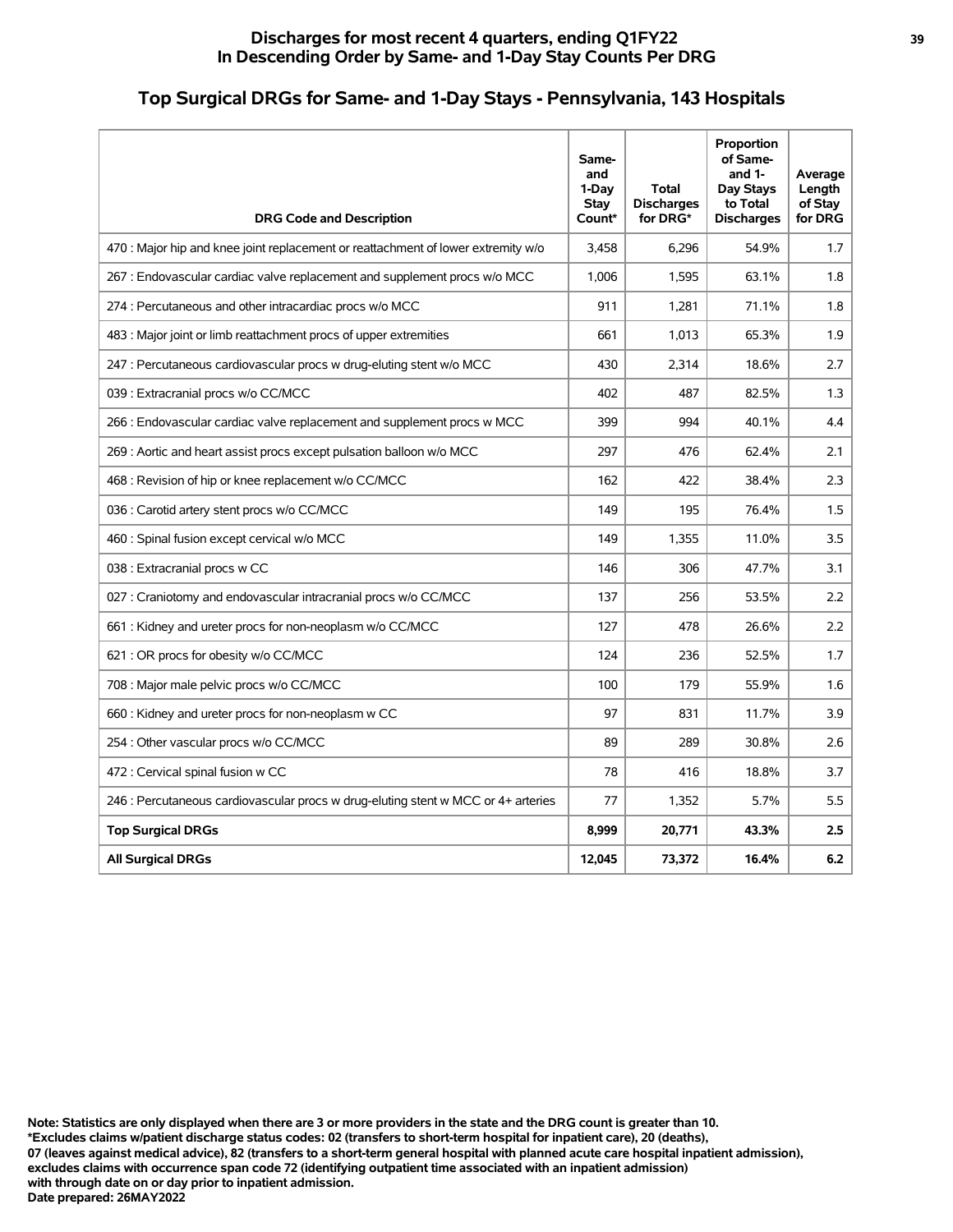#### **Top Surgical DRGs for Same- and 1-Day Stays - Puerto Rico, 50 Hospitals**

| <b>DRG Code and Description</b>                                                   | Same-<br>and<br>1-Day<br>Stay<br>Count* | <b>Total</b><br><b>Discharges</b><br>for DRG* | Proportion<br>of Same-<br>and $1-$<br>Day Stays<br>to Total<br><b>Discharges</b> | Average<br>Length<br>of Stay<br>for DRG |
|-----------------------------------------------------------------------------------|-----------------------------------------|-----------------------------------------------|----------------------------------------------------------------------------------|-----------------------------------------|
| 470 : Major hip and knee joint replacement or reattachment of lower extremity w/o | 132                                     | 375                                           | 35.2%                                                                            | 2.1                                     |
| 247 : Percutaneous cardiovascular procs w drug-eluting stent w/o MCC              | 34                                      | 210                                           | 16.2%                                                                            | 3.8                                     |
| 483 : Major joint or limb reattachment procs of upper extremities                 | 26                                      | 46                                            | 56.5%                                                                            | 2.1                                     |
| 743 : Uterine and adnexa procs for non-malignancy w/o CC/MCC                      | 24                                      | 54                                            | 44.4%                                                                            | 2.0                                     |
| 419 : Laparoscopic cholecystectomy w/o CDE w/o CC/MCC                             | 14                                      | 87                                            | 16.1%                                                                            | 4.2                                     |
| 473 : Cervical spinal fusion w/o CC/MCC                                           | 13                                      | 26                                            | 50.0%                                                                            | 2.5                                     |
| 455 : Combined anterior and posterior spinal fusion w/o CC/MCC                    | 11                                      | 30                                            | 36.7%                                                                            | 2.1                                     |
| 581 : Other skin, subcutaneous tissue and breast procs w/o CC/MCC                 | 11                                      | 24                                            | 45.8%                                                                            | 3.3                                     |
| <b>Top Surgical DRGs</b>                                                          | 265                                     | 852                                           | 31.1%                                                                            | 2.8                                     |
| <b>All Surgical DRGs</b>                                                          | 509                                     | 3,953                                         | 12.9%                                                                            | 8.2                                     |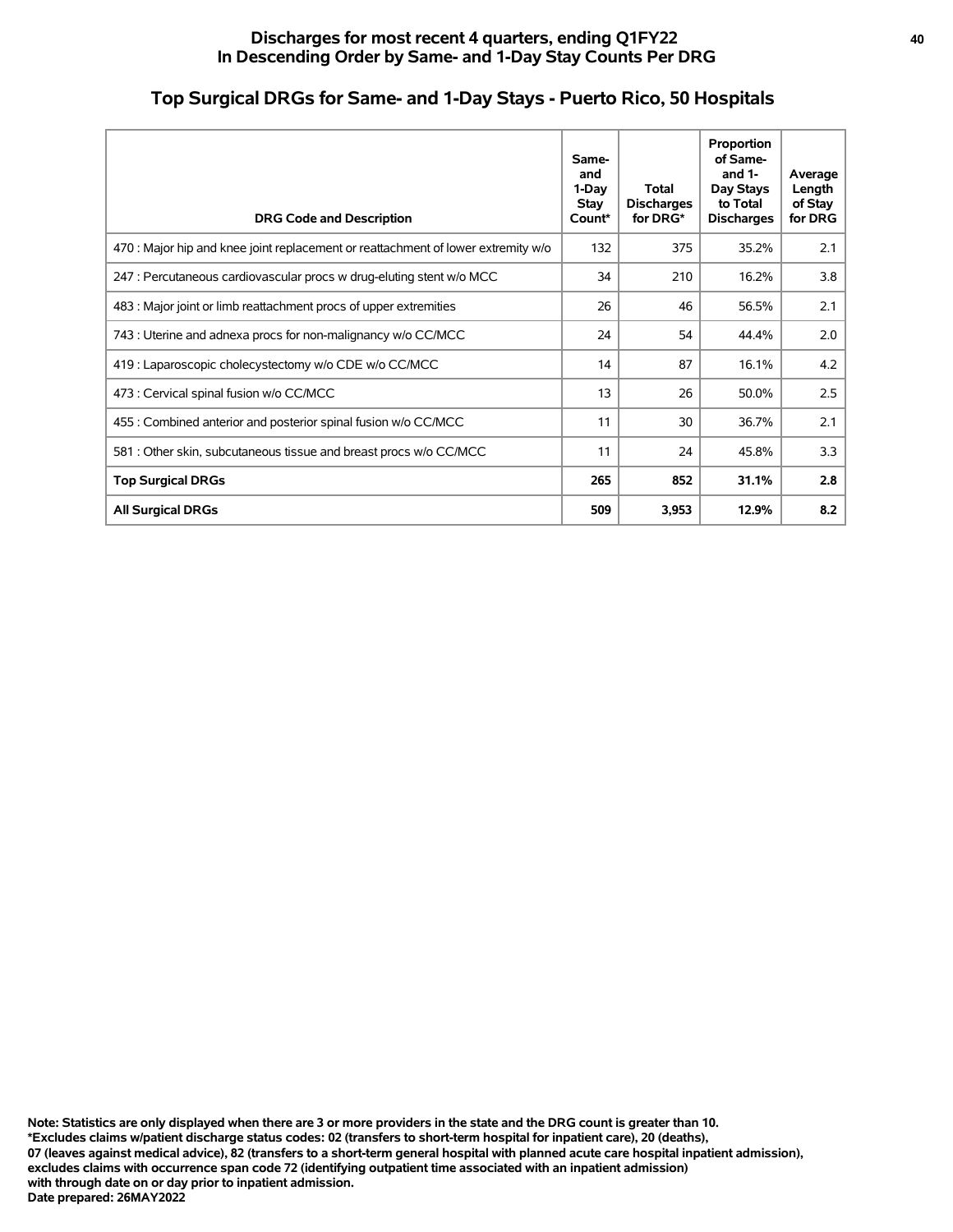# **Top Surgical DRGs for Same- and 1-Day Stays - Rhode Island, 10 Hospitals**

| <b>DRG Code and Description</b>                                                   | Same-<br>and<br>1-Dav<br>Stay<br>Count* | Total<br><b>Discharges</b><br>for DRG* | Proportion<br>of Same-<br>and $1-$<br>Day Stays<br>to Total<br><b>Discharges</b> | Average<br>Length<br>of Stay<br>for DRG |
|-----------------------------------------------------------------------------------|-----------------------------------------|----------------------------------------|----------------------------------------------------------------------------------|-----------------------------------------|
| 470 : Major hip and knee joint replacement or reattachment of lower extremity w/o | 277                                     | 473                                    | 58.6%                                                                            | 1.6                                     |
| 267 : Endovascular cardiac valve replacement and supplement procs w/o MCC         | 66                                      | 92                                     | 71.7%                                                                            | 1.6                                     |
| 274 : Percutaneous and other intracardiac procs w/o MCC                           | 50                                      | 58                                     | 86.2%                                                                            | 1.5                                     |
| 483 : Major joint or limb reattachment procs of upper extremities                 | 33                                      | 71                                     | 46.5%                                                                            | 2.1                                     |
| 039 : Extracranial procs w/o CC/MCC                                               | 23                                      | 30                                     | 76.7%                                                                            | 1.4                                     |
| 036 : Carotid artery stent procs w/o CC/MCC                                       | 19                                      | 27                                     | 70.4%                                                                            | 1.5                                     |
| 269 : Aortic and heart assist procs except pulsation balloon w/o MCC              | 17                                      | 27                                     | 63.0%                                                                            | 2.1                                     |
| 247 : Percutaneous cardiovascular procs w drug-eluting stent w/o MCC              | 12                                      | 133                                    | 9.0%                                                                             | 2.6                                     |
| 473 : Cervical spinal fusion w/o CC/MCC                                           | 12                                      | 22                                     | 54.5%                                                                            | 1.5                                     |
| 460 : Spinal fusion except cervical w/o MCC                                       | 11                                      | 167                                    | 6.6%                                                                             | 3.7                                     |
| <b>Top Surgical DRGs</b>                                                          | 520                                     | 1,100                                  | 47.3%                                                                            | 2.1                                     |
| <b>All Surgical DRGs</b>                                                          | 715                                     | 4,905                                  | 14.6%                                                                            | 5.8                                     |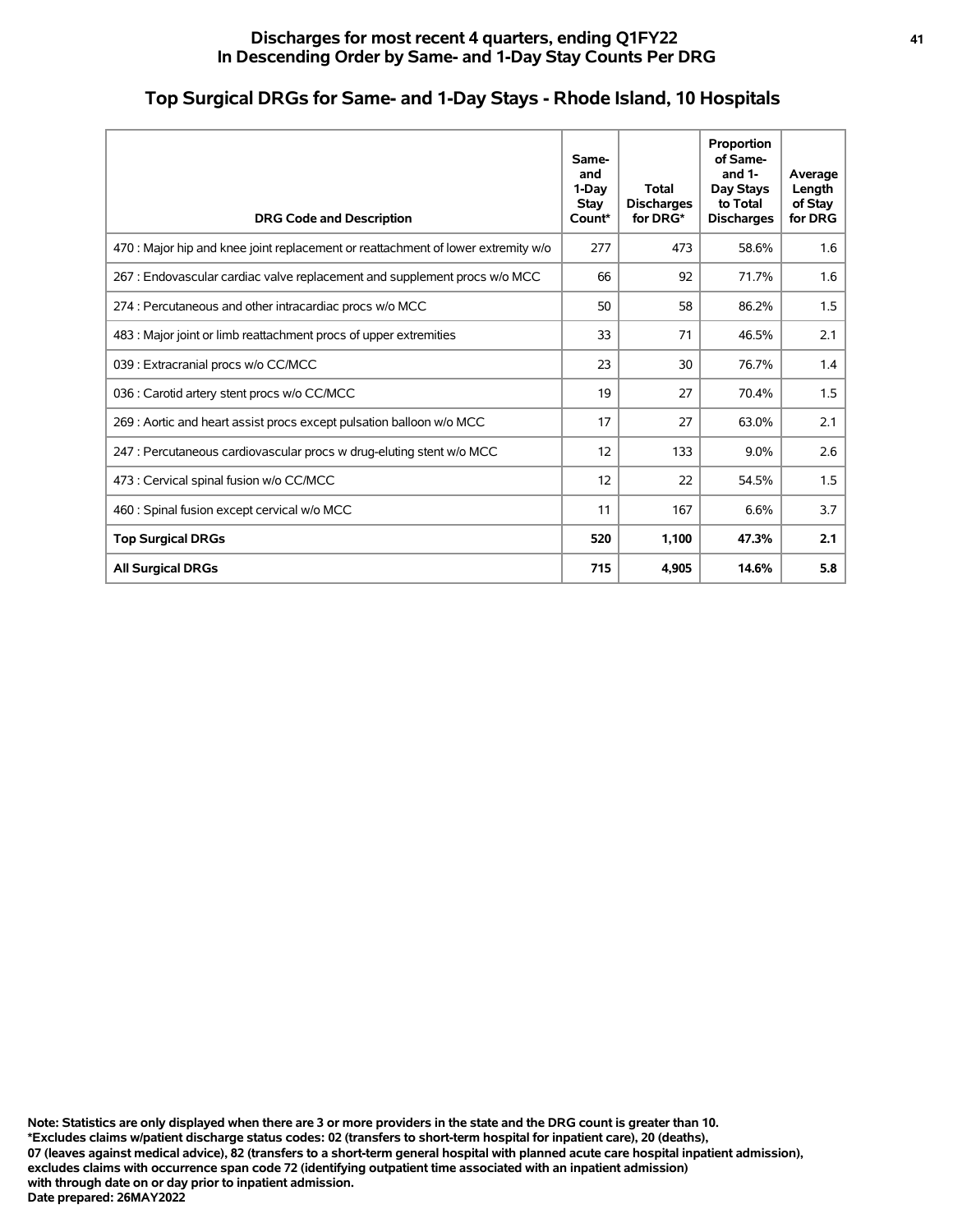# **Top Surgical DRGs for Same- and 1-Day Stays - South Carolina, 53 Hospitals**

| <b>DRG Code and Description</b>                                                   | Same-<br>and<br>1-Day<br>Stay<br>Count* | Total<br><b>Discharges</b><br>for DRG* | Proportion<br>of Same-<br>and $1-$<br>Day Stays<br>to Total<br><b>Discharges</b> | Average<br>Length<br>of Stay<br>for DRG |
|-----------------------------------------------------------------------------------|-----------------------------------------|----------------------------------------|----------------------------------------------------------------------------------|-----------------------------------------|
| 274 : Percutaneous and other intracardiac procs w/o MCC                           | 638                                     | 812                                    | 78.6%                                                                            | 1.5                                     |
| 470 : Major hip and knee joint replacement or reattachment of lower extremity w/o | 431                                     | 930                                    | 46.3%                                                                            | 2.0                                     |
| 267 : Endovascular cardiac valve replacement and supplement procs w/o MCC         | 350                                     | 449                                    | 78.0%                                                                            | 1.4                                     |
| 266 : Endovascular cardiac valve replacement and supplement procs w MCC           | 284                                     | 435                                    | 65.3%                                                                            | 3.1                                     |
| 039 : Extracranial procs w/o CC/MCC                                               | 280                                     | 346                                    | 80.9%                                                                            | 1.4                                     |
| 247 : Percutaneous cardiovascular procs w drug-eluting stent w/o MCC              | 249                                     | 936                                    | 26.6%                                                                            | 2.3                                     |
| 269 : Aortic and heart assist procs except pulsation balloon w/o MCC              | 171                                     | 235                                    | 72.8%                                                                            | 1.8                                     |
| 036 : Carotid artery stent procs w/o CC/MCC                                       | 144                                     | 168                                    | 85.7%                                                                            | 1.3                                     |
| 483 : Major joint or limb reattachment procs of upper extremities                 | 101                                     | 212                                    | 47.6%                                                                            | 2.4                                     |
| 621 : OR procs for obesity w/o CC/MCC                                             | 84                                      | 149                                    | 56.4%                                                                            | 1.5                                     |
| 473 : Cervical spinal fusion w/o CC/MCC                                           | 78                                      | 119                                    | 65.5%                                                                            | 1.6                                     |
| 038 : Extracranial procs w CC                                                     | 68                                      | 127                                    | 53.5%                                                                            | 2.4                                     |
| 027 : Craniotomy and endovascular intracranial procs w/o CC/MCC                   | 66                                      | 171                                    | 38.6%                                                                            | 2.6                                     |
| 254 : Other vascular procs w/o CC/MCC                                             | 66                                      | 157                                    | 42.0%                                                                            | 2.3                                     |
| 246 : Percutaneous cardiovascular procs w drug-eluting stent w MCC or 4+ arteries | 64                                      | 601                                    | 10.6%                                                                            | 4.5                                     |
| 273 : Percutaneous and other intracardiac procs w MCC                             | 59                                      | 143                                    | 41.3%                                                                            | 4.5                                     |
| 455 : Combined anterior and posterior spinal fusion w/o CC/MCC                    | 54                                      | 281                                    | 19.2%                                                                            | 2.6                                     |
| 272 : Other major cardiovascular procs w/o CC/MCC                                 | 49                                      | 89                                     | 55.1%                                                                            | 2.3                                     |
| 331 : Major small and large bowel procs w/o CC/MCC                                | 46                                      | 419                                    | 11.0%                                                                            | 3.4                                     |
| 460 : Spinal fusion except cervical w/o MCC                                       | 45                                      | 414                                    | 10.9%                                                                            | 3.7                                     |
| <b>Top Surgical DRGs</b>                                                          | 3,327                                   | 7,193                                  | 46.3%                                                                            | 2.5                                     |
| <b>All Surgical DRGs</b>                                                          | 4,801                                   | 28,639                                 | 16.8%                                                                            | 6.2                                     |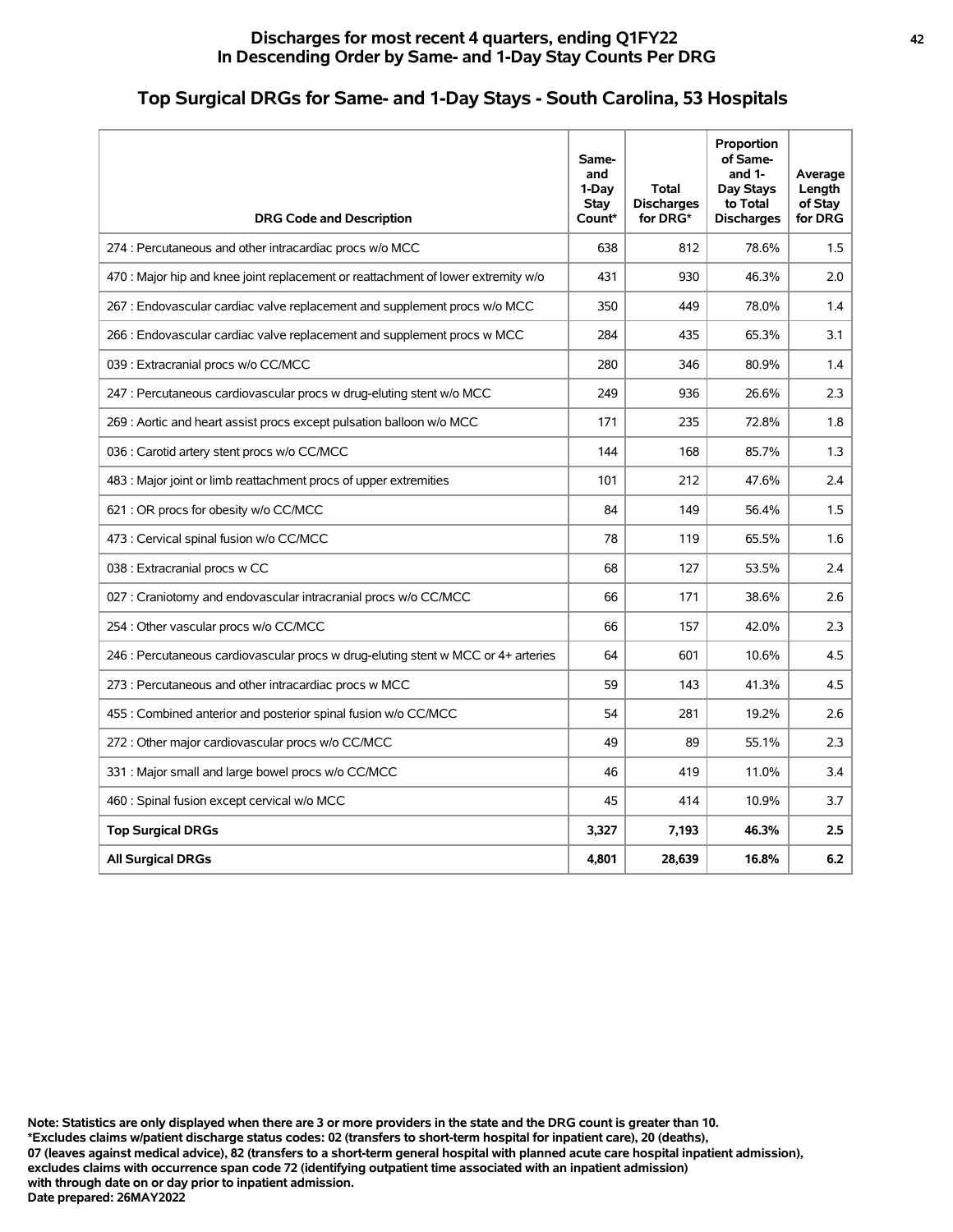# **Top Surgical DRGs for Same- and 1-Day Stays - South Dakota, 19 Hospitals**

| <b>DRG Code and Description</b>                                                    | Same-<br>and<br>1-Day<br>Stav<br>Count* | Total<br><b>Discharges</b><br>for DRG* | Proportion<br>of Same-<br>and $1-$<br>Day Stays<br>to Total<br><b>Discharges</b> | Average<br>Length<br>of Stay<br>for DRG |
|------------------------------------------------------------------------------------|-----------------------------------------|----------------------------------------|----------------------------------------------------------------------------------|-----------------------------------------|
| 470 : Major hip and knee joint replacement or reattachment of lower extremity w/o  | 551                                     | 1,539                                  | 35.8%                                                                            | 2.0                                     |
| 483 : Major joint or limb reattachment procs of upper extremities                  | 274                                     | 359                                    | 76.3%                                                                            | 1.5                                     |
| 274 : Percutaneous and other intracardiac procs w/o MCC                            | 135                                     | 172                                    | 78.5%                                                                            | 1.5                                     |
| 267 : Endovascular cardiac valve replacement and supplement procs w/o MCC          | 125                                     | 188                                    | 66.5%                                                                            | 1.6                                     |
| 247 : Percutaneous cardiovascular procs w drug-eluting stent w/o MCC               | 83                                      | 335                                    | 24.8%                                                                            | 2.4                                     |
| 269 : Aortic and heart assist procs except pulsation balloon w/o MCC               | 80                                      | 91                                     | 87.9%                                                                            | 1.3                                     |
| 039 : Extracranial procs w/o CC/MCC                                                | 74                                      | 88                                     | 84.1%                                                                            | 1.3                                     |
| 036 : Carotid artery stent procs w/o CC/MCC                                        | 58                                      | 79                                     | 73.4%                                                                            | 1.7                                     |
| 621 : OR procs for obesity w/o CC/MCC                                              | 42                                      | 55                                     | 76.4%                                                                            | 1.3                                     |
| 266 : Endovascular cardiac valve replacement and supplement procs w MCC            | 30                                      | 107                                    | 28.0%                                                                            | 3.4                                     |
| 469 : Major hip and knee joint replacement or reattachment of lower extremity w MC | 30                                      | 60                                     | 50.0%                                                                            | 3.0                                     |
| 038 : Extracranial procs w CC                                                      | 28                                      | 52                                     | 53.8%                                                                            | 2.6                                     |
| 468 : Revision of hip or knee replacement w/o CC/MCC                               | 24                                      | 77                                     | 31.2%                                                                            | 2.1                                     |
| 246 : Percutaneous cardiovascular procs w drug-eluting stent w MCC or 4+ arteries  | 23                                      | 241                                    | 9.5%                                                                             | 4.5                                     |
| 331 : Major small and large bowel procs w/o CC/MCC                                 | 15                                      | 148                                    | 10.1%                                                                            | 3.1                                     |
| 489 : Knee procs w/o PDx of infection w/o CC/MCC                                   | 15                                      | 23                                     | 65.2%                                                                            | 1.5                                     |
| 661 : Kidney and ureter procs for non-neoplasm w/o CC/MCC                          | 15                                      | 46                                     | 32.6%                                                                            | 2.0                                     |
| 254 : Other vascular procs w/o CC/MCC                                              | 14                                      | 46                                     | 30.4%                                                                            | 2.1                                     |
| 328 : Stomach, esophageal and duodenal procs w/o CC/MCC                            | 14                                      | 29                                     | 48.3%                                                                            | 2.7                                     |
| 027 : Craniotomy and endovascular intracranial procs w/o CC/MCC                    | 13                                      | 36                                     | 36.1%                                                                            | 3.1                                     |
| <b>Top Surgical DRGs</b>                                                           | 1,643                                   | 3,771                                  | 43.6%                                                                            | 2.2                                     |
| <b>All Surgical DRGs</b>                                                           | 2,146                                   | 10,519                                 | 20.4%                                                                            | 4.9                                     |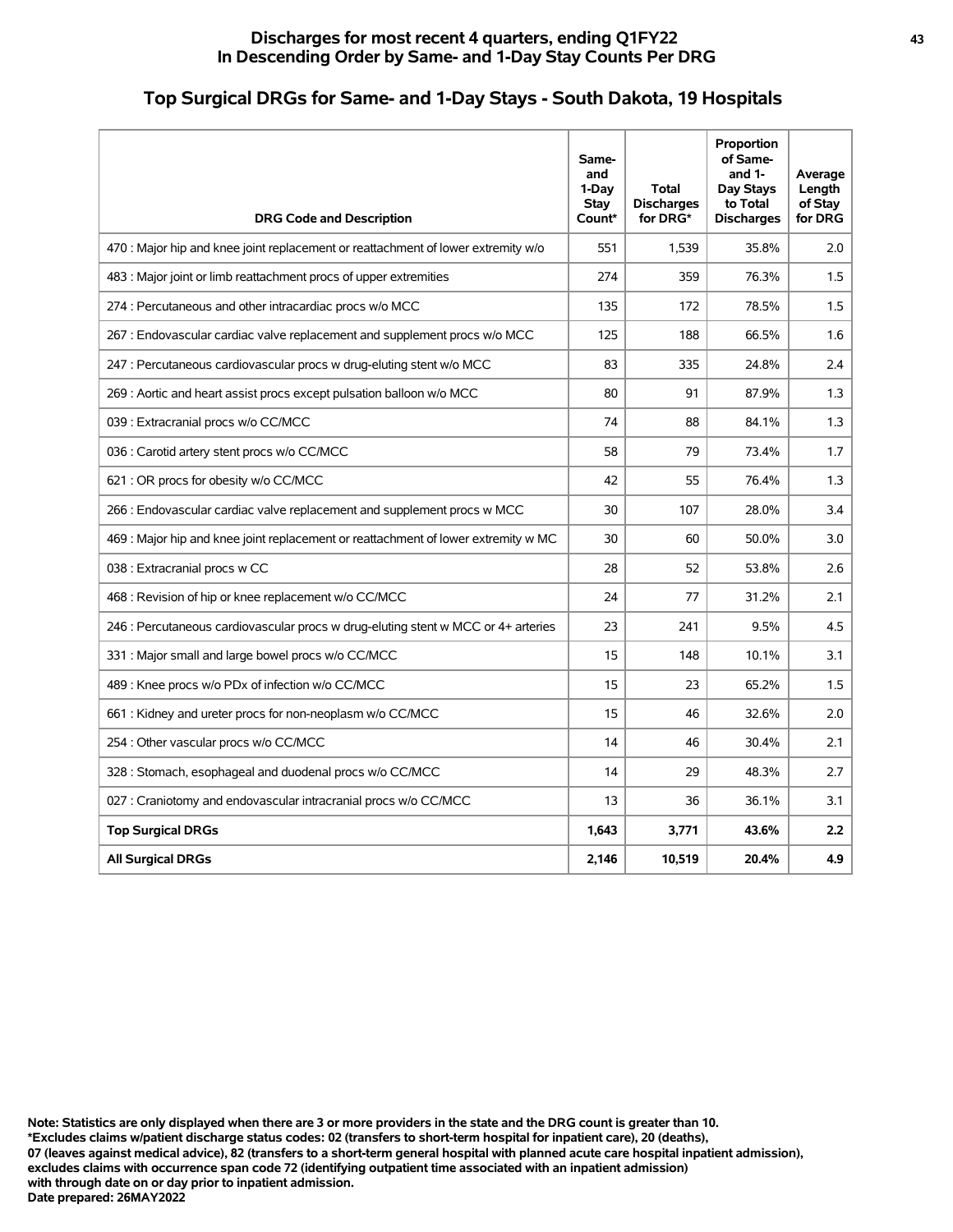#### **Top Surgical DRGs for Same- and 1-Day Stays - Tennessee, 78 Hospitals**

| <b>DRG Code and Description</b>                                                   | Same-<br>and<br>1-Day<br>Stay<br>Count* | <b>Total</b><br><b>Discharges</b><br>for DRG* | Proportion<br>of Same-<br>and $1-$<br>Day Stays<br>to Total<br><b>Discharges</b> | Average<br>Length<br>of Stay<br>for DRG |
|-----------------------------------------------------------------------------------|-----------------------------------------|-----------------------------------------------|----------------------------------------------------------------------------------|-----------------------------------------|
| 470 : Major hip and knee joint replacement or reattachment of lower extremity w/o | 927                                     | 1.807                                         | 51.3%                                                                            | 2.0                                     |
| 274 : Percutaneous and other intracardiac procs w/o MCC                           | 716                                     | 869                                           | 82.4%                                                                            | 1.5                                     |
| 267 : Endovascular cardiac valve replacement and supplement procs w/o MCC         | 539                                     | 717                                           | 75.2%                                                                            | 1.6                                     |
| 247 : Percutaneous cardiovascular procs w drug-eluting stent w/o MCC              | 360                                     | 1,365                                         | 26.4%                                                                            | 2.4                                     |
| 483 : Major joint or limb reattachment procs of upper extremities                 | 316                                     | 484                                           | 65.3%                                                                            | 2.0                                     |
| 039 : Extracranial procs w/o CC/MCC                                               | 306                                     | 396                                           | 77.3%                                                                            | 1.4                                     |
| 266 : Endovascular cardiac valve replacement and supplement procs w MCC           | 237                                     | 508                                           | 46.7%                                                                            | 4.2                                     |
| 269 : Aortic and heart assist procs except pulsation balloon w/o MCC              | 222                                     | 320                                           | 69.4%                                                                            | 1.9                                     |
| 036 : Carotid artery stent procs w/o CC/MCC                                       | 192                                     | 224                                           | 85.7%                                                                            | 1.2                                     |
| 460 : Spinal fusion except cervical w/o MCC                                       | 174                                     | 881                                           | 19.8%                                                                            | 3.2                                     |
| 455 : Combined anterior and posterior spinal fusion w/o CC/MCC                    | 122                                     | 508                                           | 24.0%                                                                            | 2.8                                     |
| 027 : Craniotomy and endovascular intracranial procs w/o CC/MCC                   | 111                                     | 193                                           | 57.5%                                                                            | 2.2                                     |
| 621 : OR procs for obesity w/o CC/MCC                                             | 102                                     | 155                                           | 65.8%                                                                            | 1,4                                     |
| 038 : Extracranial procs w CC                                                     | 91                                      | 178                                           | 51.1%                                                                            | 2.9                                     |
| 468 : Revision of hip or knee replacement w/o CC/MCC                              | 82                                      | 173                                           | 47.4%                                                                            | 2.1                                     |
| 246 : Percutaneous cardiovascular procs w drug-eluting stent w MCC or 4+ arteries | 77                                      | 930                                           | 8.3%                                                                             | 5.1                                     |
| 254 : Other vascular procs w/o CC/MCC                                             | 76                                      | 206                                           | 36.9%                                                                            | 2.3                                     |
| 035 : Carotid artery stent procs w CC                                             | 74                                      | 142                                           | 52.1%                                                                            | 3.0                                     |
| 658 : Kidney and ureter procs for neoplasm w/o CC/MCC                             | 66                                      | 166                                           | 39.8%                                                                            | 1.9                                     |
| 473 : Cervical spinal fusion w/o CC/MCC                                           | 62                                      | 120                                           | 51.7%                                                                            | 2.1                                     |
| <b>Top Surgical DRGs</b>                                                          | 4,852                                   | 10,342                                        | 46.9%                                                                            | 2.5                                     |
| <b>All Surgical DRGs</b>                                                          | 7,308                                   | 42,807                                        | 17.1%                                                                            | 6.1                                     |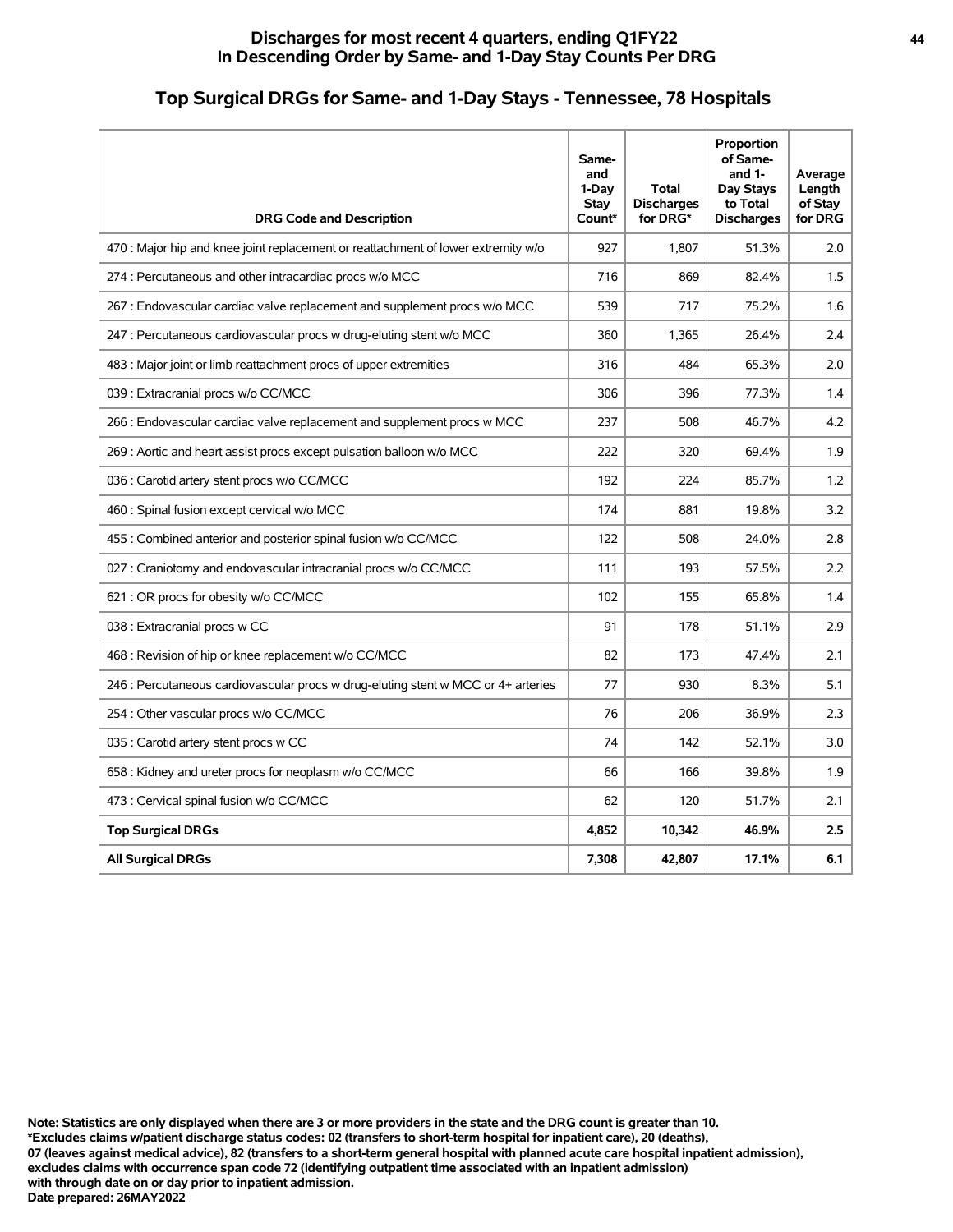# **Top Surgical DRGs for Same- and 1-Day Stays - Texas, 291 Hospitals**

| <b>DRG Code and Description</b>                                                   | Same-<br>and<br>1-Day<br><b>Stay</b><br>Count* | <b>Total</b><br><b>Discharges</b><br>for DRG* | Proportion<br>of Same-<br>and 1-<br>Day Stays<br>to Total<br><b>Discharges</b> | Average<br>Length<br>of Stay<br>for DRG |
|-----------------------------------------------------------------------------------|------------------------------------------------|-----------------------------------------------|--------------------------------------------------------------------------------|-----------------------------------------|
| 470 : Major hip and knee joint replacement or reattachment of lower extremity w/o | 3.067                                          | 7,737                                         | 39.6%                                                                          | 1.9                                     |
| 274 : Percutaneous and other intracardiac procs w/o MCC                           | 2,143                                          | 2,796                                         | 76.6%                                                                          | 1.6                                     |
| 267 : Endovascular cardiac valve replacement and supplement procs w/o MCC         | 1.227                                          | 1,736                                         | 70.7%                                                                          | 1.7                                     |
| 039 : Extracranial procs w/o CC/MCC                                               | 817                                            | 1,006                                         | 81.2%                                                                          | 1,4                                     |
| 483 : Major joint or limb reattachment procs of upper extremities                 | 793                                            | 1,436                                         | 55.2%                                                                          | 2.1                                     |
| 247 : Percutaneous cardiovascular procs w drug-eluting stent w/o MCC              | 745                                            | 3,400                                         | 21.9%                                                                          | 2.6                                     |
| 621 : OR procs for obesity w/o CC/MCC                                             | 512                                            | 679                                           | 75.4%                                                                          | 1.3                                     |
| 266 : Endovascular cardiac valve replacement and supplement procs w MCC           | 510                                            | 1,352                                         | 37.7%                                                                          | 4.3                                     |
| 269 : Aortic and heart assist procs except pulsation balloon w/o MCC              | 392                                            | 618                                           | 63.4%                                                                          | 2.3                                     |
| 036 : Carotid artery stent procs w/o CC/MCC                                       | 356                                            | 434                                           | 82.0%                                                                          | 1.3                                     |
| 473 : Cervical spinal fusion w/o CC/MCC                                           | 306                                            | 559                                           | 54.7%                                                                          | 1.8                                     |
| 460 : Spinal fusion except cervical w/o MCC                                       | 297                                            | 2,169                                         | 13.7%                                                                          | 3.3                                     |
| 472 : Cervical spinal fusion w CC                                                 | 268                                            | 960                                           | 27.9%                                                                          | 3.1                                     |
| 038 : Extracranial procs w CC                                                     | 266                                            | 539                                           | 49.4%                                                                          | 2.9                                     |
| 027 : Craniotomy and endovascular intracranial procs w/o CC/MCC                   | 254                                            | 498                                           | 51.0%                                                                          | 2.3                                     |
| 246 : Percutaneous cardiovascular procs w drug-eluting stent w MCC or 4+ arteries | 197                                            | 2,830                                         | 7.0%                                                                           | 5.2                                     |
| 254 : Other vascular procs w/o CC/MCC                                             | 161                                            | 472                                           | 34.1%                                                                          | 2.4                                     |
| 455 : Combined anterior and posterior spinal fusion w/o CC/MCC                    | 160                                            | 1,331                                         | 12.0%                                                                          | 2.7                                     |
| 243 : Permanent cardiac pacemaker implant w CC                                    | 156                                            | 1,183                                         | 13.2%                                                                          | 3.6                                     |
| 273 : Percutaneous and other intracardiac procs w MCC                             | 155                                            | 609                                           | 25.5%                                                                          | 5.5                                     |
| <b>Top Surgical DRGs</b>                                                          | 12,782                                         | 32,344                                        | 39.5%                                                                          | 2.6                                     |
| <b>All Surgical DRGs</b>                                                          | 18,684                                         | 126,599                                       | 14.8%                                                                          | 6.2                                     |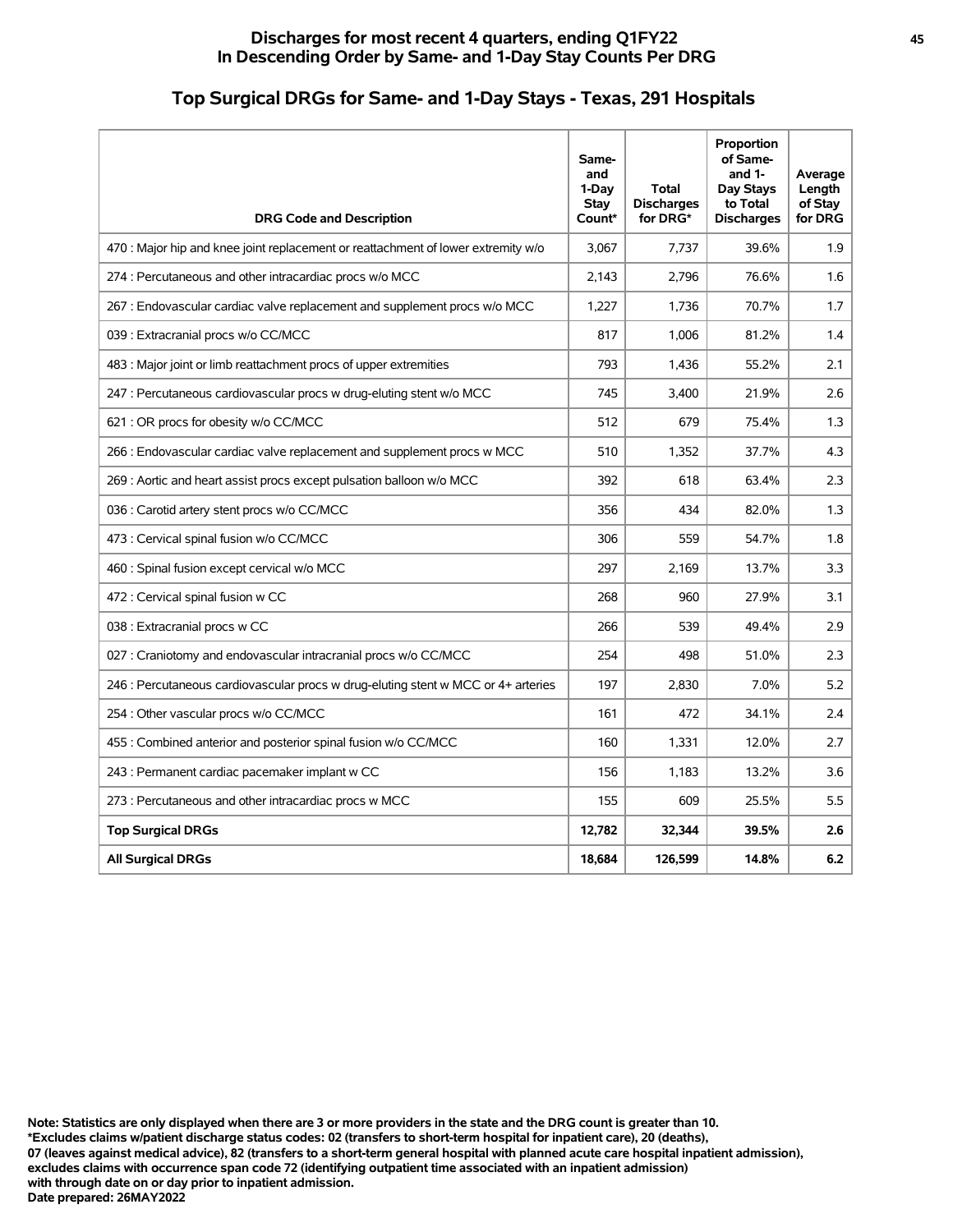#### **Discharges for most recent 4 quarters, ending Q1FY22 46 In Descending Order by Same- and 1-Day Stay Counts Per DRG**

| <b>DRG Code and Description</b>                                                   | Same-<br>and<br>1-Day<br><b>Stay</b><br>Count* | <b>Total</b><br><b>Discharges</b><br>for DRG* | Proportion<br>of Same-<br>and $1-$<br>Day Stays<br>to Total<br><b>Discharges</b> | Average<br>Length<br>of Stay<br>for DRG |
|-----------------------------------------------------------------------------------|------------------------------------------------|-----------------------------------------------|----------------------------------------------------------------------------------|-----------------------------------------|
| 483 : Major joint or limb reattachment procs of upper extremities                 | 234                                            | 308                                           | 76.0%                                                                            | 1.5                                     |
| 267 : Endovascular cardiac valve replacement and supplement procs w/o MCC         | 217                                            | 308                                           | 70.5%                                                                            | 1.5                                     |
| 274 : Percutaneous and other intracardiac procs w/o MCC                           | 209                                            | 239                                           | 87.4%                                                                            | 1.2                                     |
| 470 : Major hip and knee joint replacement or reattachment of lower extremity w/o | 155                                            | 586                                           | 26.5%                                                                            | 2.1                                     |
| 247 : Percutaneous cardiovascular procs w drug-eluting stent w/o MCC              | 151                                            | 425                                           | 35.5%                                                                            | 2.0                                     |
| 039 : Extracranial procs w/o CC/MCC                                               | 58                                             | 71                                            | 81.7%                                                                            | 1.3                                     |
| 246 : Percutaneous cardiovascular procs w drug-eluting stent w MCC or 4+ arteries | 55                                             | 309                                           | 17.8%                                                                            | 4.0                                     |
| 266 : Endovascular cardiac valve replacement and supplement procs w MCC           | 50                                             | 154                                           | 32.5%                                                                            | 4.8                                     |
| 269 : Aortic and heart assist procs except pulsation balloon w/o MCC              | 46                                             | 58                                            | 79.3%                                                                            | 1.3                                     |
| 460 : Spinal fusion except cervical w/o MCC                                       | 41                                             | 325                                           | 12.6%                                                                            | 3.1                                     |
| 468 : Revision of hip or knee replacement w/o CC/MCC                              | 41                                             | 104                                           | 39.4%                                                                            | 1.9                                     |
| 621 : OR procs for obesity w/o CC/MCC                                             | 40                                             | 54                                            | 74.1%                                                                            | 1.3                                     |
| 027: Craniotomy and endovascular intracranial procs w/o CC/MCC                    | 34                                             | 71                                            | 47.9%                                                                            | 2.3                                     |
| 244 : Permanent cardiac pacemaker implant w/o CC/MCC                              | 32                                             | 66                                            | 48.5%                                                                            | 1.7                                     |
| 243 : Permanent cardiac pacemaker implant w CC                                    | 30                                             | 127                                           | 23.6%                                                                            | 2.7                                     |
| 036 : Carotid artery stent procs w/o CC/MCC                                       | 28                                             | 30                                            | 93.3%                                                                            | 1.1                                     |
| 328 : Stomach, esophageal and duodenal procs w/o CC/MCC                           | 27                                             | 57                                            | 47.4%                                                                            | 2.2                                     |
| 455 : Combined anterior and posterior spinal fusion w/o CC/MCC                    | 27                                             | 256                                           | 10.5%                                                                            | 2.5                                     |
| 038 : Extracranial procs w CC                                                     | 26                                             | 43                                            | 60.5%                                                                            | 1.9                                     |
| 467 : Revision of hip or knee replacement w CC                                    | 24                                             | 185                                           | 13.0%                                                                            | 3.6                                     |
| <b>Top Surgical DRGs</b>                                                          | 1,525                                          | 3,776                                         | 40.4%                                                                            | 2.4                                     |
| <b>All Surgical DRGs</b>                                                          | 2,372                                          | 12,158                                        | 19.5%                                                                            | 4.7                                     |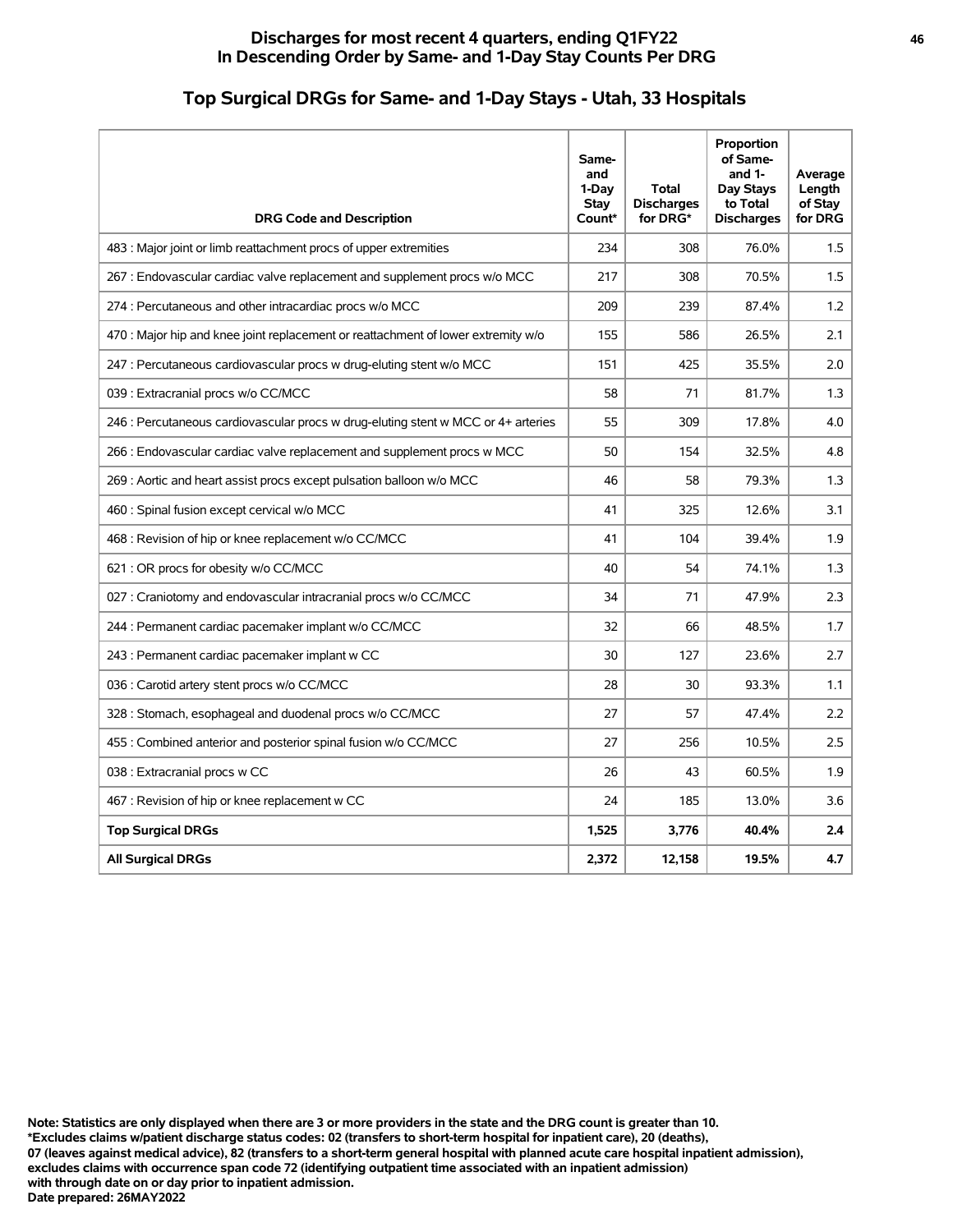# **Top Surgical DRGs for Same- and 1-Day Stays - Virginia, 73 Hospitals**

| <b>DRG Code and Description</b>                                                   | Same-<br>and<br>1-Day<br><b>Stay</b><br>Count* | <b>Total</b><br><b>Discharges</b><br>for DRG* | Proportion<br>of Same-<br>and $1-$<br>Day Stays<br>to Total<br><b>Discharges</b> | Average<br>Length<br>of Stay<br>for DRG |
|-----------------------------------------------------------------------------------|------------------------------------------------|-----------------------------------------------|----------------------------------------------------------------------------------|-----------------------------------------|
| 470 : Major hip and knee joint replacement or reattachment of lower extremity w/o | 1,255                                          | 2,072                                         | 60.6%                                                                            | 1.7                                     |
| 267 : Endovascular cardiac valve replacement and supplement procs w/o MCC         | 803                                            | 1.224                                         | 65.6%                                                                            | 1.7                                     |
| 274 : Percutaneous and other intracardiac procs w/o MCC                           | 748                                            | 957                                           | 78.2%                                                                            | 1.5                                     |
| 039 : Extracranial procs w/o CC/MCC                                               | 372                                            | 437                                           | 85.1%                                                                            | 1.2                                     |
| 247 : Percutaneous cardiovascular procs w drug-eluting stent w/o MCC              | 323                                            | 1,517                                         | 21.3%                                                                            | 2.5                                     |
| 483 : Major joint or limb reattachment procs of upper extremities                 | 318                                            | 488                                           | 65.2%                                                                            | 2.0                                     |
| 269 : Aortic and heart assist procs except pulsation balloon w/o MCC              | 204                                            | 314                                           | 65.0%                                                                            | 2.3                                     |
| 036 : Carotid artery stent procs w/o CC/MCC                                       | 187                                            | 223                                           | 83.9%                                                                            | 1.3                                     |
| 266 : Endovascular cardiac valve replacement and supplement procs w MCC           | 182                                            | 599                                           | 30.4%                                                                            | 5.4                                     |
| 027 : Craniotomy and endovascular intracranial procs w/o CC/MCC                   | 104                                            | 185                                           | 56.2%                                                                            | 2.2                                     |
| 621 : OR procs for obesity w/o CC/MCC                                             | 101                                            | 140                                           | 72.1%                                                                            | 1.3                                     |
| 038 : Extracranial procs w CC                                                     | 98                                             | 195                                           | 50.3%                                                                            | 2.5                                     |
| 468 : Revision of hip or knee replacement w/o CC/MCC                              | 83                                             | 220                                           | 37.7%                                                                            | 2.2                                     |
| 035 : Carotid artery stent procs w CC                                             | 81                                             | 132                                           | 61.4%                                                                            | 2.7                                     |
| 254 : Other vascular procs w/o CC/MCC                                             | 79                                             | 251                                           | 31.5%                                                                            | 2.4                                     |
| 165 : Major chest procs w/o CC/MCC                                                | 73                                             | 228                                           | 32.0%                                                                            | 2.5                                     |
| 253 : Other vascular procs w CC                                                   | 71                                             | 540                                           | 13.1%                                                                            | 4.6                                     |
| 661 : Kidney and ureter procs for non-neoplasm w/o CC/MCC                         | 71                                             | 223                                           | 31.8%                                                                            | 2.2                                     |
| 455 : Combined anterior and posterior spinal fusion w/o CC/MCC                    | 70                                             | 595                                           | 11.8%                                                                            | 3.0                                     |
| 246 : Percutaneous cardiovascular procs w drug-eluting stent w MCC or 4+ arteries | 63                                             | 920                                           | 6.8%                                                                             | 5.2                                     |
| <b>Top Surgical DRGs</b>                                                          | 5,286                                          | 11,460                                        | 46.1%                                                                            | 2.6                                     |
| <b>All Surgical DRGs</b>                                                          | 7,261                                          | 45,149                                        | 16.1%                                                                            | 6.2                                     |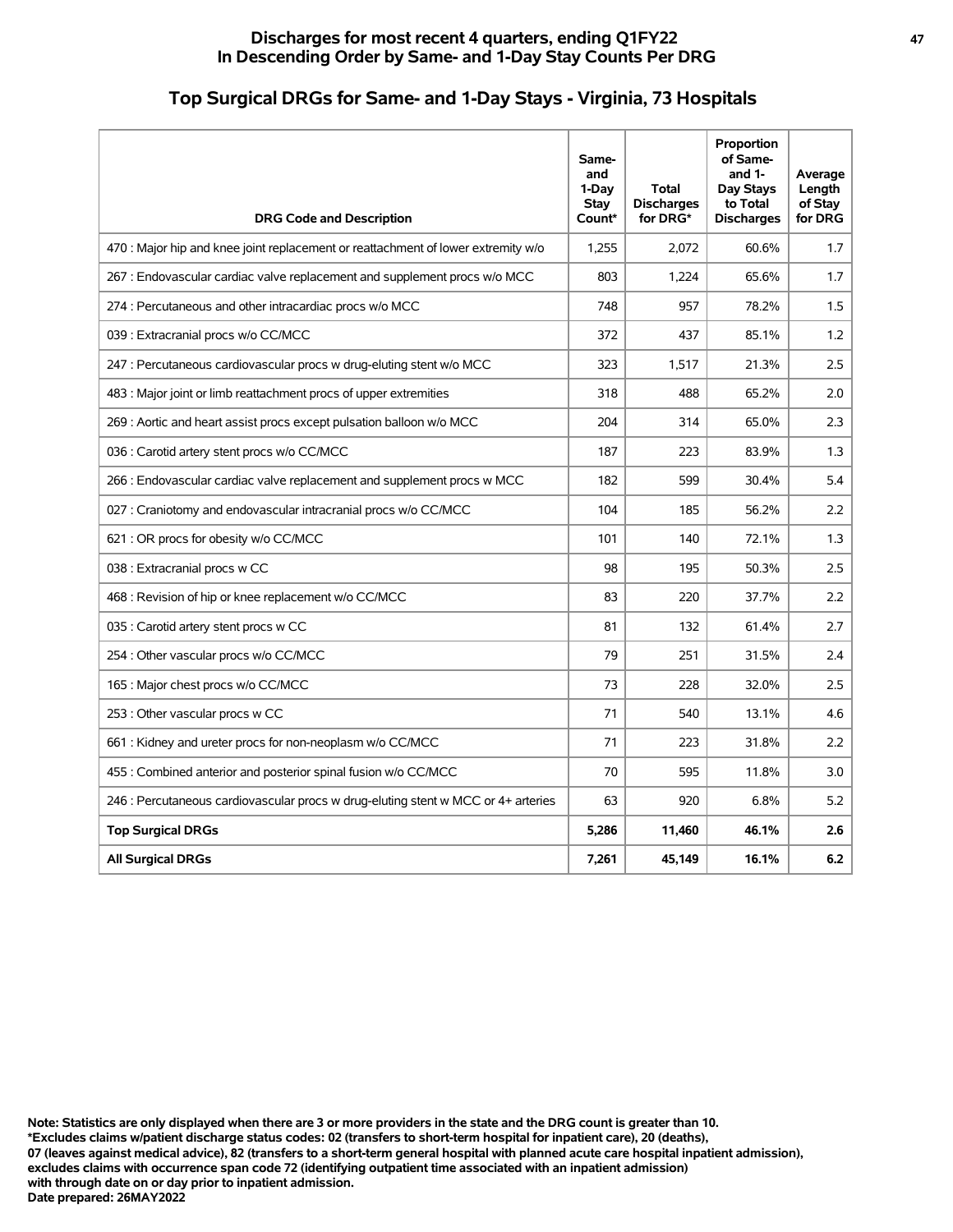| <b>DRG Code and Description</b>                                                   | Same-<br>and<br>1-Day<br>Stav<br>Count* | <b>Total</b><br><b>Discharges</b><br>for DRG* | Proportion<br>of Same-<br>and $1-$<br>Day Stays<br>to Total<br><b>Discharges</b> | Average<br>Length<br>of Stay<br>for DRG |
|-----------------------------------------------------------------------------------|-----------------------------------------|-----------------------------------------------|----------------------------------------------------------------------------------|-----------------------------------------|
| 267 : Endovascular cardiac valve replacement and supplement procs w/o MCC         | 85                                      | 148                                           | 57.4%                                                                            | 1.9                                     |
| 470 : Major hip and knee joint replacement or reattachment of lower extremity w/o | 85                                      | 182                                           | 46.7%                                                                            | 2.0                                     |
| 483 : Major joint or limb reattachment procs of upper extremities                 | 45                                      | 59                                            | 76.3%                                                                            | 1,4                                     |
| 274 : Percutaneous and other intracardiac procs w/o MCC                           | 31                                      | 47                                            | 66.0%                                                                            | 1.9                                     |
| 247 : Percutaneous cardiovascular procs w drug-eluting stent w/o MCC              | 23                                      | 131                                           | 17.6%                                                                            | 2.7                                     |
| 039 : Extracranial procs w/o CC/MCC                                               | 18                                      | 23                                            | 78.3%                                                                            | 1.5                                     |
| 269 : Aortic and heart assist procs except pulsation balloon w/o MCC              | 13                                      | 18                                            | 72.2%                                                                            | 1.9                                     |
| 460 : Spinal fusion except cervical w/o MCC                                       | 13                                      | 82                                            | 15.9%                                                                            | 5.0                                     |
| <b>Top Surgical DRGs</b>                                                          | 313                                     | 690                                           | 45.4%                                                                            | 2.4                                     |
| <b>All Surgical DRGs</b>                                                          | 511                                     | 3,356                                         | 15.2%                                                                            | 6.4                                     |

#### **Top Surgical DRGs for Same- and 1-Day Stays - Vermont, 6 Hospitals**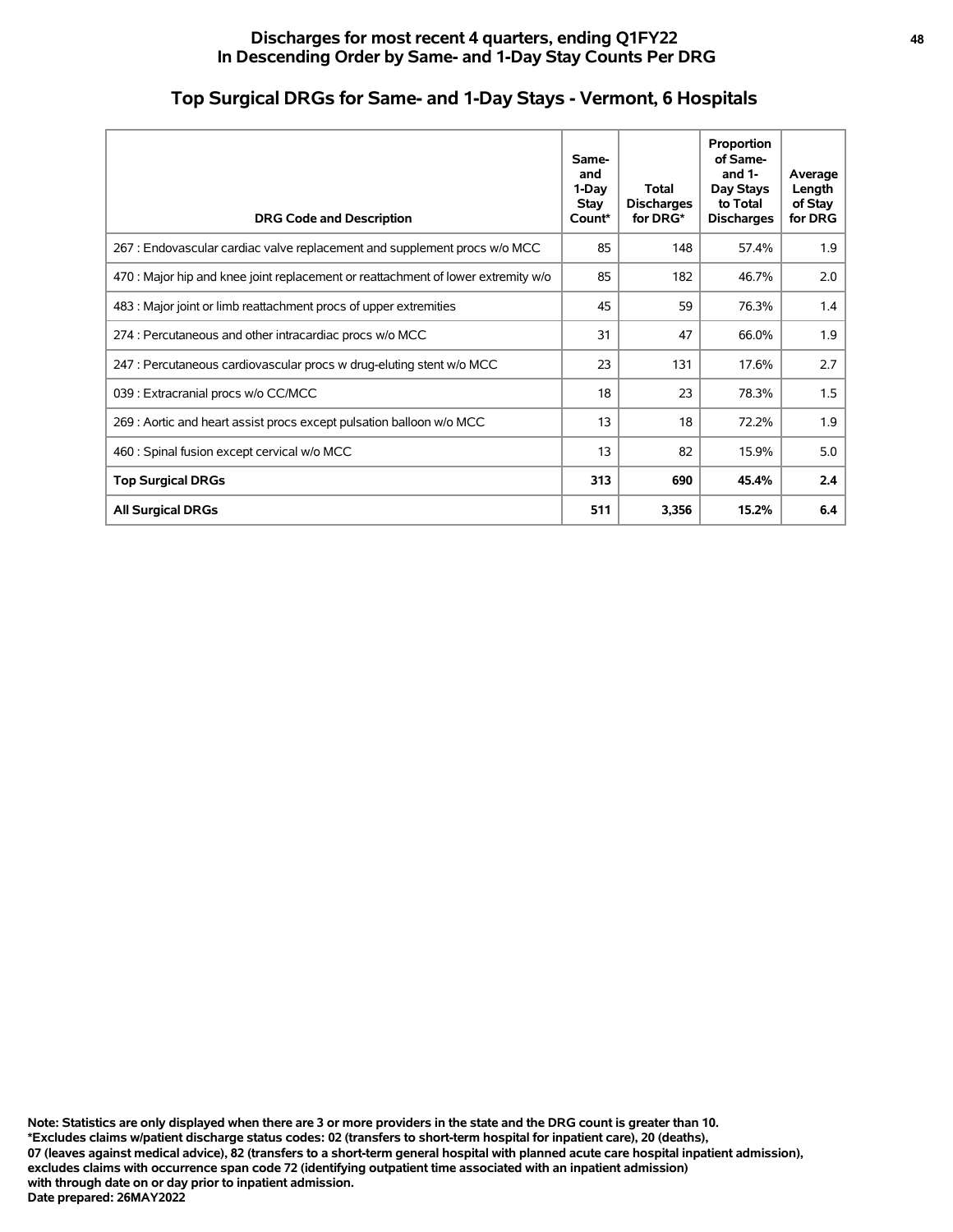#### **Top Surgical DRGs for Same- and 1-Day Stays - Washington, 47 Hospitals**

| <b>DRG Code and Description</b>                                                   | Same-<br>and<br>1-Day<br>Stay<br>Count* | <b>Total</b><br><b>Discharges</b><br>for DRG* | Proportion<br>of Same-<br>and $1-$<br>Day Stays<br>to Total<br><b>Discharges</b> | Average<br>Length<br>of Stay<br>for DRG |
|-----------------------------------------------------------------------------------|-----------------------------------------|-----------------------------------------------|----------------------------------------------------------------------------------|-----------------------------------------|
| 267 : Endovascular cardiac valve replacement and supplement procs w/o MCC         | 660                                     | 822                                           | 80.3%                                                                            | 1.5                                     |
| 274 : Percutaneous and other intracardiac procs w/o MCC                           | 635                                     | 726                                           | 87.5%                                                                            | 1.4                                     |
| 470 : Major hip and knee joint replacement or reattachment of lower extremity w/o | 426                                     | 805                                           | 52.9%                                                                            | 2.0                                     |
| 266 : Endovascular cardiac valve replacement and supplement procs w MCC           | 377                                     | 702                                           | 53.7%                                                                            | 3.9                                     |
| 247 : Percutaneous cardiovascular procs w drug-eluting stent w/o MCC              | 328                                     | 1,185                                         | 27.7%                                                                            | 2.2                                     |
| 269 : Aortic and heart assist procs except pulsation balloon w/o MCC              | 187                                     | 264                                           | 70.8%                                                                            | 1.7                                     |
| 483 : Major joint or limb reattachment procs of upper extremities                 | 178                                     | 291                                           | 61.2%                                                                            | 2.3                                     |
| 039 : Extracranial procs w/o CC/MCC                                               | 170                                     | 210                                           | 81.0%                                                                            | 1.3                                     |
| 027 : Craniotomy and endovascular intracranial procs w/o CC/MCC                   | 147                                     | 237                                           | 62.0%                                                                            | 1.9                                     |
| 036 : Carotid artery stent procs w/o CC/MCC                                       | 92                                      | 109                                           | 84.4%                                                                            | 1.4                                     |
| 038 : Extracranial procs w CC                                                     | 91                                      | 163                                           | 55.8%                                                                            | 2.5                                     |
| 331 : Major small and large bowel procs w/o CC/MCC                                | 82                                      | 429                                           | 19.1%                                                                            | 3.0                                     |
| 165 : Major chest procs w/o CC/MCC                                                | 75                                      | 175                                           | 42.9%                                                                            | 2.1                                     |
| 246 : Percutaneous cardiovascular procs w drug-eluting stent w MCC or 4+ arteries | 75                                      | 859                                           | 8.7%                                                                             | 4.8                                     |
| 455 : Combined anterior and posterior spinal fusion w/o CC/MCC                    | 64                                      | 390                                           | 16.4%                                                                            | 2.9                                     |
| 621 : OR procs for obesity w/o CC/MCC                                             | 64                                      | 91                                            | 70.3%                                                                            | 1.4                                     |
| 254 : Other vascular procs w/o CC/MCC                                             | 59                                      | 146                                           | 40.4%                                                                            | 2.2                                     |
| 253 : Other vascular procs w CC                                                   | 58                                      | 340                                           | 17.1%                                                                            | 4.7                                     |
| 035 : Carotid artery stent procs w CC                                             | 56                                      | 104                                           | 53.8%                                                                            | 2.9                                     |
| 708 : Major male pelvic procs w/o CC/MCC                                          | 55                                      | 70                                            | 78.6%                                                                            | 1.2                                     |
| <b>Top Surgical DRGs</b>                                                          | 3,879                                   | 8,118                                         | 47.8%                                                                            | 2.6                                     |
| <b>All Surgical DRGs</b>                                                          | 5,834                                   | 31,607                                        | 18.5%                                                                            | 6.4                                     |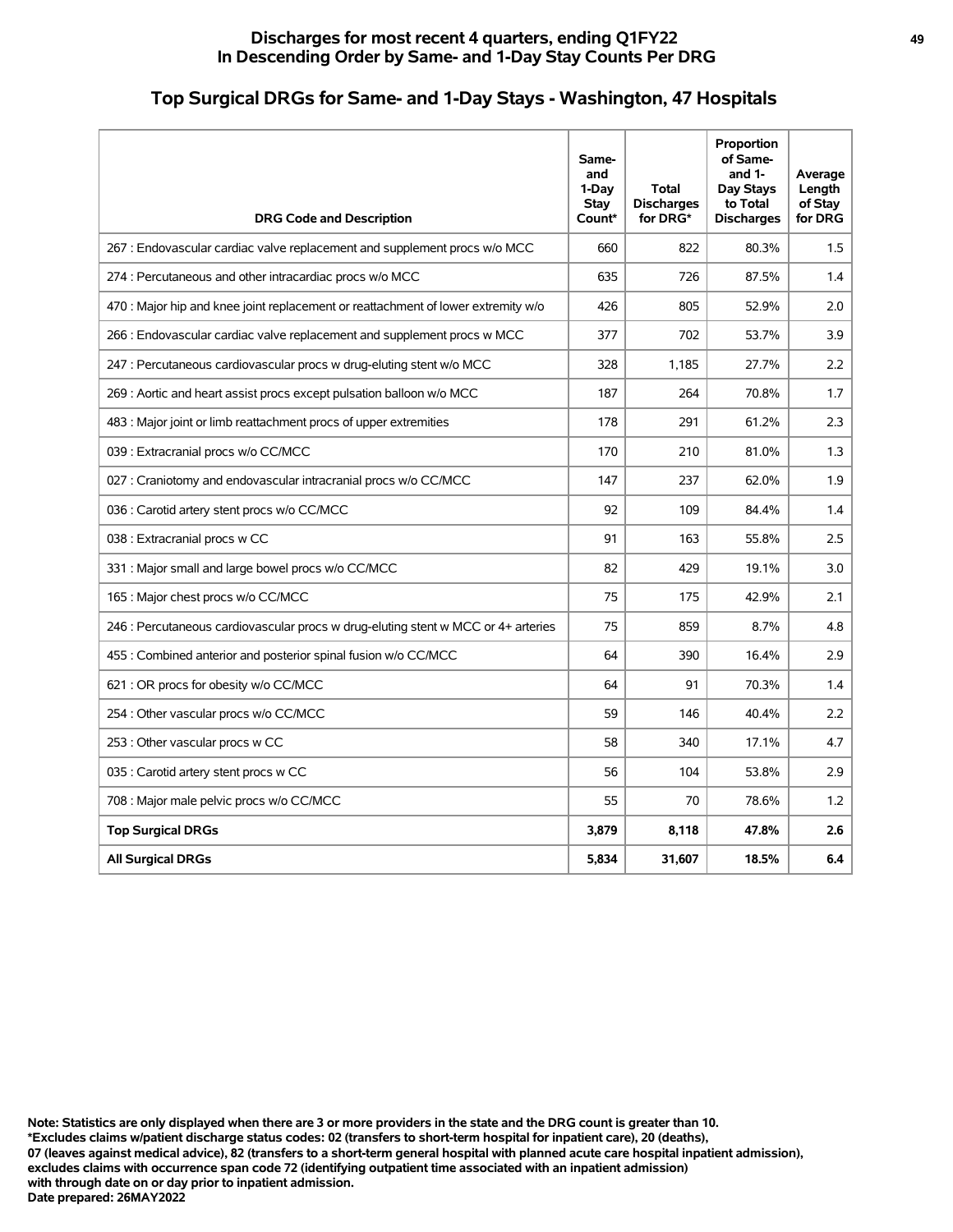#### **Top Surgical DRGs for Same- and 1-Day Stays - Wisconsin, 66 Hospitals**

| <b>DRG Code and Description</b>                                                   | Same-<br>and<br>1-Day<br><b>Stay</b><br>Count* | <b>Total</b><br><b>Discharges</b><br>for DRG* | Proportion<br>of Same-<br>and 1-<br>Day Stays<br>to Total<br><b>Discharges</b> | Average<br>Length<br>of Stay<br>for DRG |
|-----------------------------------------------------------------------------------|------------------------------------------------|-----------------------------------------------|--------------------------------------------------------------------------------|-----------------------------------------|
| 470 : Major hip and knee joint replacement or reattachment of lower extremity w/o | 717                                            | 1,543                                         | 46.5%                                                                          | 1.9                                     |
| 267 : Endovascular cardiac valve replacement and supplement procs w/o MCC         | 415                                            | 652                                           | 63.7%                                                                          | 1.7                                     |
| 247 : Percutaneous cardiovascular procs w drug-eluting stent w/o MCC              | 251                                            | 908                                           | 27.6%                                                                          | 2.3                                     |
| 274 : Percutaneous and other intracardiac procs w/o MCC                           | 232                                            | 299                                           | 77.6%                                                                          | 1.5                                     |
| 039 : Extracranial procs w/o CC/MCC                                               | 193                                            | 239                                           | 80.8%                                                                          | 1.3                                     |
| 483 : Major joint or limb reattachment procs of upper extremities                 | 176                                            | 288                                           | 61.1%                                                                          | 1.9                                     |
| 269 : Aortic and heart assist procs except pulsation balloon w/o MCC              | 133                                            | 198                                           | 67.2%                                                                          | 2.3                                     |
| 038 : Extracranial procs w CC                                                     | 98                                             | 179                                           | 54.7%                                                                          | 2.4                                     |
| 266 : Endovascular cardiac valve replacement and supplement procs w MCC           | 92                                             | 301                                           | 30.6%                                                                          | 5.4                                     |
| 246 : Percutaneous cardiovascular procs w drug-eluting stent w MCC or 4+ arteries | 55                                             | 631                                           | 8.7%                                                                           | 4.9                                     |
| 468 : Revision of hip or knee replacement w/o CC/MCC                              | 50                                             | 108                                           | 46.3%                                                                          | 2.1                                     |
| 027 : Craniotomy and endovascular intracranial procs w/o CC/MCC                   | 43                                             | 88                                            | 48.9%                                                                          | 2.7                                     |
| 164 : Major chest procs w CC                                                      | 43                                             | 245                                           | 17.6%                                                                          | 4.0                                     |
| 244 : Permanent cardiac pacemaker implant w/o CC/MCC                              | 41                                             | 170                                           | 24.1%                                                                          | 2.3                                     |
| 660 : Kidney and ureter procs for non-neoplasm w CC                               | 41                                             | 247                                           | 16.6%                                                                          | 3.6                                     |
| 036 : Carotid artery stent procs w/o CC/MCC                                       | 39                                             | 49                                            | 79.6%                                                                          | 1.3                                     |
| 165 : Major chest procs w/o CC/MCC                                                | 37                                             | 95                                            | 38.9%                                                                          | 2.3                                     |
| 253 : Other vascular procs w CC                                                   | 37                                             | 338                                           | 10.9%                                                                          | 5.0                                     |
| 455 : Combined anterior and posterior spinal fusion w/o CC/MCC                    | 37                                             | 119                                           | 31.1%                                                                          | 2.5                                     |
| 254 : Other vascular procs w/o CC/MCC                                             | 35                                             | 104                                           | 33.7%                                                                          | 2.4                                     |
| <b>Top Surgical DRGs</b>                                                          | 2,765                                          | 6,801                                         | 40.7%                                                                          | 2.7                                     |
| <b>All Surgical DRGs</b>                                                          | 4,002                                          | 26,166                                        | 15.3%                                                                          | 6.3                                     |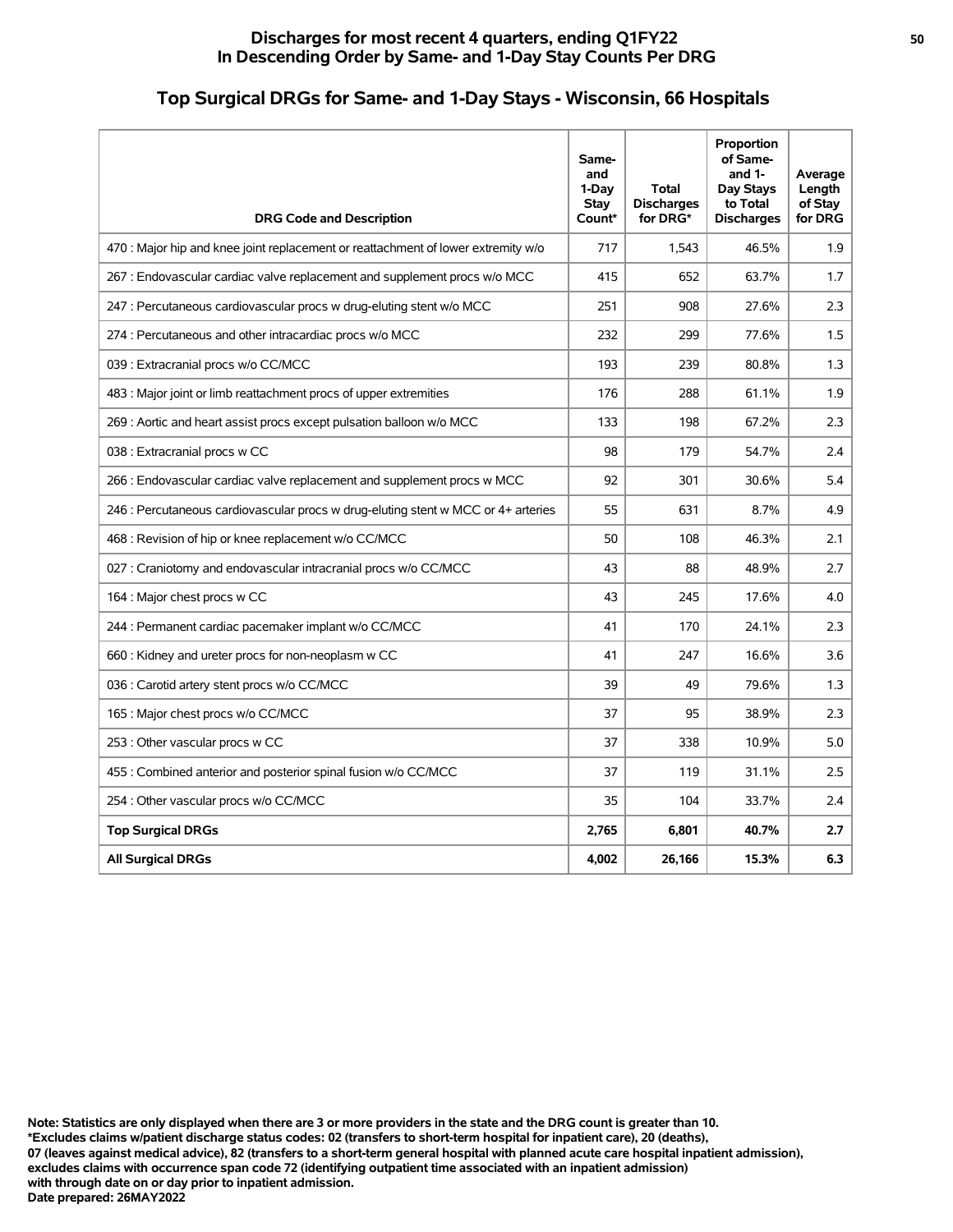#### **Top Surgical DRGs for Same- and 1-Day Stays - West Virginia, 24 Hospitals**

| <b>DRG Code and Description</b>                                                   | Same-<br>and<br>1-Day<br><b>Stay</b><br>Count* | <b>Total</b><br><b>Discharges</b><br>for DRG* | Proportion<br>of Same-<br>and $1-$<br>Day Stays<br>to Total<br><b>Discharges</b> | Average<br>Length<br>of Stay<br>for DRG |
|-----------------------------------------------------------------------------------|------------------------------------------------|-----------------------------------------------|----------------------------------------------------------------------------------|-----------------------------------------|
| 470 : Major hip and knee joint replacement or reattachment of lower extremity w/o | 493                                            | 889                                           | 55.5%                                                                            | 1.8                                     |
| 274 : Percutaneous and other intracardiac procs w/o MCC                           | 176                                            | 246                                           | 71.5%                                                                            | 1.9                                     |
| 267 : Endovascular cardiac valve replacement and supplement procs w/o MCC         | 160                                            | 214                                           | 74.8%                                                                            | 1.5                                     |
| 247 : Percutaneous cardiovascular procs w drug-eluting stent w/o MCC              | 148                                            | 683                                           | 21.7%                                                                            | 2.8                                     |
| 039 : Extracranial procs w/o CC/MCC                                               | 103                                            | 128                                           | 80.5%                                                                            | 1.3                                     |
| 483 : Major joint or limb reattachment procs of upper extremities                 | 75                                             | 121                                           | 62.0%                                                                            | 2.4                                     |
| 036 : Carotid artery stent procs w/o CC/MCC                                       | 68                                             | 79                                            | 86.1%                                                                            | 1.4                                     |
| 269 : Aortic and heart assist procs except pulsation balloon w/o MCC              | 57                                             | 104                                           | 54.8%                                                                            | 2.3                                     |
| 254 : Other vascular procs w/o CC/MCC                                             | 39                                             | 95                                            | 41.1%                                                                            | 2.5                                     |
| 027 : Craniotomy and endovascular intracranial procs w/o CC/MCC                   | 35                                             | 56                                            | 62.5%                                                                            | 2.1                                     |
| 038 : Extracranial procs w CC                                                     | 34                                             | 75                                            | 45.3%                                                                            | 3.7                                     |
| 246 : Percutaneous cardiovascular procs w drug-eluting stent w MCC or 4+ arteries | 34                                             | 399                                           | 8.5%                                                                             | 5.7                                     |
| 035 : Carotid artery stent procs w CC                                             | 27                                             | 58                                            | 46.6%                                                                            | 2.9                                     |
| 244 : Permanent cardiac pacemaker implant w/o CC/MCC                              | 27                                             | 105                                           | 25.7%                                                                            | 2.8                                     |
| 266 : Endovascular cardiac valve replacement and supplement procs w MCC           | 23                                             | 74                                            | 31.1%                                                                            | 7.0                                     |
| 621 : OR procs for obesity w/o CC/MCC                                             | 21                                             | 39                                            | 53.8%                                                                            | 1.5                                     |
| 661 : Kidney and ureter procs for non-neoplasm w/o CC/MCC                         | 21                                             | 80                                            | 26.3%                                                                            | 2.4                                     |
| 243 : Permanent cardiac pacemaker implant w CC                                    | 20                                             | 152                                           | 13.2%                                                                            | 4.0                                     |
| 462 : Bilateral or multiple major joint procs of lower extremity w/o MCC          | 20                                             | 30                                            | 66.7%                                                                            | 2.2                                     |
| 460 : Spinal fusion except cervical w/o MCC                                       | 19                                             | 119                                           | 16.0%                                                                            | 4.5                                     |
| <b>Top Surgical DRGs</b>                                                          | 1,600                                          | 3,746                                         | 42.7%                                                                            | 2.8                                     |
| <b>All Surgical DRGs</b>                                                          | 2,135                                          | 13,784                                        | 15.5%                                                                            | 6.4                                     |